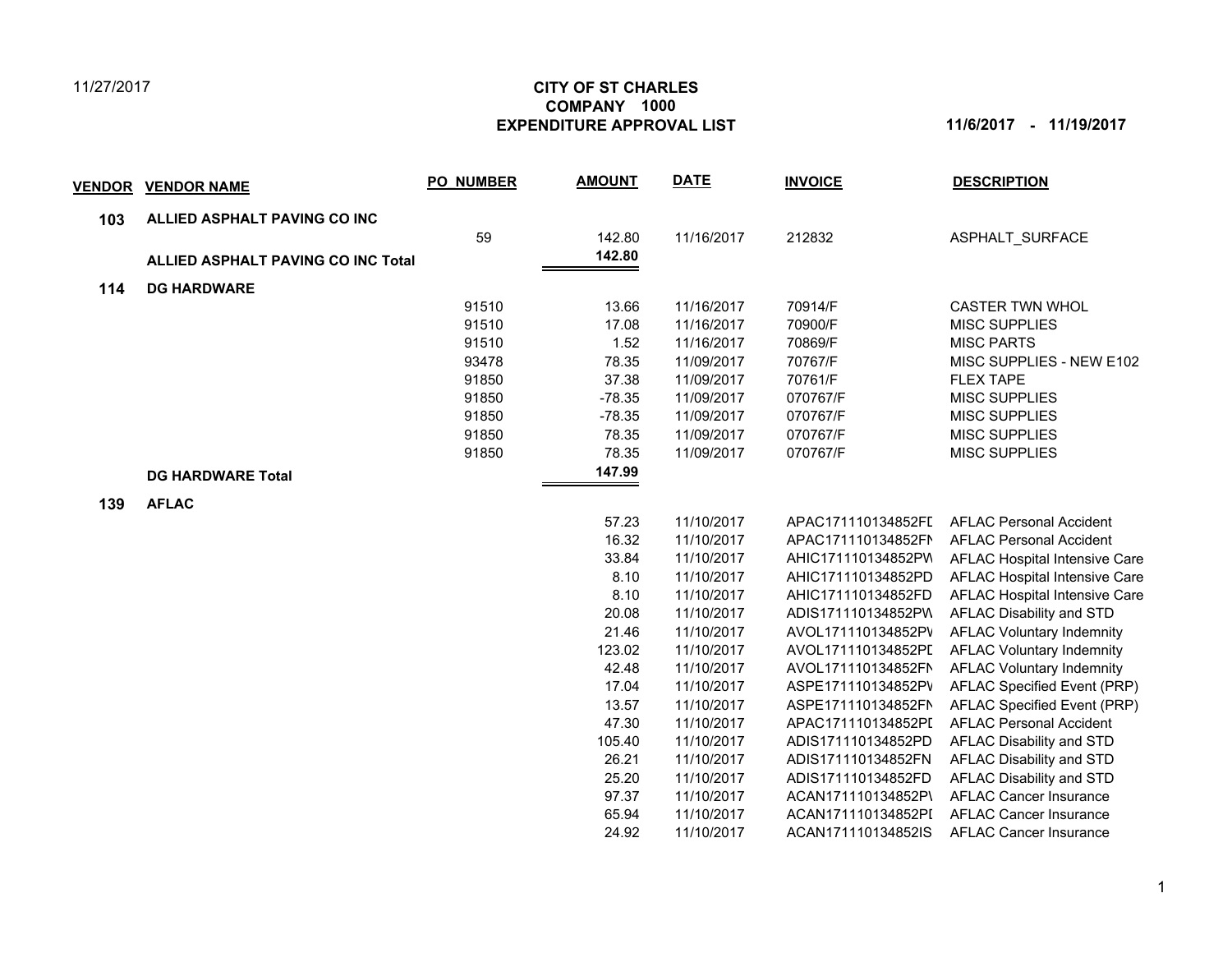|     | <b>VENDOR VENDOR NAME</b>                  | <b>PO_NUMBER</b> | <b>AMOUNT</b>      | <b>DATE</b>              | <b>INVOICE</b>           | <b>DESCRIPTION</b>                        |  |
|-----|--------------------------------------------|------------------|--------------------|--------------------------|--------------------------|-------------------------------------------|--|
|     | <b>AFLAC Total</b>                         |                  | 753.58             |                          |                          |                                           |  |
| 145 | AIR ONE EQUIPMENT INC                      |                  |                    |                          |                          |                                           |  |
|     |                                            | 93226            | 89.85              | 11/16/2017               | 127117                   | HONEYWELL PANTS BELT KEV                  |  |
|     | AIR ONE EQUIPMENT INC Total                |                  | 89.85              |                          |                          |                                           |  |
| 149 | <b>ALARM DETECTION SYSTEMS INC</b>         |                  |                    |                          |                          |                                           |  |
|     |                                            | 91775            | 371.52             | 11/09/2017               | 144000-1038              | <b>QTRY CHARGES NOV-JAN</b>               |  |
|     | <b>ALARM DETECTION SYSTEMS INC Total</b>   |                  | 371.52             |                          |                          |                                           |  |
| 161 | <b>ARMY TRAIL TIRE &amp; SERVICE</b>       |                  |                    |                          |                          |                                           |  |
|     |                                            | 93526            | 236.00             | 11/09/2017               | 334498                   | <b>TRAILER TIRES</b>                      |  |
|     | <b>ARMY TRAIL TIRE &amp; SERVICE Total</b> |                  | 236.00             |                          |                          |                                           |  |
| 172 | <b>ALLIED ELECTRONICS INC</b>              |                  |                    |                          |                          |                                           |  |
|     |                                            | 93563<br>93563   | 355.09<br>3,681.98 | 11/16/2017<br>11/16/2017 | 9008516506<br>9008525168 | <b>SIXNET</b><br><b>RED LION CONTROLS</b> |  |
|     | <b>ALLIED ELECTRONICS INC Total</b>        |                  | 4,037.07           |                          |                          |                                           |  |
| 233 | <b>AMERICAN PLANNING ASSOCIATION</b>       |                  |                    |                          |                          |                                           |  |
|     |                                            |                  | 1,469.25           | 11/16/2017               | 17101                    | MBRSHP-COLBY/JOHNSON/PLI                  |  |
|     |                                            |                  | 549.00             | 11/16/2017               | 162183-17101             | MBRSHP = M O'ROURKE                       |  |
|     | <b>AMERICAN PLANNING ASSOCIATION Total</b> |                  | 2,018.25           |                          |                          |                                           |  |
| 250 | <b>ARCHON CONSTRUCTION CO</b>              |                  |                    |                          |                          |                                           |  |
|     |                                            | 93222            | 6,610.20           | 11/09/2017               | 17364F                   | RESTORATION 19TH ST AND O                 |  |
|     |                                            | 93364            | 752.40<br>7,362.60 | 11/09/2017               | 17570F                   | RESTORE 1205 HOWARD ST                    |  |
|     | <b>ARCHON CONSTRUCTION CO Total</b>        |                  |                    |                          |                          |                                           |  |
| 272 | ASK ENTERPRISES & SON INC                  | 93257            | 940.00             | 11/09/2017               | 23401                    | <b>INVENTORY ITEMS</b>                    |  |
|     |                                            | 93350            | 54.90              | 11/09/2017               | 23402                    | <b>INVENTORY ITEMS</b>                    |  |
|     | <b>ASK ENTERPRISES &amp; SON INC Total</b> |                  | 994.90             |                          |                          |                                           |  |
| 279 | ATLAS CORP & NOTARY SUPPLY CO              |                  |                    |                          |                          |                                           |  |
|     |                                            |                  | 21.45              | 11/09/2017               | 449241                   | A M SQUILLO                               |  |
|     |                                            |                  | 21.45              | 11/16/2017               | 449288                   | <b>J M BENNETT</b>                        |  |
|     | ATLAS CORP & NOTARY SUPPLY CO Total        |                  | 42.90              |                          |                          |                                           |  |
| 282 | <b>ASSOCIATED TECHNICAL SERV LTD</b>       |                  |                    |                          |                          |                                           |  |
|     |                                            | 92477            | 6,915.84           | 11/09/2017               | 29315                    | <b>LEAK DETECTION SURVEY</b>              |  |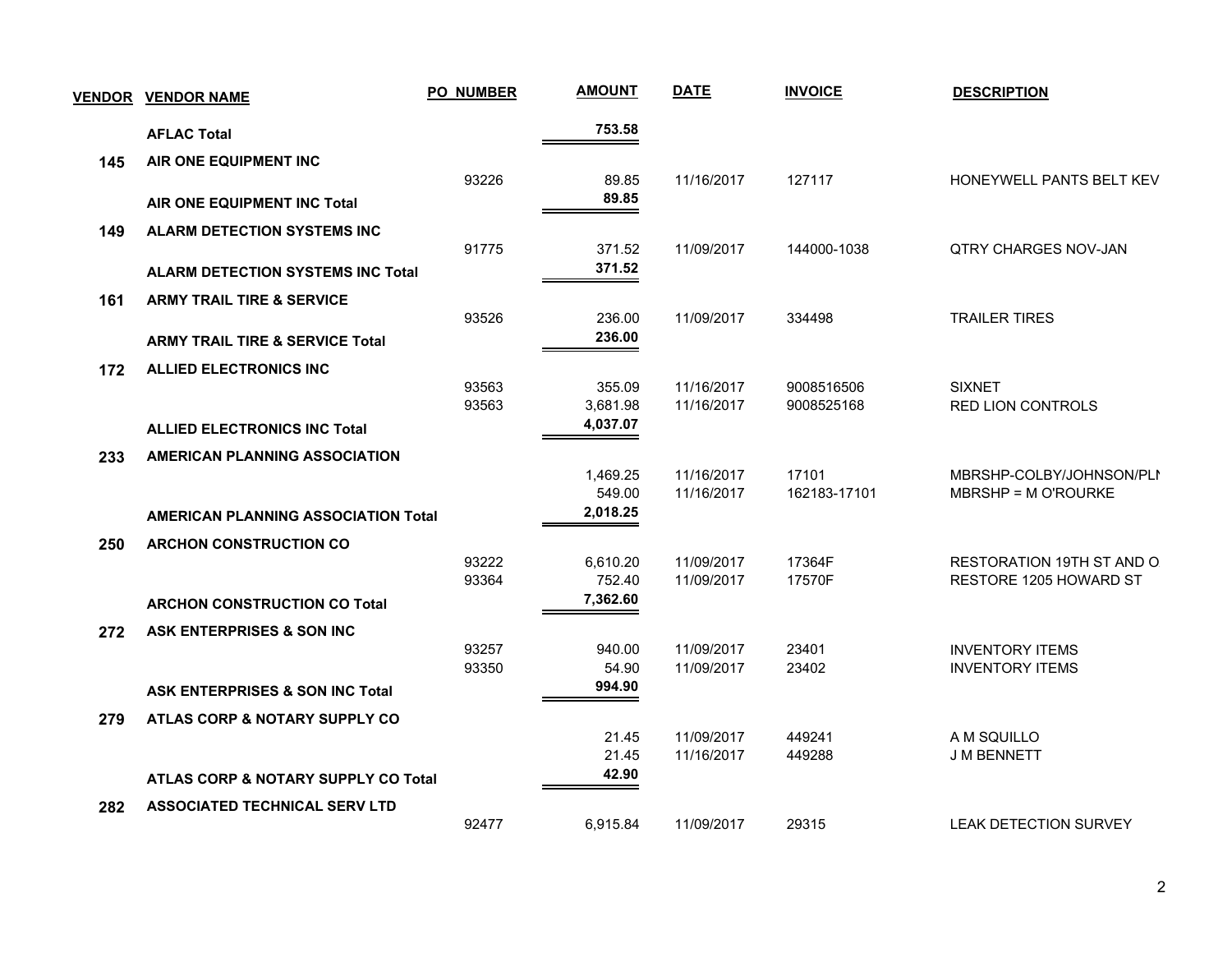| <b>VENDOR</b> | <b>VENDOR NAME</b>                               | <b>PO_NUMBER</b> | <b>AMOUNT</b>      | <b>DATE</b>              | <b>INVOICE</b>           | <b>DESCRIPTION</b>                                 |
|---------------|--------------------------------------------------|------------------|--------------------|--------------------------|--------------------------|----------------------------------------------------|
|               | <b>ASSOCIATED TECHNICAL SERV LTD Total</b>       |                  | 6,915.84           |                          |                          |                                                    |
| 298           | <b>AWARDS CONCEPTS</b>                           |                  |                    |                          |                          |                                                    |
|               | <b>AWARDS CONCEPTS Total</b>                     | 91591            | 350.46<br>350.46   | 11/16/2017               | 10467030                 | S SWANSON                                          |
| 305           | <b>BADGER METER INC</b>                          |                  |                    |                          |                          |                                                    |
|               | <b>BADGER METER INC Total</b>                    | 93365            | 162.58<br>162.58   | 11/09/2017               | 1197366                  | D CELL BATTERY KIT                                 |
| 307           | <b>BADGER EVERGREEN FARMS INC</b>                |                  |                    |                          |                          |                                                    |
|               |                                                  | 93403<br>93419   | 2,340.00<br>496.78 | 11/16/2017<br>11/16/2017 | 0000170211<br>0000170230 | SCOTCH PINES = STREET LIGH<br>BALSAM/FRASER/WREATH |
|               | <b>BADGER EVERGREEN FARMS INC Total</b>          |                  | 2,836.78           |                          |                          |                                                    |
| 312           | <b>BARCO PRODUCTS CO</b>                         |                  |                    |                          |                          |                                                    |
|               |                                                  | 93455            | 142.76<br>142.76   | 11/09/2017               | BP00066532               | 6' WHEELSTP                                        |
|               | <b>BARCO PRODUCTS CO Total</b>                   |                  |                    |                          |                          |                                                    |
| 324           | <b>ERIC BAUWENS</b>                              |                  | 15.00              | 11/09/2017               | 112017                   | PER DIEM 11-20-17                                  |
|               | <b>ERIC BAUWENS Total</b>                        |                  | 15.00              |                          |                          |                                                    |
| 352           | <b>B&amp;H PHOTO &amp; ELECTRONIC CORP</b>       |                  |                    |                          |                          |                                                    |
|               |                                                  | 93477            | 119.99<br>119.99   | 11/09/2017               | 132757300                | <b>MISC SUPPLIES - PD</b>                          |
|               | <b>B&amp;H PHOTO &amp; ELECTRONIC CORP Total</b> |                  |                    |                          |                          |                                                    |
| 364           | <b>STATE STREET COLLISION</b>                    | 93574            | 108.00             | 11/16/2017               | 6063                     | <b>FRONT END SUSPENSION REP</b>                    |
|               | <b>STATE STREET COLLISION Total</b>              |                  | 108.00             |                          |                          |                                                    |
| 366           | <b>B &amp; L LANDSCAPE CONTRACTORS</b>           |                  |                    |                          |                          |                                                    |
|               |                                                  | 92026            | 202.13<br>202.13   | 11/16/2017               | 6382                     | 1712 LARSON ELECTRIC DEPT                          |
|               | <b>B &amp; L LANDSCAPE CONTRACTORS Total</b>     |                  |                    |                          |                          |                                                    |
| 369           | <b>BLUE GOOSE SUPER MARKET INC</b>               | 91526            | 19.40              | 11/09/2017               | 00600154                 | DONUTS FOR TRAINING CLASS                          |
|               | <b>BLUE GOOSE SUPER MARKET INC Total</b>         |                  | 19.40              |                          |                          |                                                    |
| 372           | <b>BLUFF CITY MATERIALS</b>                      |                  |                    |                          |                          |                                                    |
|               |                                                  | 91664            | 1,551.00           | 11/16/2017               | 158734                   | <b>MIXED LOAD DUMP</b>                             |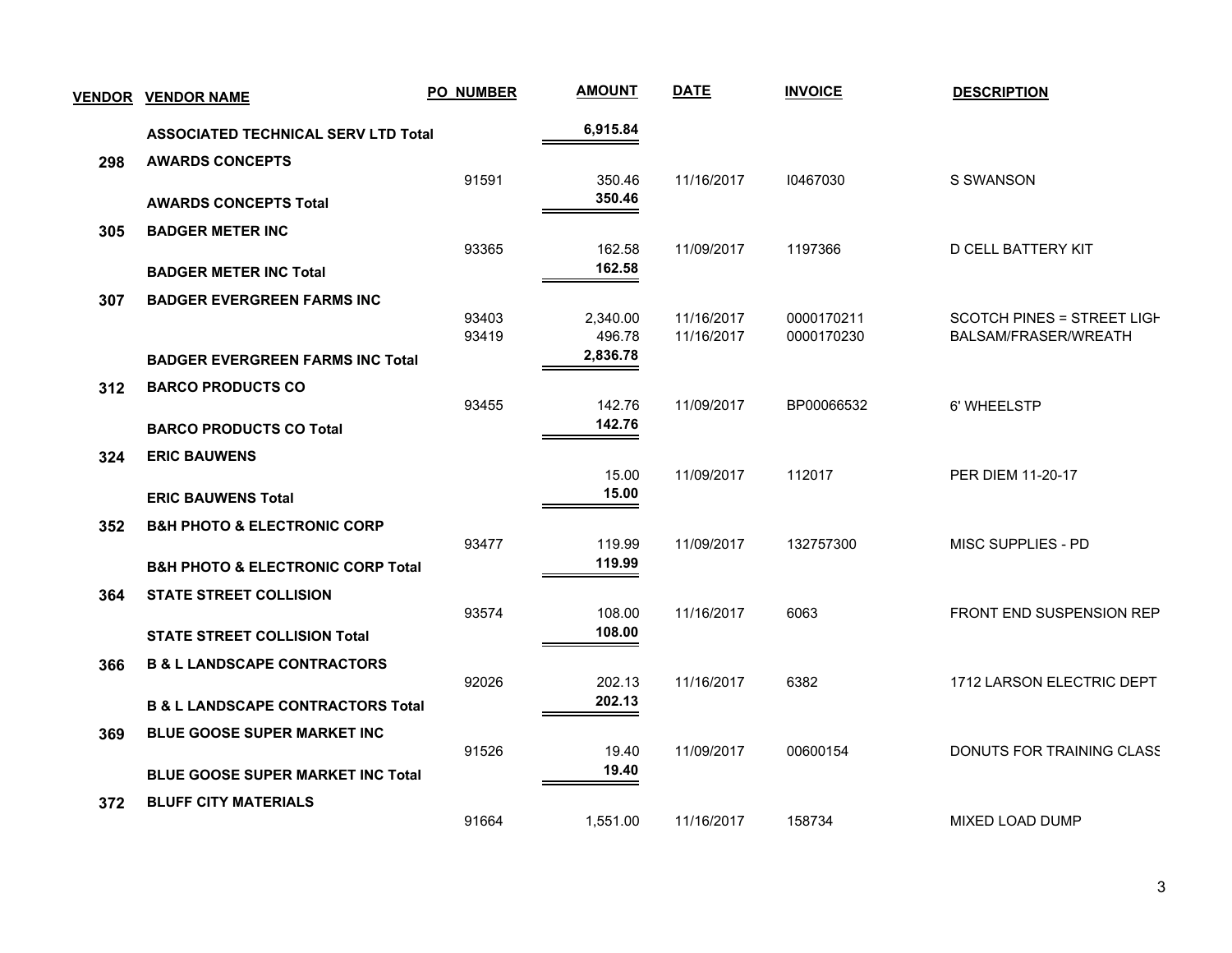|     | <b>VENDOR VENDOR NAME</b>                   | <b>PO_NUMBER</b> | <b>AMOUNT</b> | <b>DATE</b> | <b>INVOICE</b>      | <b>DESCRIPTION</b>         |
|-----|---------------------------------------------|------------------|---------------|-------------|---------------------|----------------------------|
|     |                                             | 91664            | 525.00        | 11/16/2017  | 159199              | MIXED LOAD DUMP/ASPHALT    |
|     |                                             | 91664            | 94.00         | 11/16/2017  | 159544              | MIXED LOAD DUMP            |
|     |                                             | 91664            | 47.00         | 11/16/2017  | 170922              | MIXED LOAD DUMP            |
|     | <b>BLUFF CITY MATERIALS Total</b>           |                  | 2,217.00      |             |                     |                            |
| 382 | <b>BOUND TREE MEDICAL LLC</b>               |                  |               |             |                     |                            |
|     |                                             | 93450            | 486.18        | 11/09/2017  | 82660693            | <b>MEDICAL SUPPLIES</b>    |
|     |                                             | 93450            | 10.00         | 11/09/2017  | 82662081            | <b>CURAPLEX</b>            |
|     | <b>BOUND TREE MEDICAL LLC Total</b>         |                  | 496.18        |             |                     |                            |
| 388 | <b>BRADFORD SYSTEMS CORP</b>                |                  |               |             |                     |                            |
|     |                                             | 93359            | 350.00        | 11/16/2017  | 50902               | ANNUAL 12/1/17-11/30/18    |
|     | <b>BRADFORD SYSTEMS CORP Total</b>          |                  | 350.00        |             |                     |                            |
| 393 | <b>BRICOR CONSULTING</b>                    |                  |               |             |                     |                            |
|     |                                             |                  | 2,400.00      | 11/16/2017  | FY2018              | FY 2018 GOV RELATIONS CON! |
|     |                                             |                  | 2,400.00      | 11/16/2017  | FY2018              | FY 2018 GOV RELATIONS CONS |
|     |                                             |                  | 2,400.00      | 11/16/2017  | FY2018              | FY 2018 GOV RELATIONS CONS |
|     |                                             |                  | 2,400.00      | 11/16/2017  | FY2018              | FY 2018 GOV RELATIONS CONS |
|     |                                             |                  | 2,400.00      | 11/16/2017  | FY2018              | FY 2018 GOV RELATIONS CONS |
|     |                                             |                  | 2,400.00      | 11/16/2017  | FY2018              | FY 2018 GOV RELATIONS CONS |
|     | <b>BRICOR CONSULTING Total</b>              |                  | 14,400.00     |             |                     |                            |
| 464 | <b>TREDROC TIRE SERVICES CBA TIRE</b>       |                  |               |             |                     |                            |
|     |                                             | 93606            | 266.97        | 11/16/2017  | 7420010523          | <b>TIRE REPAIR</b>         |
|     | <b>TREDROC TIRE SERVICES CBA TIRE Total</b> |                  | 266.97        |             |                     |                            |
| 467 | <b>PAHCS II</b>                             |                  |               |             |                     |                            |
|     |                                             |                  | 365.83        | 11/16/2017  | 210969-211364       | <b>EMPLOYEE TESTING</b>    |
|     | <b>PAHCS II Total</b>                       |                  | 365.83        |             |                     |                            |
| 473 | <b>AT&amp;T MOBILITY</b>                    |                  |               |             |                     |                            |
|     |                                             |                  | 32.00         | 11/09/2017  | 287258511326X110120 | <b>MONTHLY BILLING</b>     |
|     | <b>AT&amp;T MOBILITY Total</b>              |                  | 32.00         |             |                     |                            |
| 480 | <b>CERTIFIED AUTO REPAIR INC</b>            |                  |               |             |                     |                            |
|     |                                             | 91542            | 145.00        | 11/16/2017  | 153827              | <b>TOWING - PD</b>         |
|     |                                             | 91542            | 100.00        | 11/16/2017  | 154074              | <b>TOWING - PD</b>         |
|     |                                             | 91542            | 145.00        | 11/16/2017  | 154422              | <b>TOWING - PD</b>         |
|     | <b>CERTIFIED AUTO REPAIR INC Total</b>      |                  | 390.00        |             |                     |                            |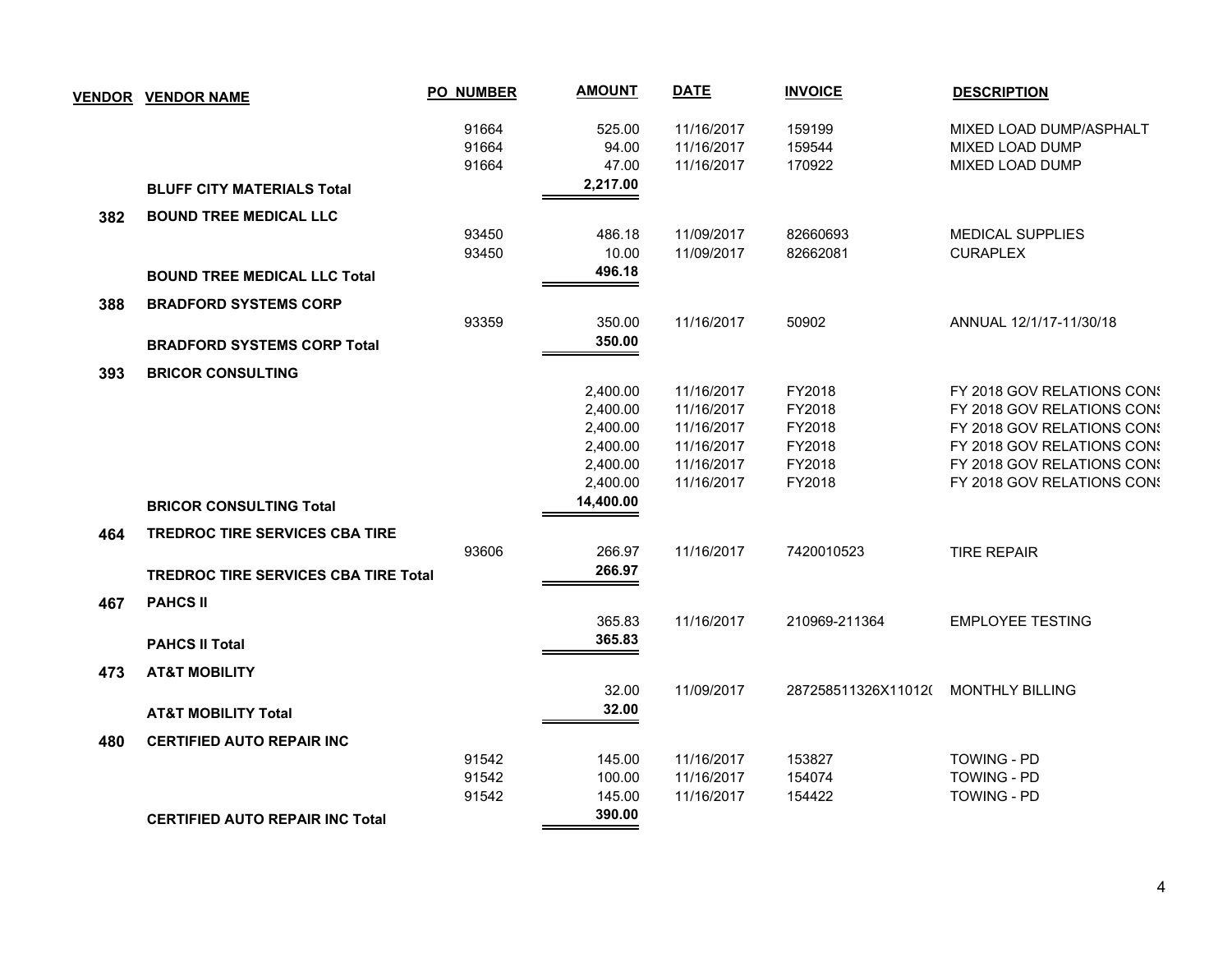| <b>VENDOR</b> | <b>VENDOR NAME</b>                        | <b>PO_NUMBER</b> | <b>AMOUNT</b>   | <b>DATE</b>              | <b>INVOICE</b>       | <b>DESCRIPTION</b>                                           |
|---------------|-------------------------------------------|------------------|-----------------|--------------------------|----------------------|--------------------------------------------------------------|
| 484           | <b>WEG TRANSFORMERS USA INC</b>           |                  |                 |                          |                      |                                                              |
|               |                                           | 91351            | 44,630.00       | 11/16/2017               | 2252700              | COMPLETED PAYMENT DELIVE                                     |
|               | <b>WEG TRANSFORMERS USA INC Total</b>     |                  | 44,630.00       |                          |                      |                                                              |
| 517           | <b>CINTAS CORPORATION</b>                 |                  |                 |                          |                      |                                                              |
|               |                                           | 91640            | 112.98          | 11/09/2017               | 344643997            | UNIFORM SVC - FLEET                                          |
|               |                                           | 91640            | 112.98          | 11/16/2017               | 344647373            | WEEKLY UNIFORM CLEANING                                      |
|               | <b>CINTAS CORPORATION Total</b>           |                  | 225.96          |                          |                      |                                                              |
| 563           | <b>CDW GOVERNMENT INC</b>                 |                  |                 |                          |                      |                                                              |
|               |                                           | 93583            | 198.20          | 11/16/2017               | <b>KQF8019</b>       | <b>CRADLE NOMODEM</b>                                        |
|               |                                           | 93590            | 84.00<br>282.20 | 11/16/2017               | <b>KQH1405</b>       | <b>LOGI WRLS MOUSE</b>                                       |
|               | <b>CDW GOVERNMENT INC Total</b>           |                  |                 |                          |                      |                                                              |
| 564           | <b>COMCAST OF CHICAGO INC</b>             |                  |                 |                          |                      |                                                              |
|               |                                           |                  | 33.70<br>13.93  | 11/09/2017<br>11/09/2017 | 102717PW<br>102517CH | <b>MONTHLY BILLING THRU 12/6/1</b><br>SVC 11-7 THRU 12-06-17 |
|               | <b>COMCAST OF CHICAGO INC Total</b>       |                  | 47.63           |                          |                      |                                                              |
|               |                                           |                  |                 |                          |                      |                                                              |
| 572           | <b>COMMUNITY CONTACTS INC</b>             |                  | 11,806.30       | 11/16/2017               | 820                  | REHAB PROG = 820 OHIO AVE                                    |
|               | <b>COMMUNITY CONTACTS INC Total</b>       |                  | 11,806.30       |                          |                      |                                                              |
|               |                                           |                  |                 |                          |                      |                                                              |
| 642           | <b>CUSTOM WELDING &amp; FAB INC</b>       | 93640            | 185.60          | 11/09/2017               | 170188               |                                                              |
|               |                                           | 93524            | 455.60          | 11/09/2017               | 170215               | FABRICATE BRACE/MACH HOLI<br>V#1943 RO#59174                 |
|               |                                           | 93525            | 1,255.60        | 11/09/2017               | 170220               | V#1933 RO#59173                                              |
|               | <b>CUSTOM WELDING &amp; FAB INC Total</b> |                  | 1,896.80        |                          |                      |                                                              |
| 646           | <b>PADDOCK PUBLICATIONS INC</b>           |                  |                 |                          |                      |                                                              |
|               |                                           |                  | 59.80           | 11/09/2017               | T4485818             | <b>PUBLICATIONS</b>                                          |
|               | <b>PADDOCK PUBLICATIONS INC Total</b>     |                  | 59.80           |                          |                      |                                                              |
| 666           | <b>DECKER SUPPLY CO INC</b>               |                  |                 |                          |                      |                                                              |
|               |                                           | 92858            | 3,226.61        | 11/16/2017               | 898637               | <b>INVENTORY ITEMS</b>                                       |
|               | <b>DECKER SUPPLY CO INC Total</b>         |                  | 3,226.61        |                          |                      |                                                              |
| 673           | <b>DENICE BROGAN</b>                      |                  |                 |                          |                      |                                                              |
|               |                                           |                  | 109.00          | 11/16/2017               | 111317               | <b>REIMB ORIENTATION LUNCH</b>                               |
|               | <b>DENICE BROGAN Total</b>                |                  | 109.00          |                          |                      |                                                              |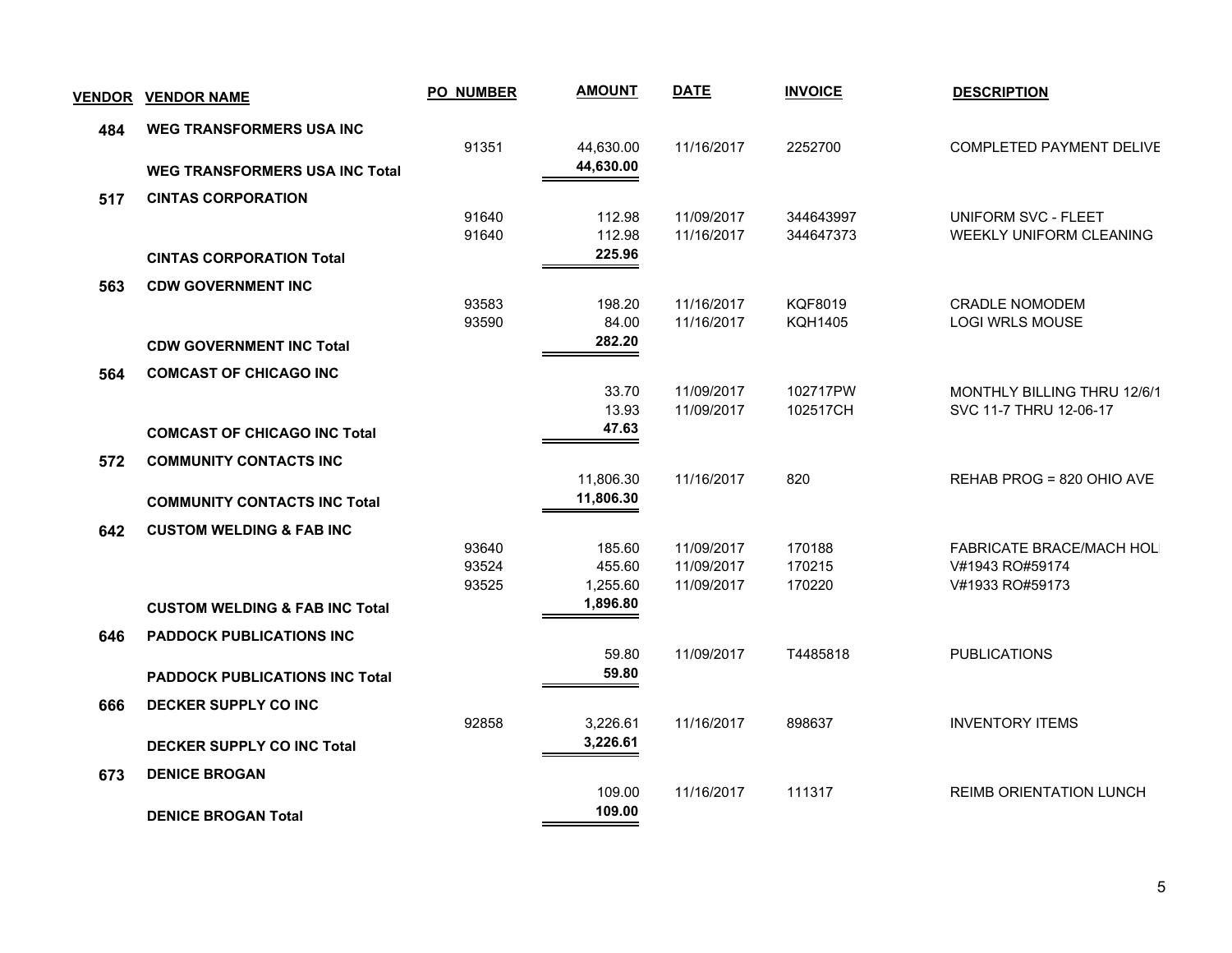| <b>VENDOR</b> | <b>VENDOR NAME</b>                           | <b>PO_NUMBER</b> | <b>AMOUNT</b> | <b>DATE</b> | <b>INVOICE</b> | <b>DESCRIPTION</b>        |
|---------------|----------------------------------------------|------------------|---------------|-------------|----------------|---------------------------|
| 681           | <b>CDH DELNOR HEALTH SYSTEM</b>              |                  |               |             |                |                           |
|               |                                              | 91851            | 139.19        | 11/16/2017  | 103117         | PHARMACY SUPPLIES         |
|               | <b>CDH DELNOR HEALTH SYSTEM Total</b>        |                  | 139.19        |             |                |                           |
| 683           | DE MAR TREE & LANDSCAPE SVC                  |                  |               |             |                |                           |
|               |                                              | 92444            | 12,832.00     | 11/09/2017  | 7794           | ELECTRIC LINE CLEARING    |
|               |                                              | 92444            | 1,536.00      | 11/09/2017  | 7799           | ELECTRIC LINE CLEARING    |
|               |                                              | 92444            | 1,536.00      | 11/09/2017  | 7800           | ELECTRIC LINE CLEARING    |
|               |                                              | 92444            | 1,536.00      | 11/09/2017  | 7801           | ELECTRIC LINE CLEARING    |
|               |                                              | 92444            | 1,808.00      | 11/09/2017  | 7802           | ELECTRIC LINE CLEARING    |
|               |                                              | 92444            | 1,536.00      | 11/09/2017  | 7803           | ELECTRIC LINE CLEARING    |
|               |                                              | 92444            | 740.00        | 11/09/2017  | 7804           | ELECTRIC LINE CLEARING    |
|               |                                              | 92444            | 1,808.00      | 11/09/2017  | 7805           | ELECTRIC LINE CLEARING    |
|               |                                              | 92444            | 1,808.00      | 11/09/2017  | 7806           | ELECTRIC LINE CLEARING    |
|               |                                              | 92444            | 1,536.00      | 11/09/2017  | 7807           | ELECTRIC LINE CLEARING    |
|               |                                              | 92444            | 1,808.00      | 11/09/2017  | 7808           | ELECTRIC LINE CLEARING    |
|               |                                              | 92444            | 1,808.00      | 11/09/2017  | 7809           | ELECTRIC LINE CLEARING    |
|               | <b>DE MAR TREE &amp; LANDSCAPE SVC Total</b> |                  | 30,292.00     |             |                |                           |
| 690           | <b>BENJAMIN DEVOL</b>                        |                  |               |             |                |                           |
|               |                                              |                  | 12.00         | 11/09/2017  | 110217         | PER DIEM INTERROGATION CL |
|               | <b>BENJAMIN DEVOL Total</b>                  |                  | 12.00         |             |                |                           |
| 698           | <b>KIM DIEHL</b>                             |                  |               |             |                |                           |
|               |                                              |                  | 23.05         | 11/09/2017  | 102317         | PROJECT WELLNES BAKE SALI |
|               | <b>KIM DIEHL Total</b>                       |                  | 23.05         |             |                |                           |
| 710           | <b>DISCOUNT TIRE</b>                         |                  |               |             |                |                           |
|               |                                              | 93592            | 117.00        | 11/16/2017  | 138785         | RO 59198 VEH 1732         |
|               | <b>DISCOUNT TIRE Total</b>                   |                  | 117.00        |             |                |                           |
|               |                                              |                  |               |             |                |                           |
| 725           | <b>DON MCCUE CHEVROLET</b>                   |                  |               |             |                |                           |
|               |                                              | 93535            | 94.29         | 11/09/2017  | 401656         | RO 59157 VEH 1895         |
|               |                                              | 93523            | 237.28        | 11/09/2017  | 401657         | RO 59157 VEH 1895         |
|               | <b>DON MCCUE CHEVROLET Total</b>             |                  | 331.57        |             |                |                           |
| 756           | <b>DUPAGE COUNTY CLERK</b>                   |                  |               |             |                |                           |
|               |                                              |                  | 10.00         | 11/09/2017  | 103017-SH      | NOTARY FEES - HEIKE       |
|               | <b>DUPAGE COUNTY CLERK Total</b>             |                  | 10.00         |             |                |                           |
|               |                                              |                  |               |             |                |                           |

 **767 EAGLE ENGRAVING INC**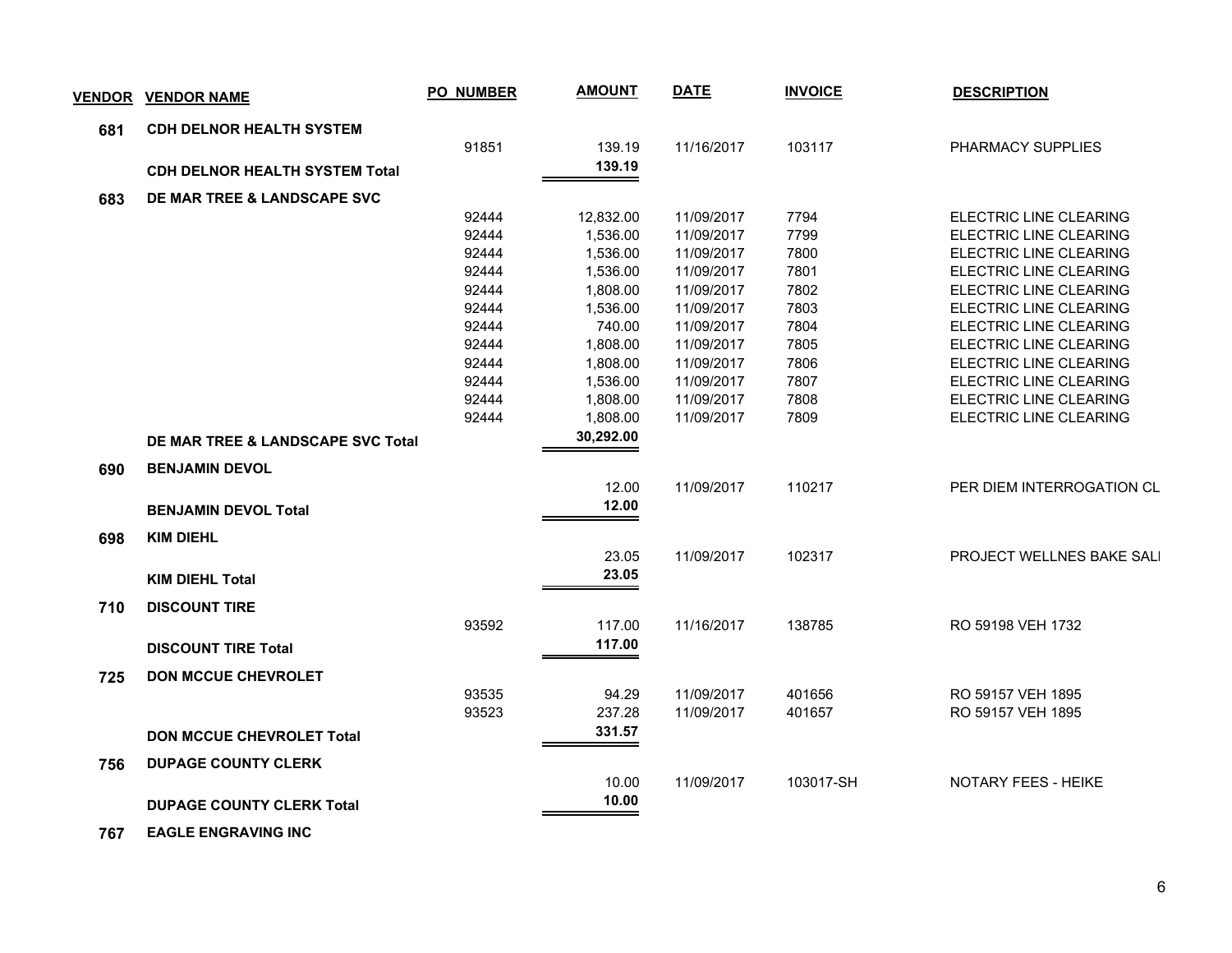|     | VENDOR VENDOR NAME                        | <b>PO_NUMBER</b> | <b>AMOUNT</b> | <b>DATE</b> | <b>INVOICE</b> | <b>DESCRIPTION</b>           |
|-----|-------------------------------------------|------------------|---------------|-------------|----------------|------------------------------|
|     |                                           | 91530            | 19.75         | 11/16/2017  | 2017-3529      | MISC BADGE SUPPLIES POLICI   |
|     |                                           | 93580            | 74.00         | 11/16/2017  | 2017-3569      | FIRE DEPT ENGRAVING          |
|     |                                           | 91849            | 8.00          | 11/16/2017  | 2017-3632      | <b>5 MABAS TAGS</b>          |
|     | <b>EAGLE ENGRAVING INC Total</b>          |                  | 101.75        |             |                |                              |
| 789 | <b>ANIXTER INC</b>                        |                  |               |             |                |                              |
|     |                                           | 92352            | 20,648.00     | 11/10/2017  | 3734649-00     | CABLE INVENTORY ITEMS        |
|     |                                           | 92350            | 10,856.00     | 11/17/2017  | 3610102-00     | <b>INVENTORY ITEMS</b>       |
|     |                                           | 93349            | 245.00        | 11/09/2017  | 3702015-00     | <b>INVENTORY ITEMS</b>       |
|     |                                           | 92424            | 89.25         | 11/09/2017  | 3714175-00     | <b>INVENTORY ITEMS</b>       |
|     |                                           | 92687            | 123,852.80    | 11/10/2017  | 3640548-00     | <b>CABLE INVENTORY ITEMS</b> |
|     |                                           | 92687            | 154,167.00    | 11/10/2017  | 3640548-01     | <b>CABLE INVENTORY ITEMS</b> |
|     | <b>ANIXTER INC Total</b>                  |                  | 309,858.05    |             |                |                              |
| 790 | <b>ELGIN PAPER CO</b>                     |                  |               |             |                |                              |
|     |                                           | 93500            | 74.40         | 11/09/2017  | 598352         | <b>INVENTORY ITEMS</b>       |
|     |                                           | 93500            | 188.46        | 11/16/2017  | 598430         | <b>INVENTORY ITEMS</b>       |
|     | <b>ELGIN PAPER CO Total</b>               |                  | 262.86        |             |                |                              |
| 795 | <b>ELLIOT DIAMOND INC</b>                 |                  |               |             |                |                              |
|     |                                           | 93487            | 796.00        | 11/09/2017  | E-27155        | <b>INVENTORY ITEMS</b>       |
|     | <b>ELLIOT DIAMOND INC Total</b>           |                  | 796.00        |             |                |                              |
| 815 | <b>ENGINEERING ENTERPRISES INC</b>        |                  |               |             |                |                              |
|     |                                           | 92955            | 4,240.00      | 11/16/2017  | 62929          | RGW TOWER CLOSEOUT           |
|     |                                           | 92102            | 2,934.00      | 11/16/2017  | 62931          | WOR MONITOR INVEST PHASE     |
|     |                                           | 92474            | 80,598.00     | 11/16/2017  | 62932          | SC02 PHASE 2 SSES            |
|     | <b>ENGINEERING ENTERPRISES INC Total</b>  |                  | 87,772.00     |             |                |                              |
| 826 | <b>BORDER STATES</b>                      |                  |               |             |                |                              |
|     |                                           | 92351            | 37,340.00     | 11/16/2017  | 914064045      | <b>INVENTORY ITEMS</b>       |
|     | <b>BORDER STATES Total</b>                |                  | 37,340.00     |             |                |                              |
| 836 | <b>EVIDENT CRIME SCENE PRODUCTS</b>       |                  |               |             |                |                              |
|     |                                           | 93443            | 56.00         | 11/09/2017  | 124828A        | <b>FLAGGING TAPE</b>         |
|     | <b>EVIDENT CRIME SCENE PRODUCTS Total</b> |                  | 56.00         |             |                |                              |
| 858 | <b>FEDERAL EXPRESS CORP</b>               |                  |               |             |                |                              |
|     |                                           |                  | 38.80         | 11/09/2017  | 5-979-16000    | SHIPPING CHARGES             |
|     |                                           |                  | 35.61         | 11/16/2017  | 5-987-05381    | <b>SHIPPING</b>              |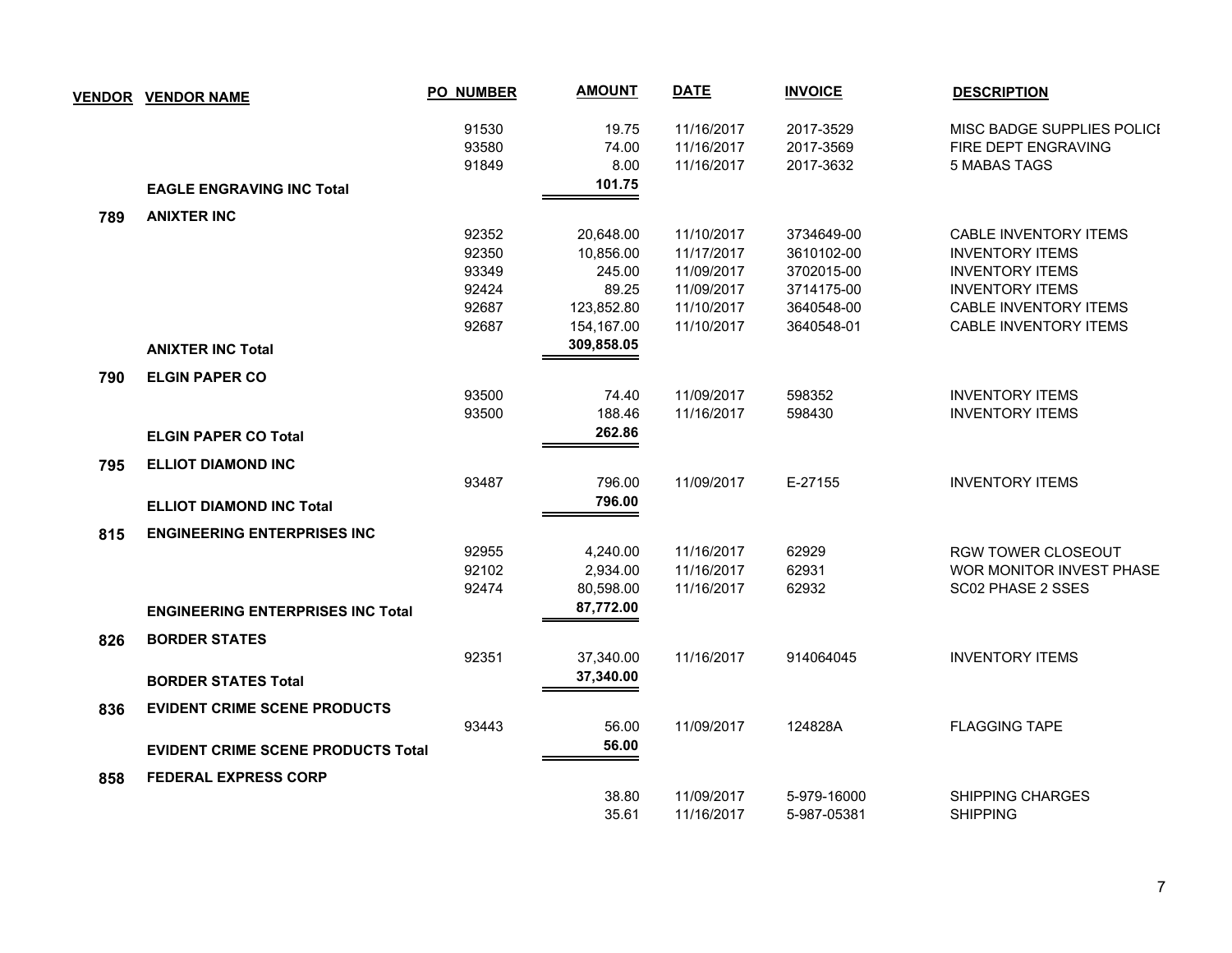| <b>VENDOR</b> | <b>VENDOR NAME</b>                            | <b>PO_NUMBER</b> | <b>AMOUNT</b> | <b>DATE</b> | <b>INVOICE</b>     | <b>DESCRIPTION</b>                  |
|---------------|-----------------------------------------------|------------------|---------------|-------------|--------------------|-------------------------------------|
|               | <b>FEDERAL EXPRESS CORP Total</b>             |                  | 74.41         |             |                    |                                     |
| 859           | <b>FEECE OIL CO</b>                           |                  |               |             |                    |                                     |
|               |                                               | 93464            | 2,677.95      | 11/09/2017  | 3508537            | <b>INVENTORY ITEMS</b>              |
|               |                                               | 93464            | 1,772.10      | 11/09/2017  | 3508538            | <b>INVENTORY ITEMS</b>              |
|               |                                               | 93464            | 451.50        | 11/09/2017  | 3508539            | <b>INVENTORY ITEMS</b>              |
|               |                                               | 93519            | 15,883.36     | 11/09/2017  | 3509366            | <b>INVENTORY ITEMS</b>              |
|               |                                               | 93573            | 838.20        | 11/16/2017  | 1699988            | <b>INVENTORY ITEMS</b>              |
|               | <b>FEECE OIL CO Total</b>                     |                  | 21,623.11     |             |                    |                                     |
| 865           | <b>FILTER SERVICES ILLINOIS</b>               |                  |               |             |                    |                                     |
|               |                                               | 93394            | 104.94        | 11/16/2017  | <b>INV171506</b>   | <b>INDUSTRIAL AIR INTAKE FILTEI</b> |
|               | <b>FILTER SERVICES ILLINOIS Total</b>         |                  | 104.94        |             |                    |                                     |
| 870           | <b>FIRE PENSION FUND</b>                      |                  |               |             |                    |                                     |
|               |                                               |                  | 379.20        | 11/10/2017  | FP1%171110134852FI | Fire Pension 1% Fee                 |
|               |                                               |                  | 2,315.49      | 11/10/2017  | FRP2171110134852FD | Fire Pension Tier 2                 |
|               |                                               |                  | 14,794.76     | 11/10/2017  | FRPN171110134852FI | Fire Pension                        |
|               | <b>FIRE PENSION FUND Total</b>                |                  | 17,489.45     |             |                    |                                     |
| 876           | FIRST ENVIRONMENTAL LAB INC                   |                  |               |             |                    |                                     |
|               |                                               | 91681            | 54.00         | 11/16/2017  | 137454             | <b>INFLUENT MG PROFILE</b>          |
|               | <b>FIRST ENVIRONMENTAL LAB INC Total</b>      |                  | 54.00         |             |                    |                                     |
| 891           | <b>FLEET SAFETY SUPPLY</b>                    |                  |               |             |                    |                                     |
|               |                                               | 93569            | 1,014.91      | 11/16/2017  | 69118              | SE-8S WITH GEL SEALS                |
|               | <b>FLEET SAFETY SUPPLY Total</b>              |                  | 1,014.91      |             |                    |                                     |
| 894           | <b>FLOLO CORPORATION</b>                      |                  |               |             |                    |                                     |
|               |                                               | 93367            | 8,507.24      | 11/16/2017  | 096945             | <b>INSTALL NEMA1 ABB ACS880</b>     |
|               | <b>FLOLO CORPORATION Total</b>                |                  | 8,507.24      |             |                    |                                     |
|               |                                               |                  |               |             |                    |                                     |
| 911           | <b>FOUNTAIN TECHNOLOGIES LTD</b>              |                  |               |             |                    |                                     |
|               |                                               | 93562            | 18.00         | 11/09/2017  | 11437              | <b>LIGHT BULB FOR FOUNTAIN</b>      |
|               | <b>FOUNTAIN TECHNOLOGIES LTD Total</b>        |                  | 18.00         |             |                    |                                     |
| 916           | FOX VALLEY FIRE & SAFETY INC                  |                  |               |             |                    |                                     |
|               |                                               | 91781            | 114.00        | 11/16/2017  | IN00116285         | <b>QTRY FIRE ALARM BILLING</b>      |
|               | <b>FOX VALLEY FIRE &amp; SAFETY INC Total</b> |                  | 114.00        |             |                    |                                     |
| 928           | <b>FRANKS EMPLOYMENT INC</b>                  |                  |               |             |                    |                                     |
|               |                                               |                  |               |             |                    |                                     |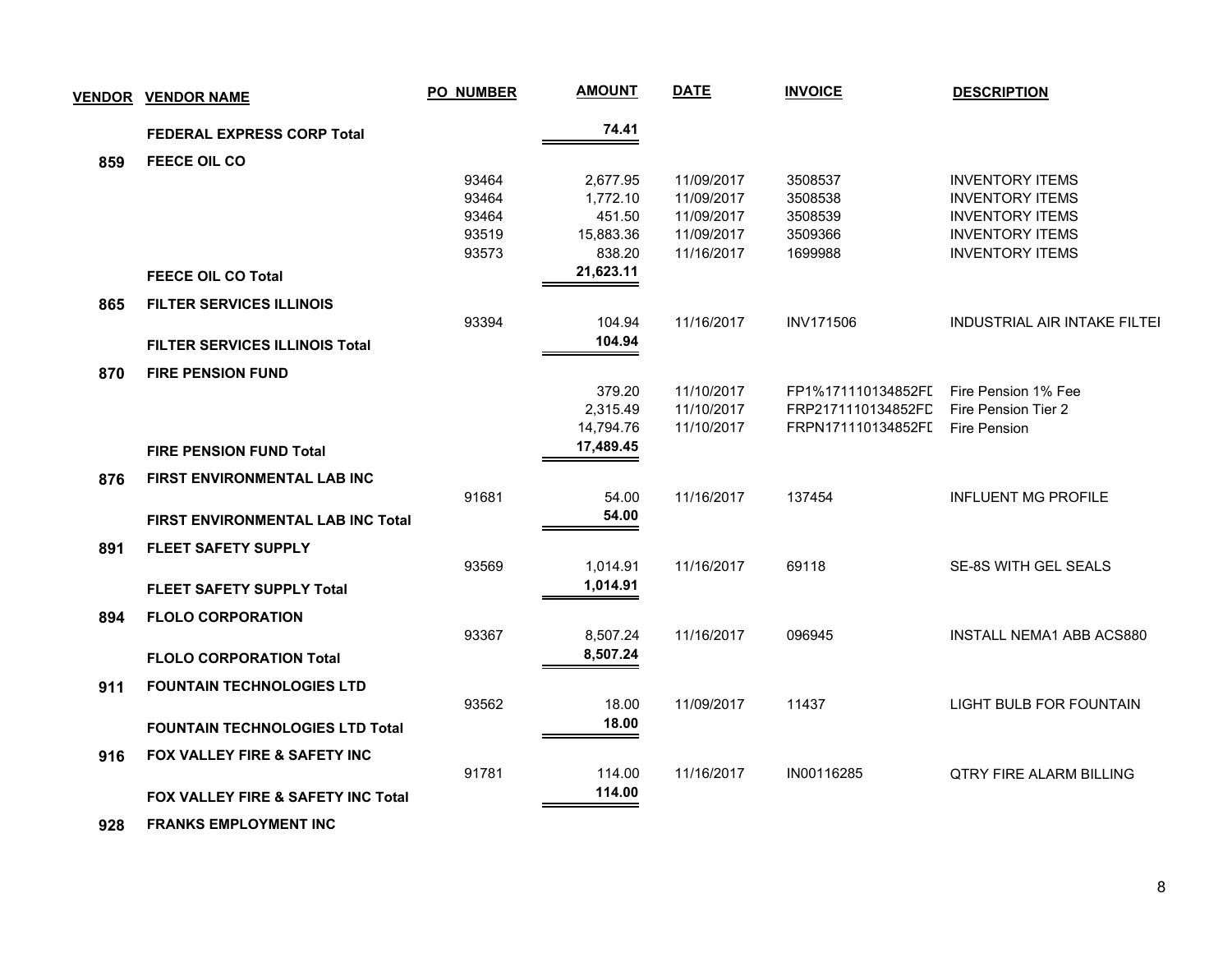|      | <b>VENDOR VENDOR NAME</b>                                                | <b>PO_NUMBER</b>                                   | <b>AMOUNT</b>                                                                                       | <b>DATE</b>                                                                      | <b>INVOICE</b>                                      | <b>DESCRIPTION</b>                                                                                                         |
|------|--------------------------------------------------------------------------|----------------------------------------------------|-----------------------------------------------------------------------------------------------------|----------------------------------------------------------------------------------|-----------------------------------------------------|----------------------------------------------------------------------------------------------------------------------------|
|      | <b>FRANKS EMPLOYMENT INC Total</b>                                       | 93030<br>93030                                     | 682.38<br>682.38<br>1,364.76                                                                        | 11/16/2017<br>11/09/2017                                                         | 87968<br>87951                                      | BILLING 10/23-10/27<br>WEEKLY 10/16/17-10/19/17                                                                            |
|      |                                                                          |                                                    |                                                                                                     |                                                                                  |                                                     |                                                                                                                            |
| 944  | <b>GALLS LLC</b><br><b>GALLS LLC Total</b>                               | 91820                                              | 1,868.86<br>1,868.86                                                                                | 11/16/2017                                                                       | 5155204-1017                                        | <b>MONTHLY BILLING OCT 2017</b>                                                                                            |
| 961  | <b>GENEVA CONSTRUCTION CO INC</b>                                        |                                                    |                                                                                                     |                                                                                  |                                                     |                                                                                                                            |
|      | <b>GENEVA CONSTRUCTION CO INC Total</b>                                  | 92531<br>92531<br>92531<br>92531<br>92531<br>92502 | 118,990.80<br>118,990.80<br>$-118,990.80$<br>$-118,990.80$<br>118,990.80<br>19,054.00<br>138,044.80 | 11/16/2017<br>11/16/2017<br>11/16/2017<br>11/16/2017<br>11/16/2017<br>11/16/2017 | 57631<br>57631<br>57631<br>57631<br>57631A<br>57648 | 2017 GRIND/PATCH<br>2017 GRIND/PATCH<br>2017 GRIND/PATCH<br>2017 GRIND/PATCH<br>2017 GRIND & PATCH<br>ST CHARLES GUN RANGE |
|      |                                                                          |                                                    |                                                                                                     |                                                                                  |                                                     |                                                                                                                            |
| 980  | <b>GLOBAL EQUIPMENT COMPANY</b><br><b>GLOBAL EQUIPMENT COMPANY Total</b> | 93594<br>93762                                     | 299.82<br>66.36<br>366.18                                                                           | 11/09/2017<br>11/16/2017                                                         | 111781568<br>111808905                              | PEBBLE 5/8 INCH MATS<br><b>CLAMP MOUNTING KIT</b>                                                                          |
| 1002 | <b>TERI GRANDT</b><br><b>TERI GRANDT Total</b>                           |                                                    | 180.00<br>180.00                                                                                    | 11/09/2017                                                                       | 110317                                              | <b>GIT FIT PRIZES</b>                                                                                                      |
| 1006 | <b>ST CHARLES CONVENTION</b><br><b>ST CHARLES CONVENTION Total</b>       | 92561                                              | 43,875.00<br>43,875.00                                                                              | 11/09/2017                                                                       | VCCRGRE-0917                                        | HTL TX DSBRSMNT FY18 SEPT                                                                                                  |
| 1036 | <b>HARRIS BANK NA</b><br><b>HARRIS BANK NA Total</b>                     |                                                    | 1,443.00<br>1,443.00                                                                                | 11/10/2017                                                                       | UNF 171110134852FD                                  | Union Dues - IAFF                                                                                                          |
|      |                                                                          |                                                    |                                                                                                     |                                                                                  |                                                     |                                                                                                                            |
| 1055 | <b>HEINZ BROTHERS INC</b><br><b>HEINZ BROTHERS INC Total</b>             | 93248                                              | 6,135.20<br>6,135.20                                                                                | 11/09/2017                                                                       | 179212002                                           | <b>FALL MUM PLANTINGS</b>                                                                                                  |
| 1106 | <b>CAPITAL ONE NATIONAL ASSOC</b>                                        |                                                    |                                                                                                     |                                                                                  |                                                     |                                                                                                                            |
|      |                                                                          | 93792<br>93813                                     | 520.32<br>8.99                                                                                      | 11/09/2017<br>11/16/2017                                                         | 731200011841<br>731200011842                        | <b>INVENTORY ITEMS</b><br><b>HAND SOAP</b>                                                                                 |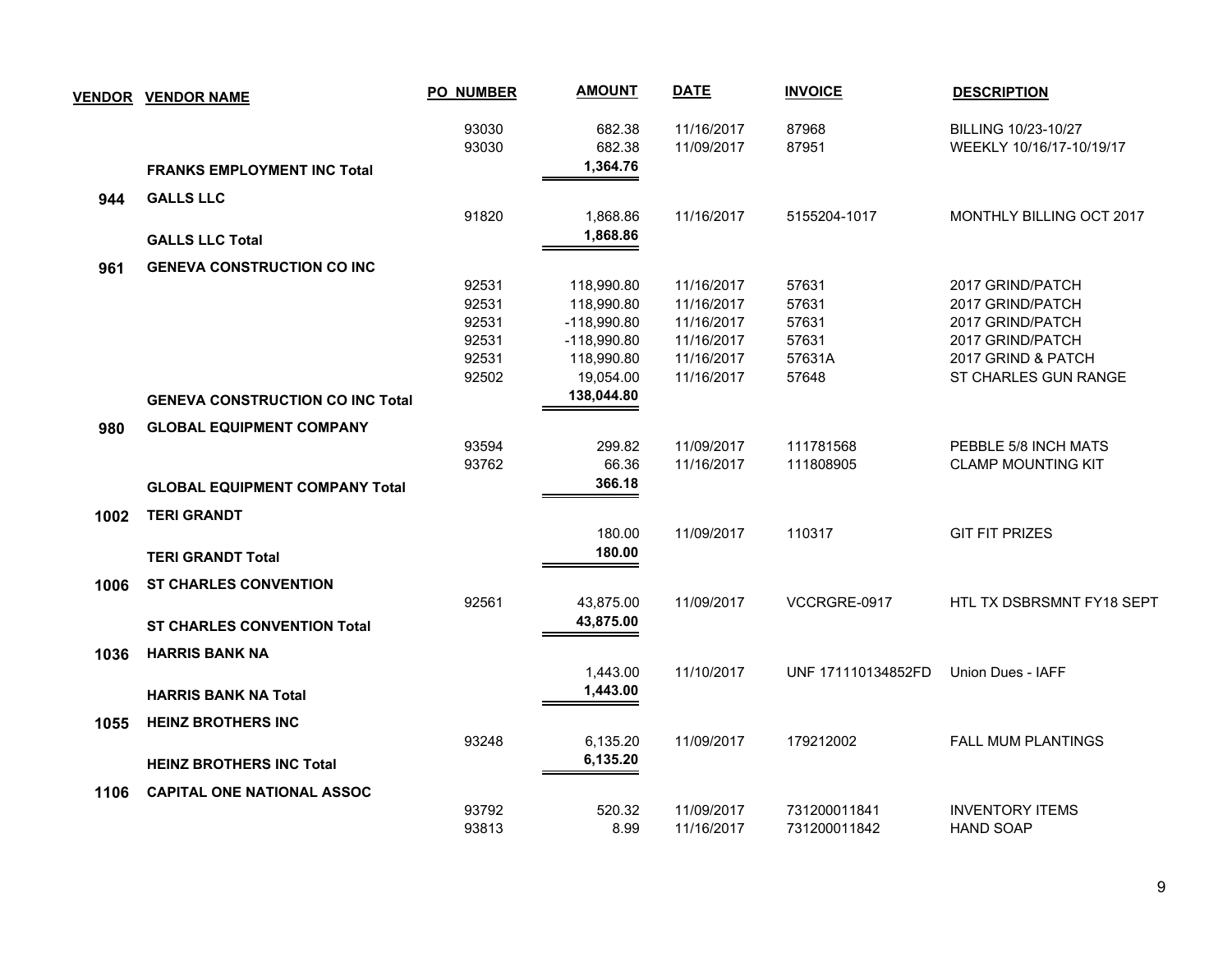|      | <b>VENDOR VENDOR NAME</b>               | PO_NUMBER | <b>AMOUNT</b>    | <b>DATE</b> | <b>INVOICE</b>     | <b>DESCRIPTION</b>             |
|------|-----------------------------------------|-----------|------------------|-------------|--------------------|--------------------------------|
|      |                                         | 91608     | 257.11<br>786.42 | 11/16/2017  | 731300009763       | VENDING/REFRESHMENTS/OFI       |
|      | <b>CAPITAL ONE NATIONAL ASSOC Total</b> |           |                  |             |                    |                                |
| 1113 | <b>HUFF &amp; HUFF INC</b>              |           |                  |             |                    |                                |
|      |                                         | 92829     | 208.00           | 11/16/2017  | 0746839            | ST CHARLES 1ST BUILDING 2      |
|      | <b>HUFF &amp; HUFF INC Total</b>        |           | 208.00           |             |                    |                                |
| 1117 | <b>JOHN HUVER</b>                       |           |                  |             |                    |                                |
|      |                                         |           | 73.18            | 11/09/2017  | 102517             | <b>JEANS - TARGET 10-25-17</b> |
|      | <b>JOHN HUVER Total</b>                 |           | 73.18            |             |                    |                                |
|      |                                         |           |                  |             |                    |                                |
| 1124 | <b>IACE</b>                             |           |                  |             |                    |                                |
|      |                                         |           | 45.00            | 11/16/2017  | 120617             | <b>TRAINING - B VANN</b>       |
|      | <b>IACE Total</b>                       |           | 45.00            |             |                    |                                |
| 1133 | <b>IBEW LOCAL 196</b>                   |           |                  |             |                    |                                |
|      |                                         |           | 153.00           | 11/10/2017  | UNE 171110134852PW | Union Due - IBEW               |
|      |                                         |           | 649.29           | 11/10/2017  | UNEW171110134852P  | Union Due - IBEW - percent     |
|      | <b>IBEW LOCAL 196 Total</b>             |           | 802.29           |             |                    |                                |
|      |                                         |           |                  |             |                    |                                |
| 1136 | <b>ICMA RETIREMENT CORP</b>             |           |                  |             |                    |                                |
|      |                                         |           | 25.00            | 11/10/2017  | RTHA171110134852IS | Roth 457 - Dollar Amount       |
|      |                                         |           | 831.58           | 11/10/2017  | C401171110134852PW | 401A Savings Plan Company      |
|      |                                         |           | 236.53           | 11/10/2017  | ROTH171110134852FI | Roth IRA Deduction             |
|      |                                         |           | 125.00           | 11/10/2017  | ROTH171110134852FI | Roth IRA Deduction             |
|      |                                         |           | 292.30           | 11/10/2017  | ROTH171110134852HI | Roth IRA Deduction             |
|      |                                         |           | 266.50           | 11/10/2017  | ROTH171110134852IS | Roth IRA Deduction             |
|      |                                         |           | 1,343.03         | 11/10/2017  | ROTH171110134852PI | Roth IRA Deduction             |
|      |                                         |           | 508.63           | 11/10/2017  | C401171110134852CD | 401A Savings Plan Company      |
|      |                                         |           | 371.94           | 11/10/2017  | C401171110134852FD | 401A Savings Plan Company      |
|      |                                         |           | 531.40           | 11/10/2017  | C401171110134852FN | 401A Savings Plan Company      |
|      |                                         |           | 231.99           | 11/10/2017  | C401171110134852HR | 401A Savings Plan Company      |
|      |                                         |           | 329.21           | 11/10/2017  | C401171110134852IS | 401A Savings Plan Company      |
|      |                                         |           | 589.10           | 11/10/2017  | C401171110134852PD | 401A Savings Plan Company      |
|      |                                         |           | 404.88           | 11/10/2017  | 111017             | <b>PLAN 109830 ICMA</b>        |
|      |                                         |           | 218.08           | 11/10/2017  | C401171110134852CA | 401A Savings Plan Company      |
|      |                                         |           | 100.00           | 11/10/2017  | RTHA171110134852PI | Roth 457 - Dollar Amount       |
|      |                                         |           | 752.31           | 11/10/2017  | RTHA171110134852P\ | Roth 457 - Dollar Amount       |
|      |                                         |           | 2,730.09         | 11/10/2017  | ICMP171110134852FD | ICMA Deductions - Percent      |
|      |                                         |           | 1,236.02         | 11/10/2017  | ICMP171110134852CD | ICMA Deductions - Percent      |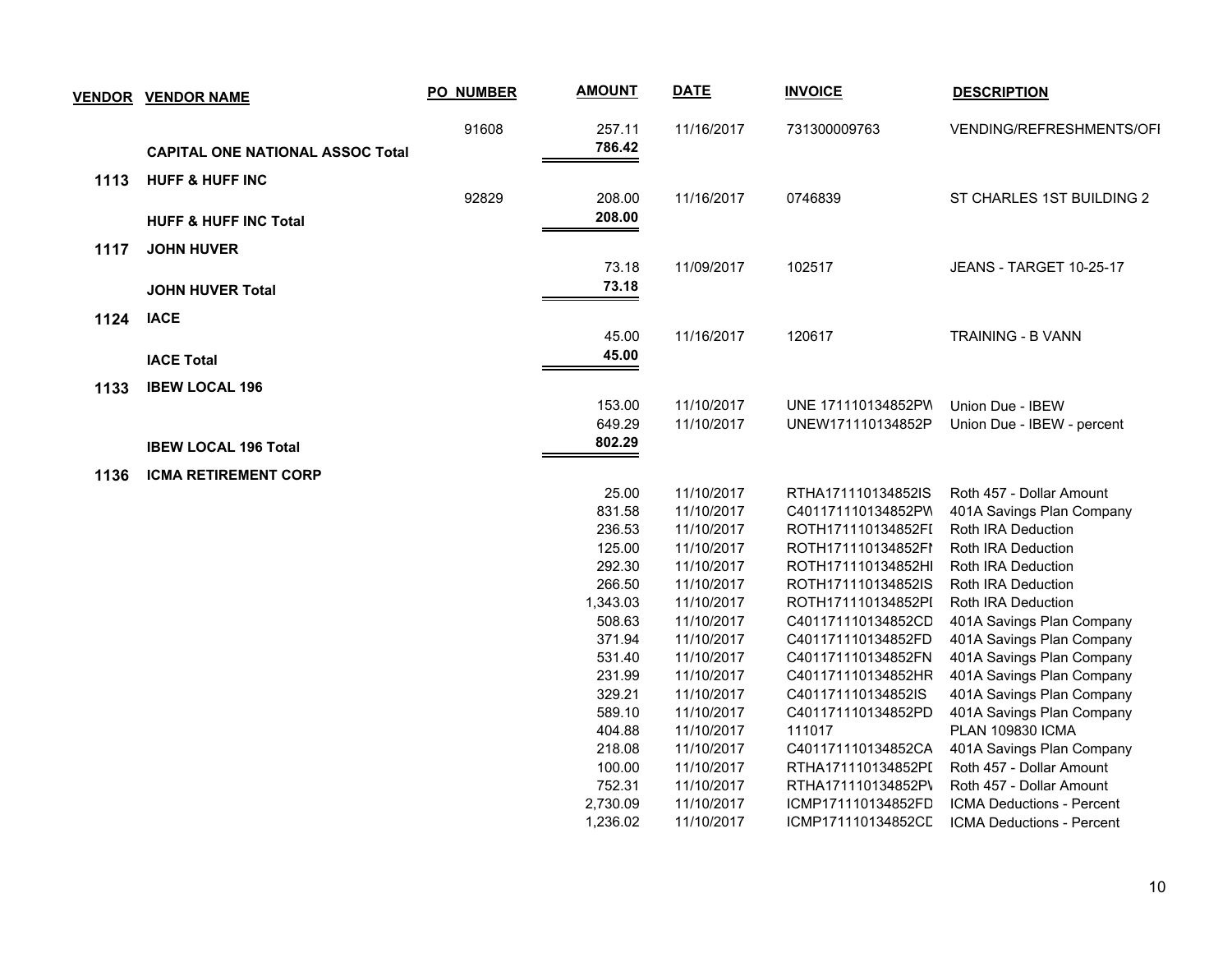|      | <b>VENDOR VENDOR NAME</b>                 | <b>PO_NUMBER</b> | <b>AMOUNT</b> | <b>DATE</b> | <b>INVOICE</b>     | <b>DESCRIPTION</b>                  |
|------|-------------------------------------------|------------------|---------------|-------------|--------------------|-------------------------------------|
|      |                                           |                  | 57.20         | 11/10/2017  | ICMP171110134852CA | <b>ICMA Deductions - Percent</b>    |
|      |                                           |                  | 5,760.07      | 11/10/2017  | ICMA171110134852PV | ICMA Deductions - Dollar Amt        |
|      |                                           |                  | 307.00        | 11/10/2017  | RTHA171110134852FI | Roth 457 - Dollar Amount            |
|      |                                           |                  | 35.00         | 11/10/2017  | RTHA171110134852HI | Roth 457 - Dollar Amount            |
|      |                                           |                  | 90.00         | 11/10/2017  | RTHA171110134852CI | Roth 457 - Dollar Amount            |
|      |                                           |                  | 941.97        | 11/10/2017  | ICMP171110134852PV | ICMA Deductions - Percent           |
|      |                                           |                  | 2,428.74      | 11/10/2017  | ICMP171110134852PD | <b>ICMA Deductions - Percent</b>    |
|      |                                           |                  | 1,069.14      | 11/10/2017  | ICMP171110134852IS | ICMA Deductions - Percent           |
|      |                                           |                  | 395.77        | 11/10/2017  | ICMP171110134852HF | ICMA Deductions - Percent           |
|      |                                           |                  | 1,493.08      | 11/10/2017  | ICMP171110134852FN | ICMA Deductions - Percent           |
|      |                                           |                  | 329.21        | 11/10/2017  | E401171110134852IS | 401A Savings Plan Employee          |
|      |                                           |                  | 231.99        | 11/10/2017  | E401171110134852HR | 401A Savings Plan Employee          |
|      |                                           |                  | 531.40        | 11/10/2017  | E401171110134852FN | 401A Savings Plan Employee          |
|      |                                           |                  | 371.94        | 11/10/2017  | E401171110134852FD | 401A Savings Plan Employee          |
|      |                                           |                  | 526.39        | 11/10/2017  | E401171110134852CD | 401A Savings Plan Employee          |
|      |                                           |                  | 200.32        | 11/10/2017  | E401171110134852CA | 401A Savings Plan Employee          |
|      |                                           |                  | 2,045.00      | 11/10/2017  | ICMA171110134852CL | <b>ICMA Deductions - Dollar Amt</b> |
|      |                                           |                  | 208.05        | 11/10/2017  | RTHP171110134852FI | Roth 457 - Percent                  |
|      |                                           |                  | 222.43        | 11/10/2017  | RTHP171110134852PI | Roth 457 - Percent                  |
|      |                                           |                  | 923.07        | 11/10/2017  | ICMA171110134852CA | ICMA Deductions - Dollar Amt        |
|      |                                           |                  | 831.58        | 11/10/2017  | E401171110134852PW | 401A Savings Plan Employee          |
|      |                                           |                  | 589.10        | 11/10/2017  | E401171110134852PD | 401A Savings Plan Employee          |
|      |                                           |                  | 245.00        | 11/10/2017  | ROTH171110134852P\ | Roth IRA Deduction                  |
|      |                                           |                  | 8,770.07      | 11/10/2017  | ICMA171110134852PD | ICMA Deductions - Dollar Amt        |
|      |                                           |                  | 875.00        | 11/10/2017  | ICMA171110134852IS | ICMA Deductions - Dollar Amt        |
|      |                                           |                  | 480.00        | 11/10/2017  | ICMA171110134852HF | ICMA Deductions - Dollar Amt        |
|      |                                           |                  | 742.31        | 11/10/2017  | ICMA171110134852FN | ICMA Deductions - Dollar Amt        |
|      |                                           |                  | 1,675.00      | 11/10/2017  | ICMA171110134852FD | <b>ICMA Deductions - Dollar Amt</b> |
|      | <b>ICMA RETIREMENT CORP Total</b>         |                  | 43,499.42     |             |                    |                                     |
| 1149 | <b>ILLINOIS ENVIRONMENTAL</b>             |                  |               |             |                    |                                     |
|      |                                           |                  | 325,536.52    | 11/07/2017  | L172288-24         | DEBT SVC PROJ - #L172288            |
|      | <b>ILLINOIS ENVIRONMENTAL Total</b>       |                  | 325,536.52    |             |                    |                                     |
| 1215 | <b>ILLINOIS MUNICIPAL UTILITIES</b>       |                  |               |             |                    |                                     |
|      |                                           |                  | 3,271,788.09  | 11/10/2017  | 111017             | IMEA OCTOBER 2017 ELEC BILI         |
|      | <b>ILLINOIS MUNICIPAL UTILITIES Total</b> |                  | 3,271,788.09  |             |                    |                                     |
| 1223 | <b>INITIAL IMPRESSIONS EMBROIDERY</b>     |                  |               |             |                    |                                     |
|      |                                           | 91547            | 20.00         | 11/16/2017  | 9865               | PD BADGE EMBROIDERY                 |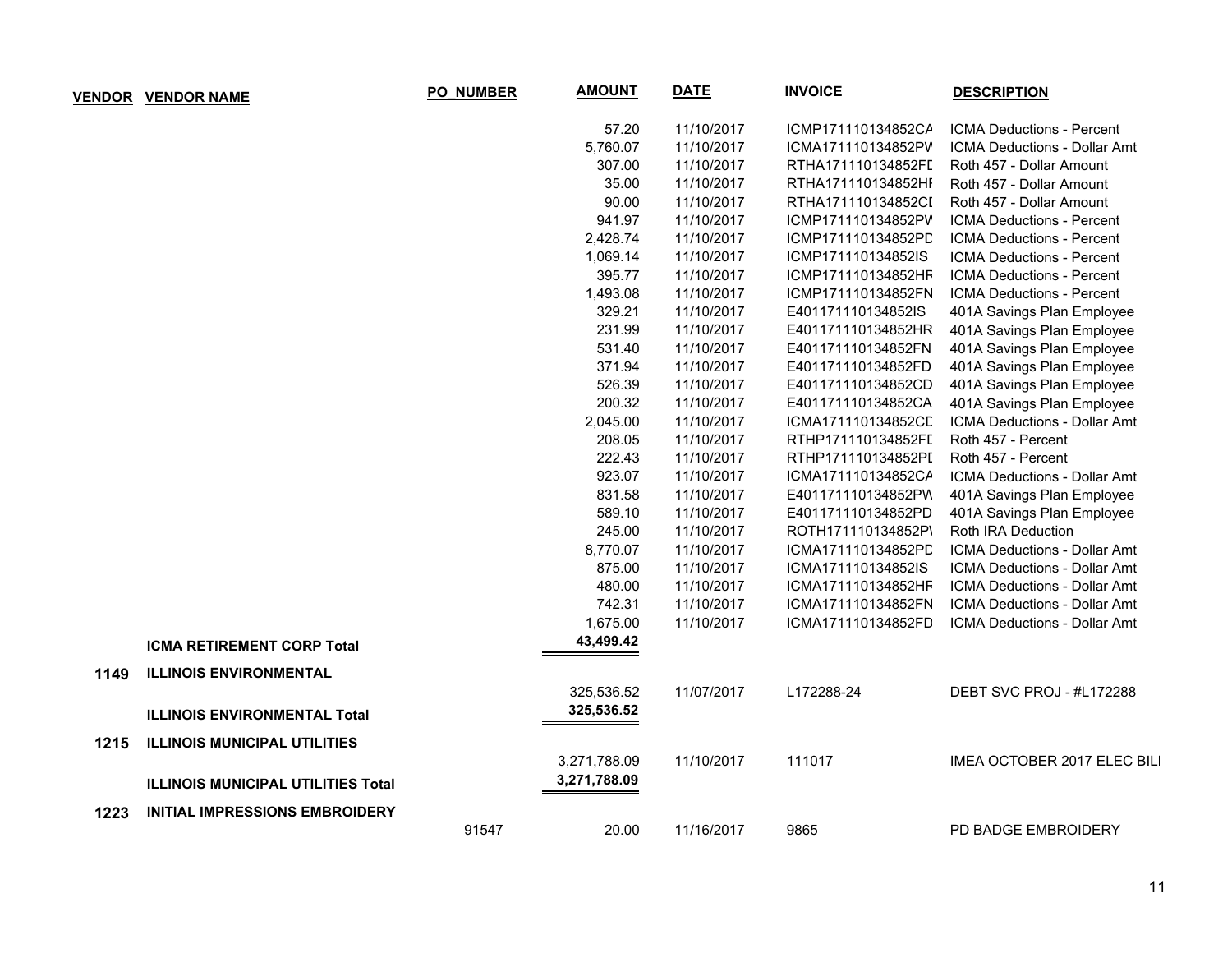| <b>VENDOR</b> | <b>VENDOR NAME</b>                            | <b>PO_NUMBER</b> | <b>AMOUNT</b> | <b>DATE</b> | <b>INVOICE</b> | <b>DESCRIPTION</b>                    |
|---------------|-----------------------------------------------|------------------|---------------|-------------|----------------|---------------------------------------|
|               | <b>INITIAL IMPRESSIONS EMBROIDERY Total</b>   |                  | 20.00         |             |                |                                       |
| 1309          | <b>J&amp;S NEWPORT ENT LP</b>                 |                  |               |             |                |                                       |
|               |                                               |                  | 5.58          | 11/09/2017  | 103017         | PRISONER FOOD OCTOBER 20              |
|               | <b>J&amp;S NEWPORT ENT LP Total</b>           |                  | 5.58          |             |                |                                       |
| 1313          | <b>KANE COUNTY RECORDERS OFFICE</b>           |                  |               |             |                |                                       |
|               |                                               |                  | 94.00         | 11/16/2017  | 3718-3709      | <b>RE: ST GERMAIN &amp; QUEEN LIZ</b> |
|               | <b>KANE COUNTY RECORDERS OFFICE Total</b>     |                  | 94.00         |             |                |                                       |
| 1327          | <b>KANE COUNTY FAIR</b>                       |                  |               |             |                |                                       |
|               |                                               |                  | 382.13        | 11/16/2017  | FY 2018        | DEBT PAYMENT MANNION PRC              |
|               |                                               |                  | 382.13        | 11/16/2017  | FY 2018        | DEBT PAYMENT MANNION PRC              |
|               |                                               |                  | 382.13        | 11/16/2017  | FY 2018        | DEBT PAYMENT MANNION PRC              |
|               |                                               |                  | 382.13        | 11/16/2017  | FY 2018        | DEBT PAYMENT MANNION PRC              |
|               |                                               |                  | 382.13        | 11/16/2017  | FY 2018        | DEBT PAYMENT MANNION PRC              |
|               |                                               |                  | 382.13        | 11/16/2017  | FY 2018        | DEBT PAYMENT MANNION PRC              |
|               |                                               |                  | 382.13        | 11/16/2017  | FY 2018        | DEBT PAYMENT MANNION PRC              |
|               |                                               |                  | 382.13        | 11/16/2017  | FY 2018        | DEBT PAYMENT MANNION PRC              |
|               | <b>KANE COUNTY FAIR Total</b>                 |                  | 3,057.04      |             |                |                                       |
| 1363          | KIESLER POLICE SUPPLY INC                     |                  |               |             |                |                                       |
|               |                                               | 93543            | 4,465.60      | 11/09/2017  | 0842640        | SUPPLIES - PD                         |
|               | <b>KIESLER POLICE SUPPLY INC Total</b>        |                  | 4,465.60      |             |                |                                       |
| 1387          | <b>KONICA MINOLTA BUS SOLUTIONS</b>           |                  |               |             |                |                                       |
|               |                                               |                  | 455.31        | 11/09/2017  | 9003978765     | SVCS 9-24 THRU 10-23-17               |
|               |                                               |                  | 246.71        | 11/09/2017  | 9003964397     | MONTHLY BILLING $9-19 \sim 10-18$     |
|               |                                               |                  | 89.73         | 11/09/2017  | 9003964396     | MONTHLY BILLING 9-19~10-18-           |
|               | <b>KONICA MINOLTA BUS SOLUTIONS Total</b>     |                  | 791.75        |             |                |                                       |
| 1395          | <b>KRAMER TREE SPECIALISTS</b>                |                  |               |             |                |                                       |
|               |                                               | 91635            | 23,346.57     | 11/15/2017  | 71189          | BRUSH REMOVAL OCT 2017                |
|               | <b>KRAMER TREE SPECIALISTS Total</b>          |                  | 23,346.57     |             |                |                                       |
| 1403          | <b>WEST VALLEY GRAPHICS &amp; PRINT</b>       |                  |               |             |                |                                       |
|               |                                               | 92754            | 244.50        | 11/16/2017  | 15604          | <b>HOME REHAB INSERT</b>              |
|               |                                               | 93466            | 76.50         | 11/09/2017  | 15925          | <b>BSNSS CRDS - A PATEL</b>           |
|               | <b>WEST VALLEY GRAPHICS &amp; PRINT Total</b> |                  | 321.00        |             |                |                                       |
|               |                                               |                  |               |             |                |                                       |

 **1413 PENNY LANCOR**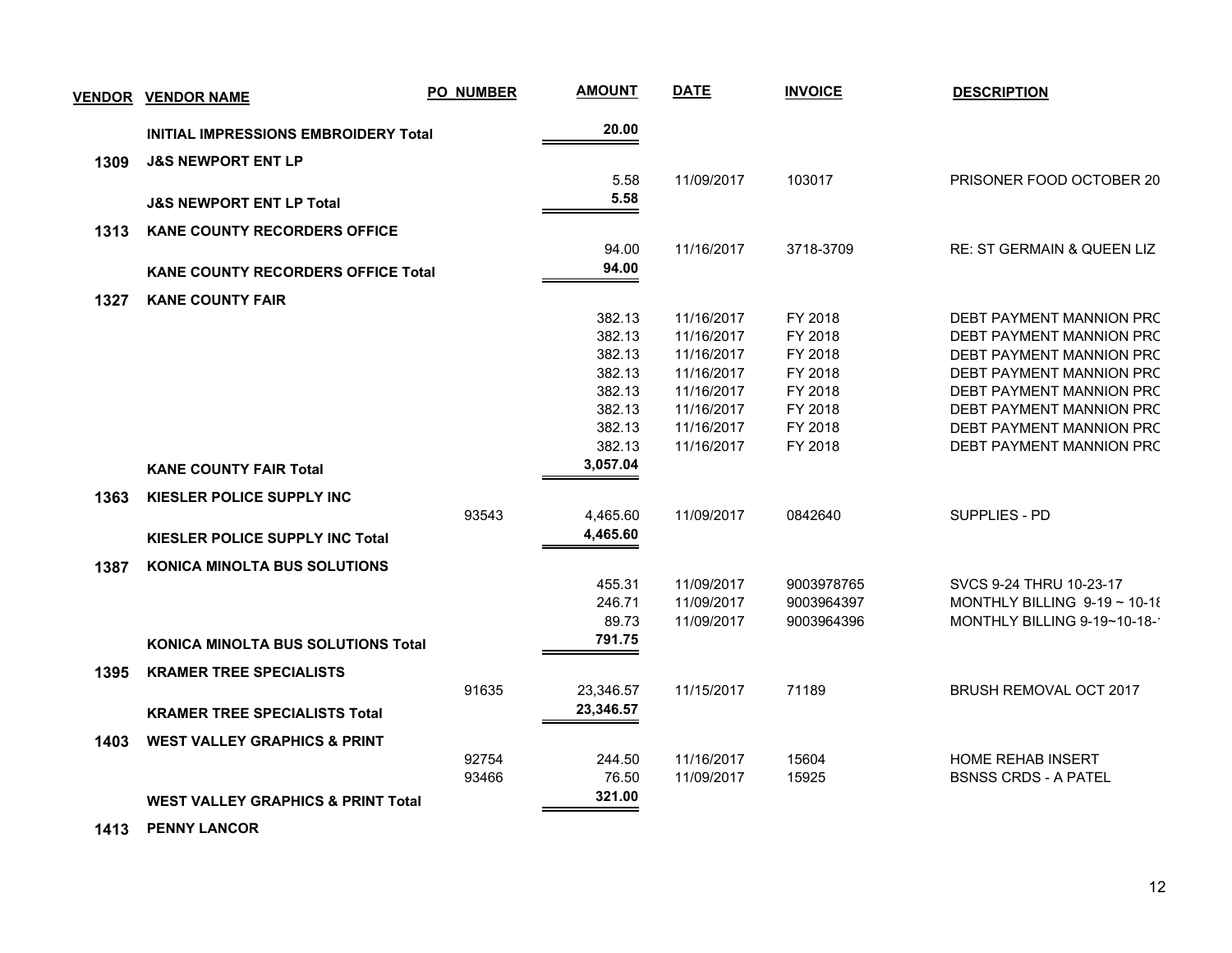|      | <b>VENDOR VENDOR NAME</b>                    | <b>PO_NUMBER</b> | <b>AMOUNT</b>   | <b>DATE</b>              | <b>INVOICE</b>          | <b>DESCRIPTION</b>                                |
|------|----------------------------------------------|------------------|-----------------|--------------------------|-------------------------|---------------------------------------------------|
|      |                                              |                  | 517.26          | 11/16/2017               | 110217                  | <b>REIMB INFORUM EXPENSES</b>                     |
|      | <b>PENNY LANCOR Total</b>                    |                  | 517.26          |                          |                         |                                                   |
| 1420 | <b>LANDMARKS ILLINOIS</b>                    |                  |                 |                          |                         |                                                   |
|      |                                              |                  | 50.00           | 11/09/2017               | 102717RC                | MEMBERSHIP = R COLBY                              |
|      | <b>LANDMARKS ILLINOIS Total</b>              |                  | 50.00           |                          |                         |                                                   |
| 1429 | <b>LAURA LAUDADIO</b>                        |                  |                 |                          |                         |                                                   |
|      |                                              |                  | 54.71           | 11/09/2017               | 110217                  | <b>FRUITY FRIDAY APPLES</b>                       |
|      | <b>LAURA LAUDADIO Total</b>                  |                  | 54.71           |                          |                         |                                                   |
| 1450 | LEE JENSEN SALES CO INC                      |                  |                 |                          |                         |                                                   |
|      |                                              | 93516            | 223.00          | 11/16/2017               | 172564                  | LIFTER/CARRIER                                    |
|      | <b>LEE JENSEN SALES CO INC Total</b>         |                  | 223.00          |                          |                         |                                                   |
|      |                                              |                  |                 |                          |                         |                                                   |
| 1489 | <b>LOWES</b>                                 |                  |                 |                          |                         |                                                   |
|      |                                              | 91746            | 12.31           | 11/09/2017               | 02672/10-18-17          | <b>MISC SUPPLIES</b>                              |
|      |                                              | 91746            | 35.54           | 11/09/2017               | 02671/10-18-17          | MISC HARDWARE/SUPPLIES                            |
|      |                                              | 91982            | 19.69           | 11/09/2017               | 02489/10-24-17          | ELECTRIC DEPT SUPPLIES                            |
|      |                                              | 91515            | 189.94          | 11/09/2017               | 02487/10-24-17          | <b>KEENEY SOAP DISPENSER</b>                      |
|      |                                              | 91515<br>91533   | 58.77           | 11/09/2017               | 02324/10-23-17          | <b>MISC SUPPLIES</b>                              |
|      |                                              | 91848            | 180.21<br>10.36 | 11/16/2017               | 02727/10-26-17          | MISC SUPPLIES POLICE DEPT<br><b>MISC SUPPLIES</b> |
|      |                                              | 93576            | 42.72           | 11/16/2017<br>11/16/2017 | 02888/10-27-17<br>90864 | <b>INVENTORY ITEMS</b>                            |
|      |                                              | 91515            | 12.63           | 11/09/2017               | 02974/10-20-17          | <b>FACILITIES SUPPLIES</b>                        |
|      |                                              | 91515            | 34.26           | 11/16/2017               | 02267/10-30-17          | MISC HARDWARE/SUPPLIES                            |
|      |                                              | 91910            | 75.24           | 11/16/2017               | 02352/10-30-17          | MISCH HARDWARE/SUPPLIES                           |
|      |                                              | 91684            | 354.82          | 11/16/2017               | 02452                   |                                                   |
|      |                                              | 91515            | 11.18           | 11/16/2017               | 02455/10-31-17          | MISC HARDWARE/SUPPLIES                            |
|      |                                              | 91910            | 39.57           | 11/16/2017               | 02460/10-31-17          | MISCH HARDWARE/SUPPLIES                           |
|      |                                              | 91910            | 7.93            | 11/16/2017               | 02528/10-31-17          | MISCH HARDWARE/SUPPLIES                           |
|      |                                              | 91746            | 29.57           | 11/16/2017               | 02465/10-31-17          | MISC HARDWARE/SUPPLIES                            |
|      |                                              | 91982            | 18.99           | 11/09/2017               | 02677/10-18-17          | <b>CALK GUN</b>                                   |
|      | <b>LOWES Total</b>                           |                  | 1,133.73        |                          |                         |                                                   |
|      |                                              |                  |                 |                          |                         |                                                   |
| 1532 | <b>MARSHALLS TOWING &amp; RECOVERY</b>       |                  |                 |                          |                         |                                                   |
|      |                                              | 91544            | 100.00          | 11/09/2017               | 21830                   | <b>TOWING - PD</b>                                |
|      | <b>MARSHALLS TOWING &amp; RECOVERY Total</b> |                  | 100.00          |                          |                         |                                                   |

 **1534 MARTIN IMPLEMENT SALES INC**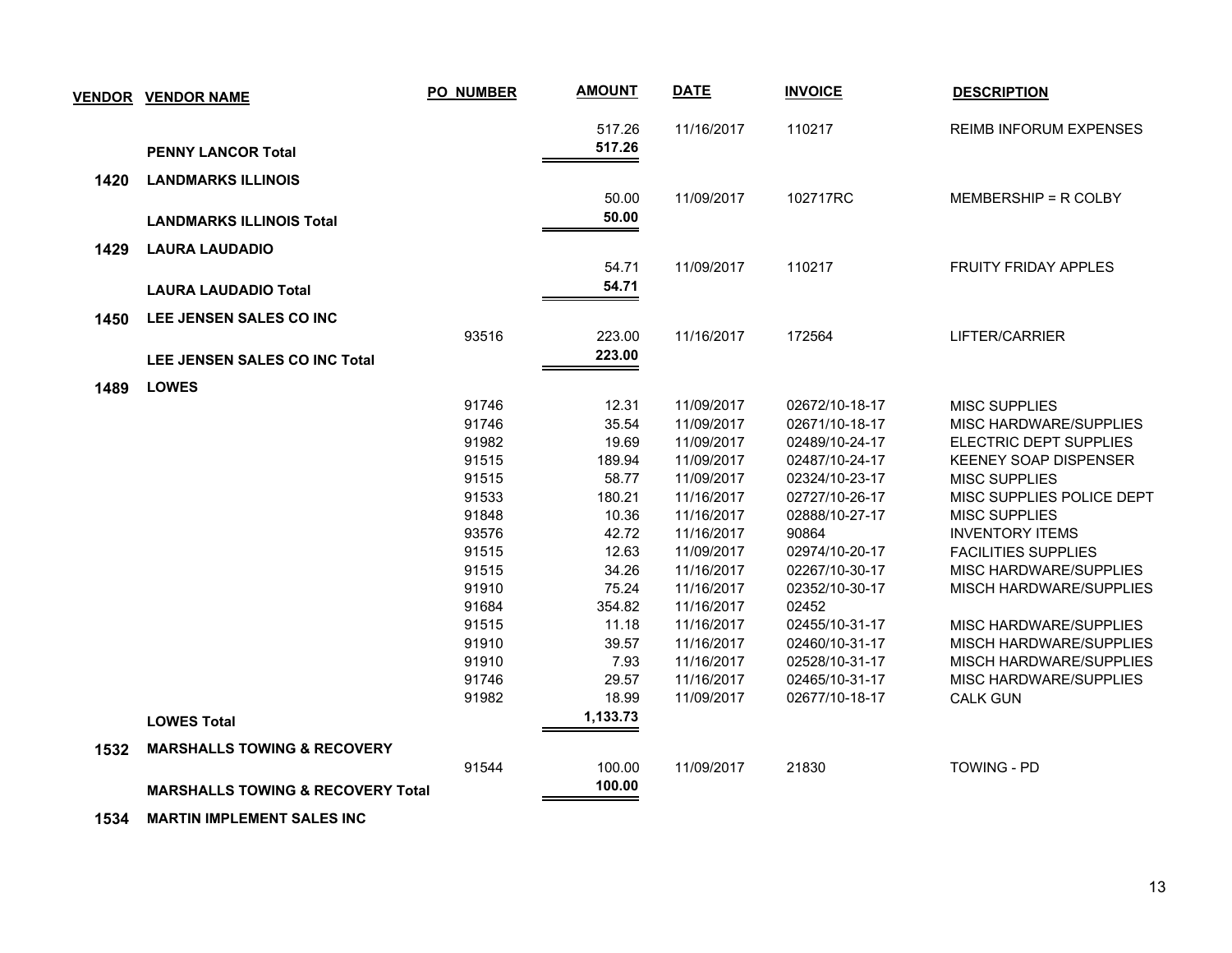| <b>VENDOR</b> | <b>VENDOR NAME</b>                        | <b>PO_NUMBER</b> | <b>AMOUNT</b> | <b>DATE</b> | <b>INVOICE</b>     | <b>DESCRIPTION</b>          |
|---------------|-------------------------------------------|------------------|---------------|-------------|--------------------|-----------------------------|
|               |                                           | 93390            | 447.14        | 11/16/2017  | T12860             | <b>FLOATING PUMP REPAIR</b> |
|               | <b>MARTIN IMPLEMENT SALES INC Total</b>   |                  | 447.14        |             |                    |                             |
| 1582          | <b>MCMASTER CARR SUPPLY CO</b>            |                  |               |             |                    |                             |
|               |                                           | 93659            | 723.02        | 11/09/2017  | 49619517           | <b>TRAFFIC REFLECTOR</b>    |
|               |                                           | 93652            | 11.14         | 11/09/2017  | 49619882           | <b>SCREW-MOUNT LINKS</b>    |
|               |                                           | 93788            | 460.19        | 11/16/2017  | 50041793           | <b>EYE WASH</b>             |
|               |                                           | 93816            | 117.59        | 11/16/2017  | 50184559           | <b>INVENTORY ITEMS</b>      |
|               |                                           | 93815            | 63.35         | 11/16/2017  | 50184578           | <b>INVENTORY ITEMS</b>      |
|               |                                           | 93911            | 713.91        | 11/16/2017  | 50484384           | <b>TRAFFIC REFLECTOR</b>    |
|               | <b>MCMASTER CARR SUPPLY CO Total</b>      |                  | 2,089.20      |             |                    |                             |
| 1585          | <b>MEADE ELECTRIC COMPANY INC</b>         |                  |               |             |                    |                             |
|               |                                           | 93770            | 1,842.15      | 11/09/2017  | 679236             | SVC @DUNHAM AND FOXFIELD    |
|               |                                           | 91631            | 2,268.00      | 11/16/2017  | 679174             | STREET LIGHT MAINTENANCE    |
|               |                                           | 91613            | 1,332.00      | 11/16/2017  | 683972             | <b>MONTHLY BILLING</b>      |
|               | <b>MEADE ELECTRIC COMPANY INC Total</b>   |                  | 5,442.15      |             |                    |                             |
| 1598          | <b>MENARDS INC</b>                        |                  |               |             |                    |                             |
|               |                                           | 91523            | 30.40         | 11/16/2017  | 72568              | <b>MISC SUPPLIES</b>        |
|               |                                           | 93607            | 19.99         | 11/16/2017  | 72577              | MISC TOOL SET               |
|               |                                           | 93557            | 109.00        | 11/16/2017  | 72171              | <b>BRUSHLESS DRILL KIT</b>  |
|               | <b>MENARDS INC Total</b>                  |                  | 159.39        |             |                    |                             |
| 1604          | <b>METRO TANK AND PUMP COMPANY</b>        |                  |               |             |                    |                             |
|               |                                           | 93532            | 1,003.75      | 11/16/2017  | 14597              | LABOR AND REPAIR TO PUMPS   |
|               | <b>METRO TANK AND PUMP COMPANY Total</b>  |                  | 1,003.75      |             |                    |                             |
| 1613          | <b>METROPOLITAN ALLIANCE OF POL</b>       |                  |               |             |                    |                             |
|               |                                           |                  | 967.50        | 11/10/2017  | UNP 171110134852PD | Union Dues - IMAP           |
|               |                                           |                  | 119.00        | 11/10/2017  | UNPS171110134852PI | Union Dues-Police Sergeants |
|               | <b>METROPOLITAN ALLIANCE OF POL Total</b> |                  | 1,086.50      |             |                    |                             |
| 1616          | <b>MHC SOFTWARE INC</b>                   |                  |               |             |                    |                             |
|               |                                           | 93265            | 6,300.00      | 11/09/2017  | 0125089            | YEARLY MAINTENANCE 11/29/1  |
|               | <b>MHC SOFTWARE INC Total</b>             |                  | 6,300.00      |             |                    |                             |
|               |                                           |                  |               |             |                    |                             |
| 1637          | <b>FLEETPRIDE INC</b>                     | 91575            | 16.76         | 11/09/2017  | 88376659           | FLEET DEPT SUPPLIES         |
|               |                                           | 91575            | 179.99        | 11/16/2017  | 88537016           | <b>NEW AIR DRYER</b>        |
|               |                                           |                  |               |             |                    |                             |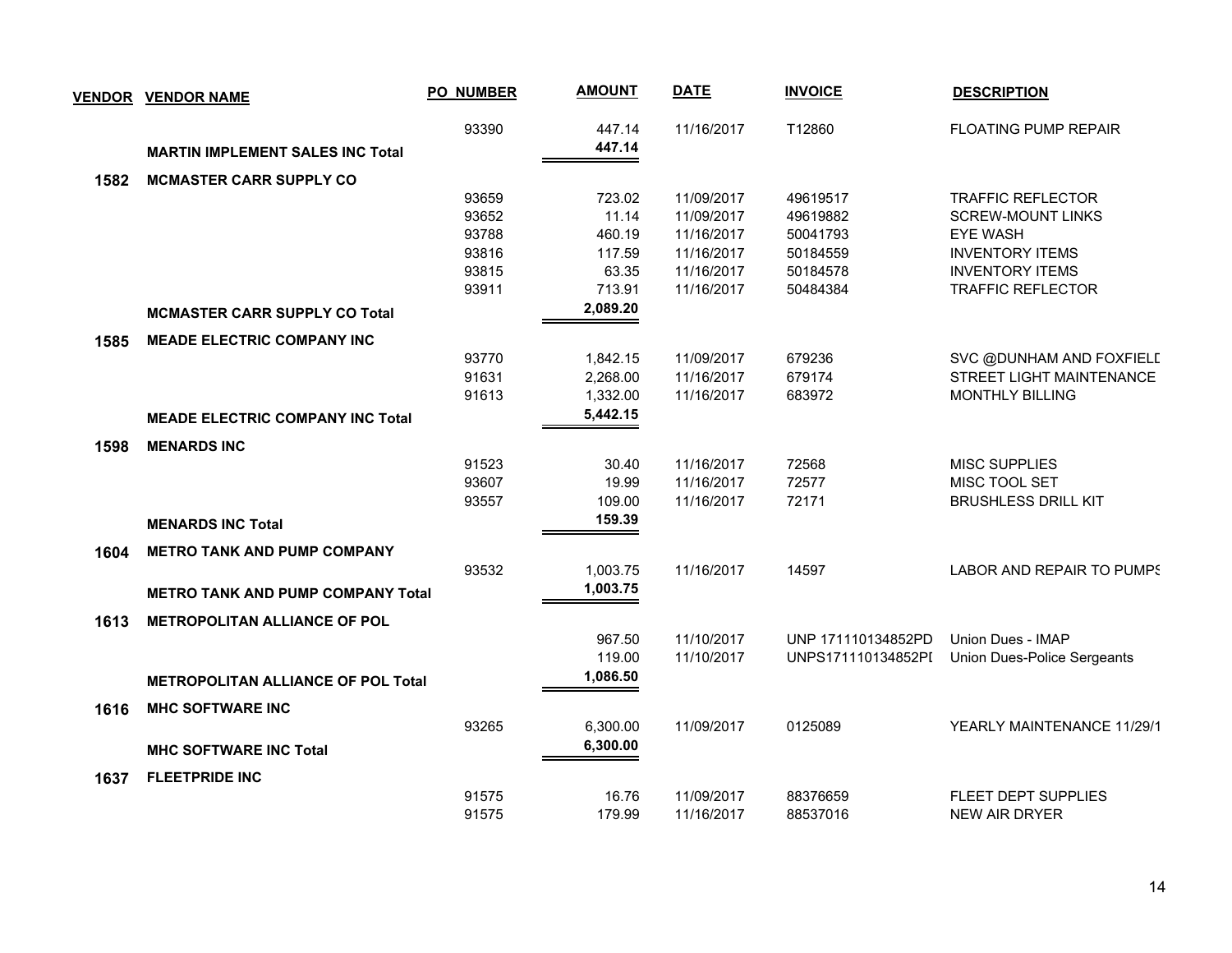|      | <b>VENDOR VENDOR NAME</b>                  | <b>PO_NUMBER</b> | <b>AMOUNT</b> | <b>DATE</b> | <b>INVOICE</b>     | <b>DESCRIPTION</b>          |
|------|--------------------------------------------|------------------|---------------|-------------|--------------------|-----------------------------|
|      | <b>FLEETPRIDE INC Total</b>                |                  | 196.75        |             |                    |                             |
| 1643 | MILSOFT UTILITY SOLUTIONS INC              |                  |               |             |                    |                             |
|      |                                            | 91595            | 335.30        | 11/16/2017  | 20174325           | HOSTED CALLS ELECTRIC       |
|      | <b>MILSOFT UTILITY SOLUTIONS INC Total</b> |                  | 335.30        |             |                    |                             |
| 1651 | <b>MNJ TECHNOLOGIES DIRECT INC</b>         |                  |               |             |                    |                             |
|      |                                            | 93481            | 3,165.00      | 11/09/2017  | 0003565328         | SOLARWINDS NETWORK RENE     |
|      |                                            | 93529            | 34.65         | 11/16/2017  | 0003565353         | <b>FLASH DRIVES</b>         |
|      |                                            | 93599            | 33.00         | 11/16/2017  | 0003566500         | <b>GT DESK ADAPTER</b>      |
|      | <b>MNJ TECHNOLOGIES DIRECT INC Total</b>   |                  | 3,232.65      |             |                    |                             |
| 1668 | <b>FERGUSON ENTERPRISES INC</b>            |                  |               |             |                    |                             |
|      |                                            | 93424            | 544.04        | 11/09/2017  | 4159467            | <b>INVENTORY ITEMS</b>      |
|      |                                            | 93469            | 237.87        | 11/09/2017  | 4165032            | <b>MISC PARTS</b>           |
|      | <b>FERGUSON ENTERPRISES INC Total</b>      |                  | 781.91        |             |                    |                             |
| 1681 | <b>MUTUAL AID BOX ALARM SYS IL</b>         |                  |               |             |                    |                             |
|      |                                            | 93623            | 10.00         | 11/16/2017  | T20002522          | TIER 2 CREDENTIALING CARDS  |
|      | <b>MUTUAL AID BOX ALARM SYS IL Total</b>   |                  | 10.00         |             |                    |                             |
| 1704 | <b>NCPERS IL IMRF</b>                      |                  |               |             |                    |                             |
|      |                                            |                  | 8.00          | 11/10/2017  | NCP2171110134852PI | <b>NCPERS 2</b>             |
|      |                                            |                  | 16.00         | 11/10/2017  | NCP2171110134852PV | <b>NCPERS 2</b>             |
|      | <b>NCPERS IL IMRF Total</b>                |                  | 24.00         |             |                    |                             |
| 1705 | <b>NEENAH FOUNDRY COMPANY CORP</b>         |                  |               |             |                    |                             |
|      |                                            | 93531            | 1,592.50      | 11/16/2017  | 245679             | <b>INVENTORY ITEMS</b>      |
|      |                                            | 93577            | 335.00        | 11/16/2017  | 246531             | <b>INVENTORY ITEMS</b>      |
|      |                                            | 93578            | 1,602.50      | 11/16/2017  | 247938             | <b>INVENTORY ITEMS</b>      |
|      |                                            | 92907            | 1,190.50      | 11/16/2017  | 247939             | <b>INVENTORY ITEMS</b>      |
|      | <b>NEENAH FOUNDRY COMPANY CORP Total</b>   |                  | 4,720.50      |             |                    |                             |
| 1729 | NIU CENTER FOR GOV STUDIES                 |                  |               |             |                    |                             |
|      |                                            |                  | 2,500.00      | 11/09/2017  | 110717             | DOWN PAYMENT NIU PROMOT     |
|      | NIU CENTER FOR GOV STUDIES Total           |                  | 2,500.00      |             |                    |                             |
| 1745 | <b>NICOR</b>                               |                  |               |             |                    |                             |
|      |                                            |                  | 127.32        | 11/09/2017  | 0000 7 OCT 27 2017 | MONTHLY BILLING THRU 10/26/ |
|      |                                            |                  | 136.95        | 11/09/2017  | 0000 6 OCT 31 2017 | BILLING THRU 10-30-17       |
|      |                                            |                  | 36.34         | 11/09/2017  | 0847 6 NOV 1 2017  | BILLING THRU 10-30-17       |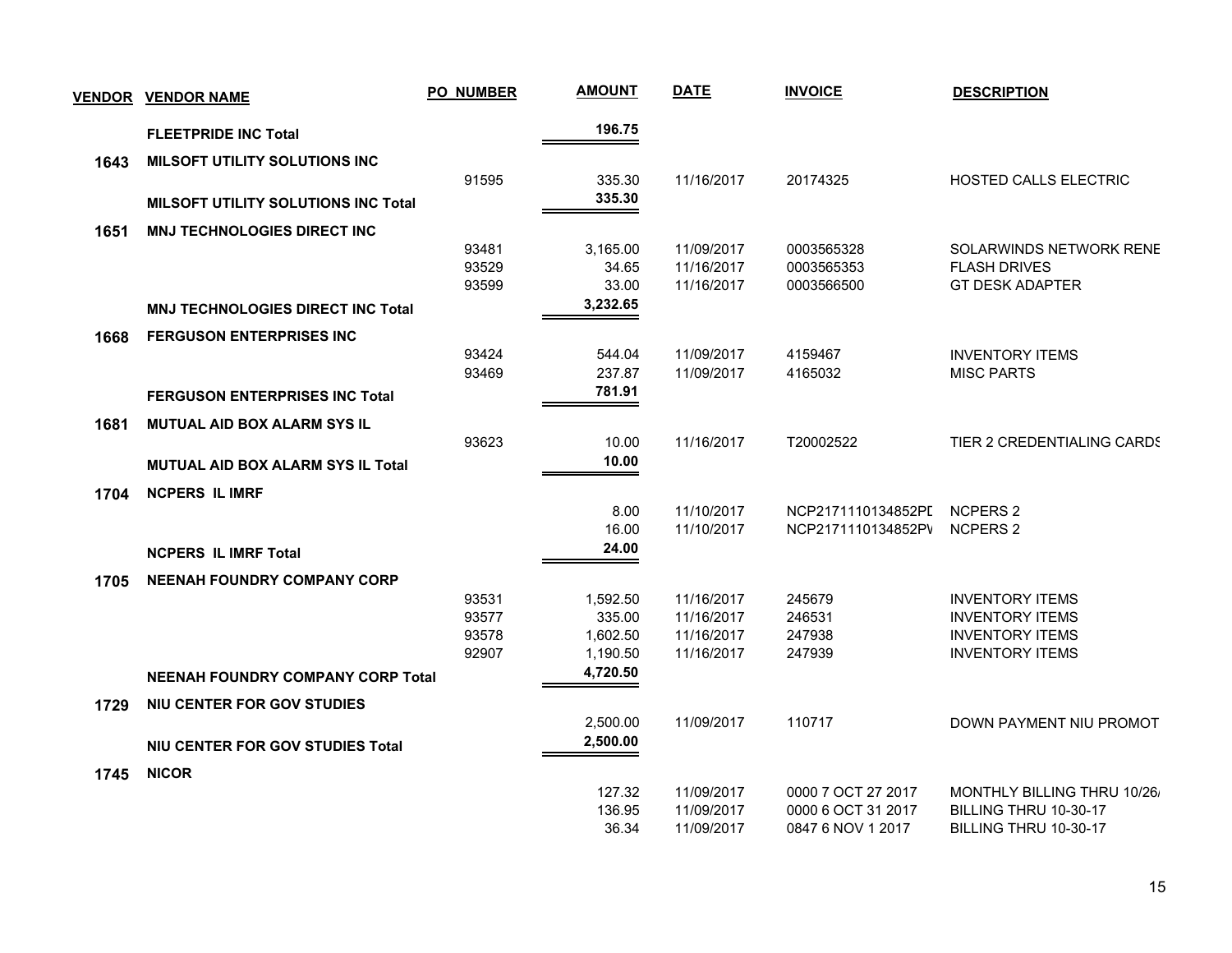| <b>VENDOR</b> | <b>VENDOR NAME</b>                        | <b>PO_NUMBER</b> | <b>AMOUNT</b> | <b>DATE</b> | <b>INVOICE</b>     | <b>DESCRIPTION</b>          |
|---------------|-------------------------------------------|------------------|---------------|-------------|--------------------|-----------------------------|
|               |                                           |                  | 90.18         | 11/09/2017  | 1000 0 OCT 27 2017 | MONTHLY BILLING THRU 10/26/ |
|               |                                           |                  | 96.94         | 11/09/2017  | 1000 4 NOV 3 2017  | BILLING THRU 10/25/17       |
|               |                                           |                  | 34.20         | 11/09/2017  | 1000 4 OCT 27 2017 | MONTHLY BILLING THRU 10/26/ |
|               |                                           |                  | 36.79         | 11/09/2017  | 1968 1 OCT 27 2017 | MONTHLY BILLING THRU 10/26/ |
|               |                                           |                  | 30.74         | 11/09/2017  | 4606 2 OCT 31 2017 | BILLING THRU 10-30-17       |
|               |                                           |                  | 28.49         | 11/09/2017  | 4625 3 OCT 27 2017 | MONTHLY BILLING THRU 10/26/ |
|               |                                           |                  | 30.17         | 11/09/2017  | 5425 2 OCT 27 2017 | MONTHLY BILLING THRU 10/26/ |
|               |                                           |                  | 70.89         | 11/09/2017  | 8642 6 OCT 31 2017 | BILLING THRU 10-30-17       |
|               |                                           |                  | 83.15         | 11/09/2017  | 9226 2 OCT 31 2017 | BILLING THRU 10-30-17       |
|               |                                           |                  | 41.86         | 11/09/2017  | 1000 0 OCT 31 2017 | BILLING THRU 10/27/17       |
|               |                                           |                  | 76.43         | 11/09/2017  | 1000 1 OCT 27 2017 | MONTHLY BILLING THRU 10/26/ |
|               |                                           |                  | 33.08         | 11/09/2017  | 1000 8 OCT 27 2017 | MONTHLY BILLING THRU 10/26/ |
|               |                                           |                  | 89.67         | 11/09/2017  | 1000 8 OCT 31 2017 | BILLING THRU 10-30-17       |
|               |                                           |                  | 32.32         | 11/09/2017  | 1000 9 OCT 27 2017 | MONTHLY BILLING THRU 10/26/ |
|               |                                           |                  | 30.39         | 11/09/2017  | 1000 9 OCT 30 2017 | BILLING THRU 10-30-17       |
|               | <b>NICOR Total</b>                        |                  | 1,105.91      |             |                    |                             |
| 1747          | <b>COMPASS MINERALS AMERICA INC</b>       |                  |               |             |                    |                             |
|               |                                           | 65               | 2,958.80      | 11/16/2017  | 105248             | <b>BULK ROCK SALT</b>       |
|               | <b>COMPASS MINERALS AMERICA INC Total</b> |                  | 2,958.80      |             |                    |                             |
| 1749          | <b>NORTHWEST COLLECTORS INC</b>           |                  |               |             |                    |                             |
|               |                                           |                  | 50.86         | 11/09/2017  | 110617UB405        | <b>COLLECTIONS EXPENSES</b> |
|               | <b>NORTHWEST COLLECTORS INC Total</b>     |                  | 50.86         |             |                    |                             |
| 1756          | <b>NORTH CENTRAL LABORATORIES</b>         |                  |               |             |                    |                             |
|               |                                           | 91683            | 1,497.61      | 11/16/2017  | 397537             | <b>LAB DEPT SUPPLIES</b>    |
|               |                                           | 91683            | 117.67        | 11/16/2017  | 397698             | <b>LAB SUPPLIES</b>         |
|               | NORTH CENTRAL LABORATORIES Total          |                  | 1,615.28      |             |                    |                             |
| 1757          | <b>NOVINIUM INC</b>                       |                  |               |             |                    |                             |
|               |                                           | 92443            | 6,575.00      | 11/09/2017  | 269640             | SERVICES THRU 10/16/17      |
|               |                                           |                  | 6,575.00      |             |                    |                             |
|               | <b>NOVINIUM INC Total</b>                 |                  |               |             |                    |                             |
| 1769          | <b>OEI PRODUCTS INC</b>                   |                  |               |             |                    |                             |
|               |                                           | 93506            | 1,531.20      | 11/09/2017  | 5618               | <b>INVENTORY ITEMS</b>      |
|               | <b>OEI PRODUCTS INC Total</b>             |                  | 1,531.20      |             |                    |                             |
| 1783          | ON TIME EMBROIDERY INC.                   |                  |               |             |                    |                             |
|               |                                           | 91847            | 68.00         | 11/16/2017  | 43999              | UNIFORMS - FD               |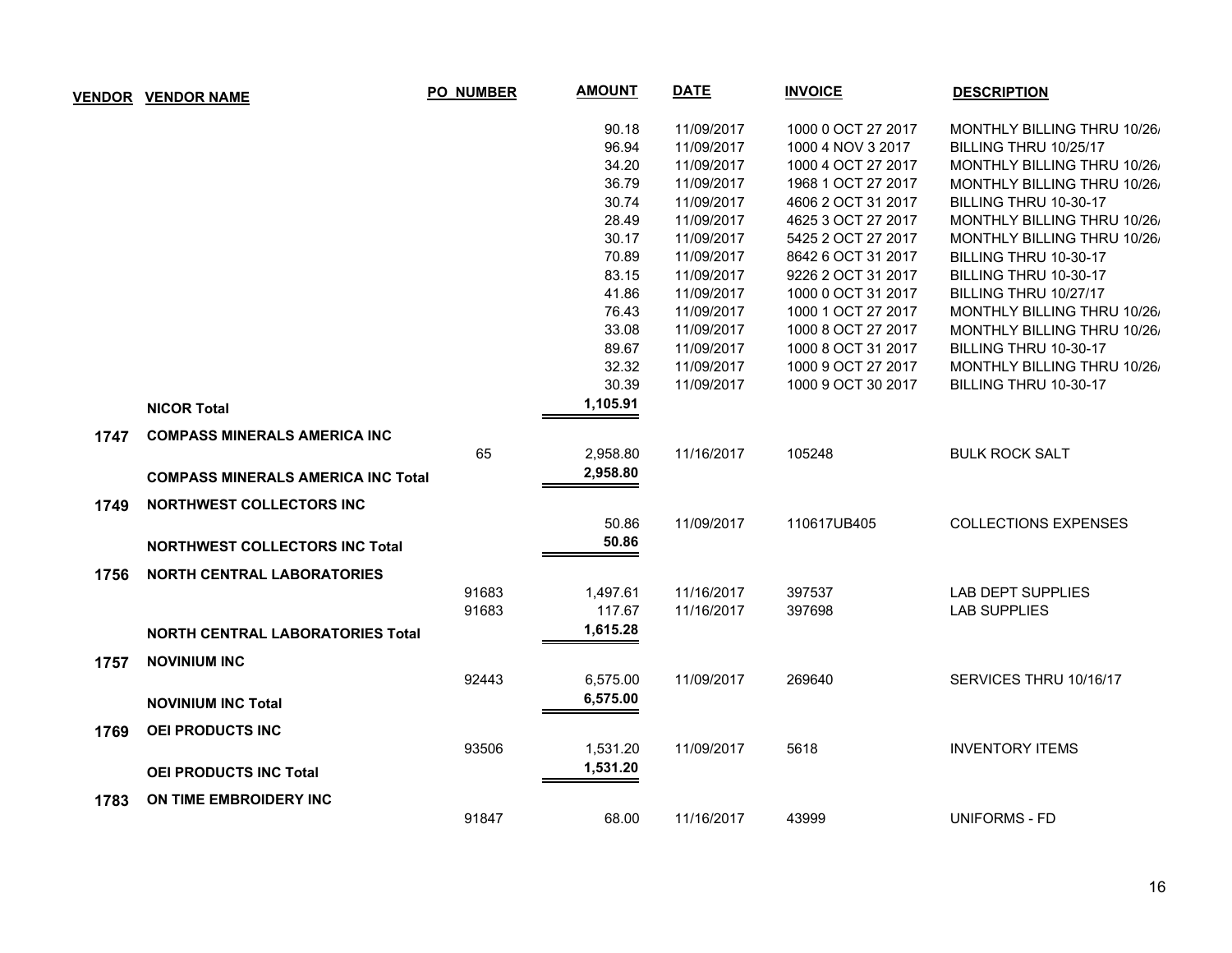|      | <b>VENDOR VENDOR NAME</b>                   | <b>PO_NUMBER</b> | <b>AMOUNT</b> | <b>DATE</b> | <b>INVOICE</b>     | <b>DESCRIPTION</b>             |
|------|---------------------------------------------|------------------|---------------|-------------|--------------------|--------------------------------|
|      |                                             | 91847            | 24.00         | 11/16/2017  | 44714              | <b>UNIFORMS - FD</b>           |
|      |                                             | 91847            | 49.00         | 11/16/2017  | 44979              | <b>UNIFORMS - FD</b>           |
|      |                                             | 91847            | 381.00        | 11/16/2017  | 44981              | FIRE DEPT SUPPLIES             |
|      |                                             | 91847            | 132.00        | 11/16/2017  | 45145              | <b>UNIFORMS - FD</b>           |
|      |                                             | 91847            | 142.00        | 11/16/2017  | 45428              | QUILT JACKET FIRE DEPT         |
|      | ON TIME EMBROIDERY INC Total                |                  | 796.00        |             |                    |                                |
| 1825 | <b>PEDERSEN COMPANY</b>                     |                  |               |             |                    |                                |
|      |                                             | 93644            | 63,338.17     | 11/16/2017  | 2017-5016          | <b>FALL TREE PLANTING</b>      |
|      | <b>PEDERSEN COMPANY Total</b>               |                  | 63,338.17     |             |                    |                                |
| 1861 | <b>POLICE PENSION FUND</b>                  |                  |               |             |                    |                                |
|      |                                             |                  | 5,156.46      | 11/10/2017  | PLP2171110134852PD | Police Pension Tier 2          |
|      |                                             |                  | 14,888.55     | 11/10/2017  | PLPN171110134852PL | Police Pension                 |
|      |                                             |                  | 469.66        | 11/10/2017  | POLP171110134852PI | Police Pension - non deferred  |
|      | <b>POLICE PENSION FUND Total</b>            |                  | 20,514.67     |             |                    |                                |
| 1890 | <b>LEGAL SHIELD</b>                         |                  |               |             |                    |                                |
|      |                                             |                  | 8.75          | 11/10/2017  | PPLS171110134852PV | Pre-Paid Legal Services        |
|      |                                             |                  | 7.36          | 11/10/2017  | PPLS171110134852FD | Pre-Paid Legal Services        |
|      |                                             |                  | 8.75          | 11/10/2017  | PPLS171110134852FN | Pre-Paid Legal Services        |
|      |                                             |                  | 124.60        | 11/10/2017  | PPLS171110134852PD | Pre-Paid Legal Services        |
|      | <b>LEGAL SHIELD Total</b>                   |                  | 149.46        |             |                    |                                |
| 1893 | PREFORM TRAFFIC CONTROL SYSTEM              |                  |               |             |                    |                                |
|      |                                             | 93537            | 3,188.62      | 11/16/2017  | 10581              | 2017 PAINT PAVEMENT MARKIN     |
|      | <b>PREFORM TRAFFIC CONTROL SYSTEM Total</b> |                  | 3,188.62      |             |                    |                                |
| 1897 | <b>PRIME TACK &amp; SEAL CO</b>             |                  |               |             |                    |                                |
|      |                                             | 91522            | 614.91        | 11/09/2017  | 55078              | HFE-90 PICK UP                 |
|      |                                             | 91522            | 503.67        | 11/16/2017  | 55186              | <b>EMULSION/TACK</b>           |
|      | <b>PRIME TACK &amp; SEAL CO Total</b>       |                  | 1,118.58      |             |                    |                                |
| 1898 | <b>PRIORITY PRODUCTS INC</b>                |                  |               |             |                    |                                |
|      |                                             | 91729            | 16.32         | 11/09/2017  | 914840             | MISC SUPPLIES - FLEET          |
|      |                                             | 91729            | 4.80          | 11/09/2017  | 915116             | FLEET DEPT PARTS               |
|      |                                             | 91729            | 9.06          | 11/16/2017  | 915389             | FLEET DEPT SUPPLIES            |
|      | <b>PRIORITY PRODUCTS INC Total</b>          |                  | 30.18         |             |                    |                                |
| 1900 | <b>PROVIDENT LIFE &amp; ACCIDENT</b>        |                  |               |             |                    |                                |
|      |                                             |                  | 26.76         | 11/10/2017  | POPT171110134852FI | <b>Provident Optional Life</b> |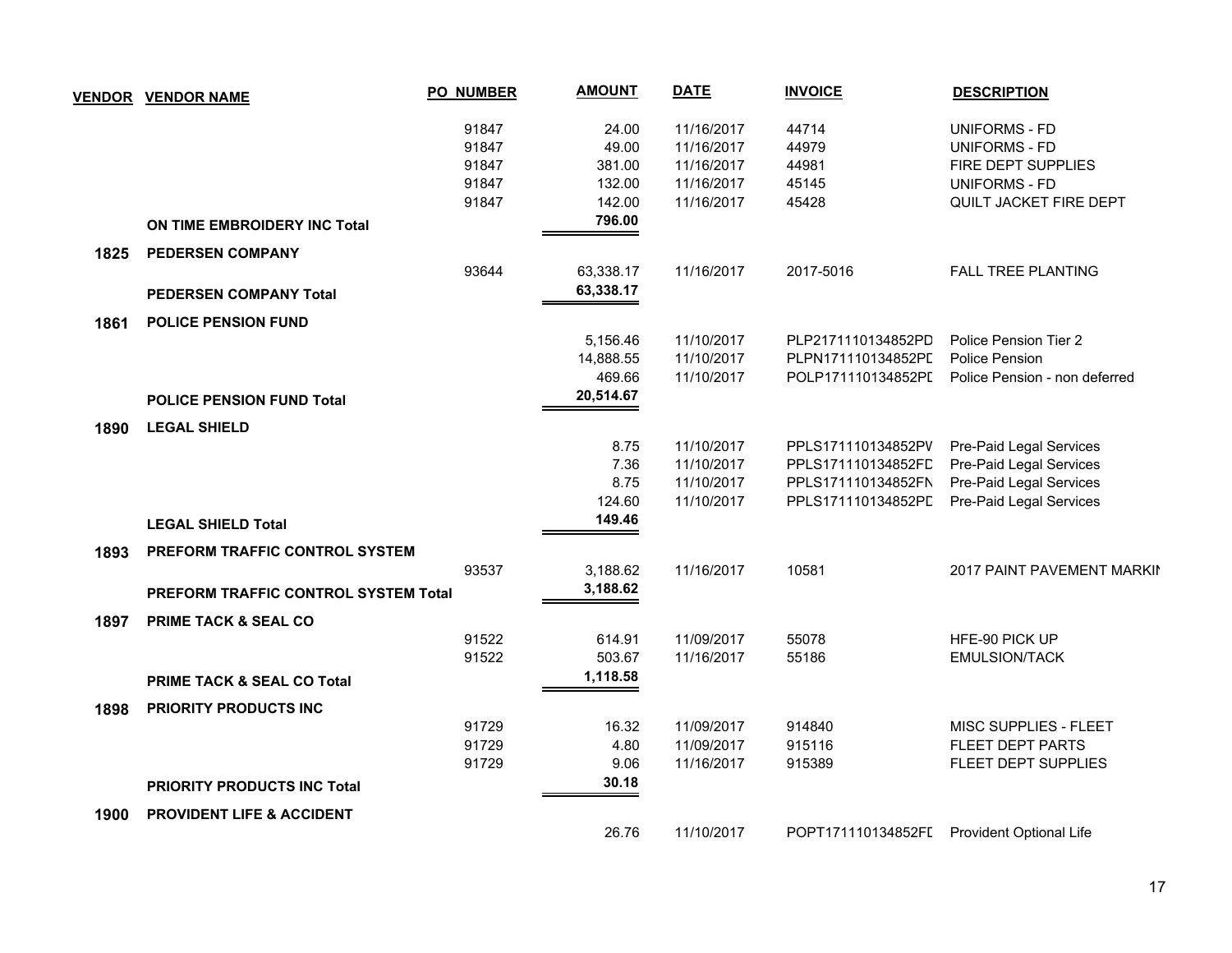| <b>VENDOR</b> | <b>VENDOR NAME</b>                         | <b>PO_NUMBER</b> | <b>AMOUNT</b>        | <b>DATE</b> | <b>INVOICE</b> | <b>DESCRIPTION</b>          |
|---------------|--------------------------------------------|------------------|----------------------|-------------|----------------|-----------------------------|
|               | <b>PROVIDENT LIFE &amp; ACCIDENT Total</b> |                  | 26.76                |             |                |                             |
| 1925          | <b>QUALITY FASTENERS INC</b>               |                  |                      |             |                |                             |
|               | <b>QUALITY FASTENERS INC Total</b>         | 93329            | 6.00<br>6.00         | 11/09/2017  | 19058          | <b>INVENTORY ITEMS</b>      |
| 1946          | <b>RANDALL PRESSURE SYSTEMS INC</b>        |                  |                      |             |                |                             |
|               |                                            | 91720            | 93.38                | 11/16/2017  | I-14878-0      | MISC SUPPLIES - FLEET       |
|               | <b>RANDALL PRESSURE SYSTEMS INC Total</b>  | 91720            | 40.53<br>133.91      | 11/16/2017  | P-14942-0      | MISC SUPPLIES - FLEET       |
| 1953          | <b>RBS PACKAGING INC</b>                   |                  |                      |             |                |                             |
|               |                                            | 93465            | 173.04               | 11/09/2017  | 2032324        | <b>INVENTORY ITEMS</b>      |
|               | <b>RBS PACKAGING INC Total</b>             |                  | 173.04               |             |                |                             |
| 1993          | <b>RENTAL MAX LLC</b>                      |                  |                      |             |                |                             |
|               |                                            | 92964            | 1,121.00             | 11/16/2017  | 265673-3       | BACK HOE RENTAL WATER DE    |
|               |                                            |                  | $-45.98$<br>1,075.02 | 11/16/2017  | C2364          | DUPLICATE PAYMENT REFUND    |
|               | <b>RENTAL MAX LLC Total</b>                |                  |                      |             |                |                             |
| 2032          | POMPS TIRE SERVICE INC                     | 93431            | 685.28               | 11/09/2017  | 640056030      | <b>INVENTORY ITEMS</b>      |
|               | <b>POMPS TIRE SERVICE INC Total</b>        |                  | 685.28               |             |                |                             |
| 2043          | <b>BRETT RUNKLE</b>                        |                  |                      |             |                |                             |
|               |                                            |                  | 60.00                | 11/09/2017  | 112717         | PER DIEM 11-27 THRU 12-1-17 |
|               | <b>BRETT RUNKLE Total</b>                  |                  | 60.00                |             |                |                             |
| 2055          | <b>SAFETY-KLEEN</b>                        |                  |                      |             |                |                             |
|               |                                            | 93027            | 456.00               | 11/09/2017  | 74972167       | <b>OIL BARRELS</b>          |
|               | <b>SAFETY-KLEEN Total</b>                  |                  | 456.00               |             |                |                             |
| 2067          | <b>SAUBER MFG CO</b>                       |                  |                      |             |                |                             |
|               | <b>SAUBER MFG CO Total</b>                 | 93483            | 486.50<br>486.50     | 11/09/2017  | PSI200757      | <b>REPAIR TAILGATE</b>      |
| 2076          | <b>ST CHARLES HISTORY MUSEUM</b>           |                  |                      |             |                |                             |
|               |                                            | 92393            | 2,625.00             | 11/09/2017  | VCCHSM-0917    | HTL TX DSBRSMNT FY18 SEPT   |
|               | <b>ST CHARLES HISTORY MUSEUM Total</b>     |                  | 2,625.00             |             |                |                             |
|               |                                            |                  |                      |             |                |                             |

 **2079 SCHROEDER CRANE RENTAL**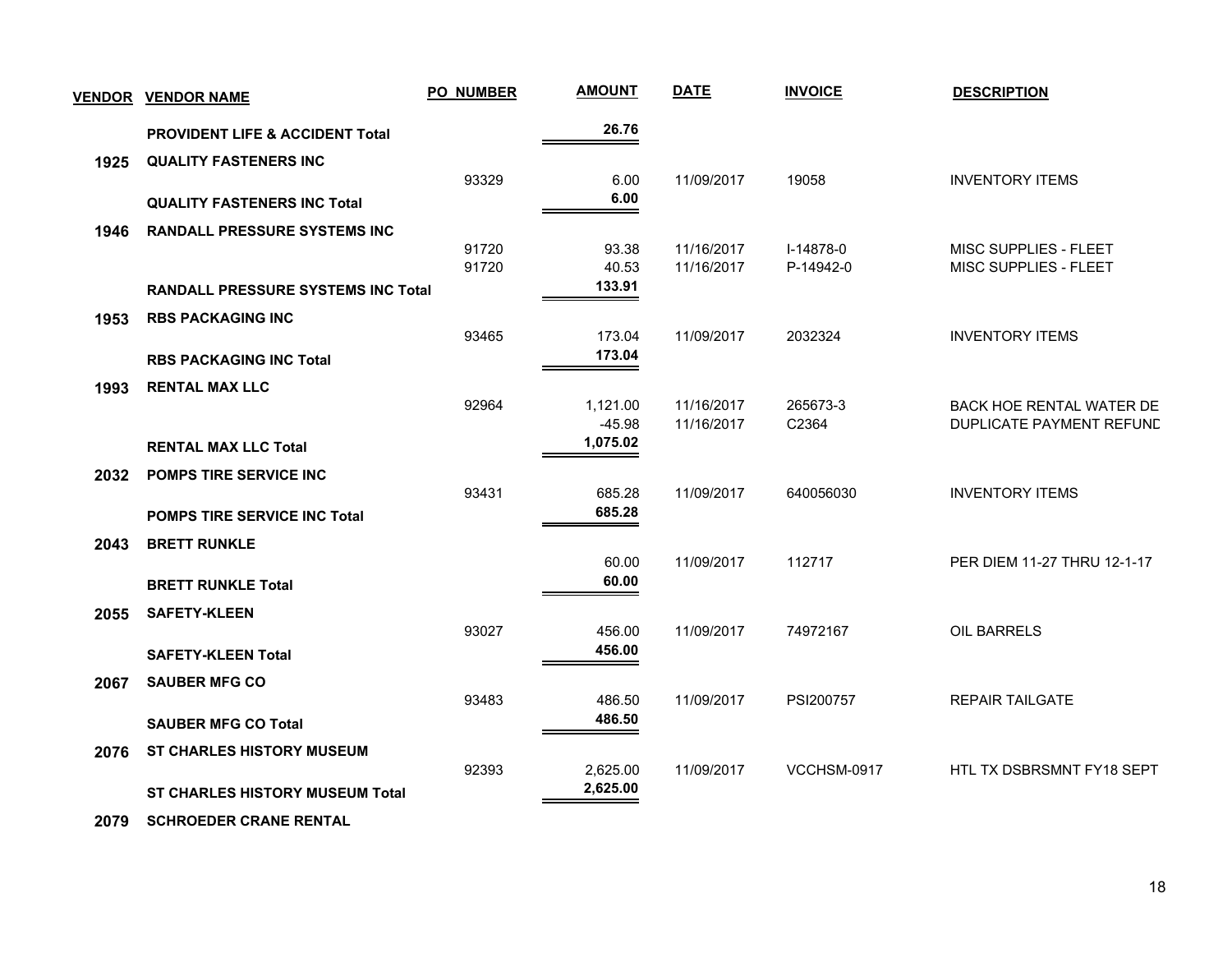| <b>VENDOR</b> | <b>VENDOR NAME</b>                        | <b>PO_NUMBER</b> | <b>AMOUNT</b> | <b>DATE</b> | <b>INVOICE</b>      | <b>DESCRIPTION</b>          |
|---------------|-------------------------------------------|------------------|---------------|-------------|---------------------|-----------------------------|
|               |                                           | 93547            | 900.00        | 11/09/2017  | 3533                | 40 TON CRANE RENTAL 10/17/1 |
|               | <b>SCHROEDER CRANE RENTAL Total</b>       |                  | 900.00        |             |                     |                             |
| 2086          | <b>SCHWEITZER ENGINEERING LABS</b>        |                  |               |             |                     |                             |
|               |                                           | 93454            | 6,388.00      | 11/16/2017  | INV-000217710       | CURRENT DIFFERNETIAL RELA   |
|               | <b>SCHWEITZER ENGINEERING LABS Total</b>  |                  | 6,388.00      |             |                     |                             |
| 2111          | <b>SECRETARY OF STATE POLICE</b>          |                  |               |             |                     |                             |
|               |                                           |                  | 202.00        | 11/16/2017  | 505-184             | <b>PLATE RENEWALS</b>       |
|               | <b>SECRETARY OF STATE POLICE Total</b>    |                  | 202.00        |             |                     |                             |
| 2137          | <b>SHERWIN WILLIAMS</b>                   |                  |               |             |                     |                             |
|               |                                           | 91516            | 58.56         | 11/09/2017  | 6068-5              | <b>PAINT SUPPLIES</b>       |
|               |                                           | 91516            | 366.29        | 11/09/2017  | 6101-4              | <b>MISC PAINT SUPPLIES</b>  |
|               |                                           | 91516            | 656.83        | 11/09/2017  | 6106-3              | PAINT SUPPLIES              |
|               |                                           | 91516            | 142.24        | 11/09/2017  | 8236-0              | <b>PAINT</b>                |
|               | <b>SHERWIN WILLIAMS Total</b>             |                  | 1,223.92      |             |                     |                             |
| 2156          | <b>SIRCHIE FINGERPRINT LABS</b>           |                  |               |             |                     |                             |
|               |                                           | 93444            | 53.60         | 11/09/2017  | 0321811-IN          | FENTANYL TEST KITS          |
|               | <b>SIRCHIE FINGERPRINT LABS Total</b>     |                  | 53.60         |             |                     |                             |
| 2157          | <b>SISLERS ICE &amp; DAIRY LTD</b>        |                  |               |             |                     |                             |
|               |                                           | 91665            | 51.75         | 11/09/2017  | 374268              | <b>ICE DELIVERY</b>         |
|               | <b>SISLERS ICE &amp; DAIRY LTD Total</b>  |                  | 51.75         |             |                     |                             |
| 2160          | <b>SKARSHAUG TESTING LABORATORY</b>       |                  |               |             |                     |                             |
|               |                                           | 93585            | 394.29        | 11/09/2017  | 222010              | <b>TESTING OF GLOVES</b>    |
|               | <b>SKARSHAUG TESTING LABORATORY Total</b> |                  | 394.29        |             |                     |                             |
| 2169          | <b>CLARK BAIRD SMITH LLP</b>              |                  |               |             |                     |                             |
|               |                                           |                  | 2,287.50      | 11/16/2017  | 9111                | SVCS OCTOBER 2017           |
|               | <b>CLARK BAIRD SMITH LLP Total</b>        |                  | 2,287.50      |             |                     |                             |
| 2200          | <b>STATE TREASURER</b>                    |                  |               |             |                     |                             |
|               |                                           | 93745            | 5,525.00      | 11/09/2017  | 51830A              | TRFC SGNL MAINT MAY-JUNE:   |
|               |                                           |                  |               |             |                     |                             |
|               |                                           |                  | 5,525.00      |             |                     |                             |
|               | <b>STATE TREASURER Total</b>              |                  |               |             |                     |                             |
| 2228          | <b>CITY OF ST CHARLES</b>                 |                  | 25.74         | 11/10/2017  | 1-19-19114-6-2-1017 | SVC 9-6 THRU 10-5-17        |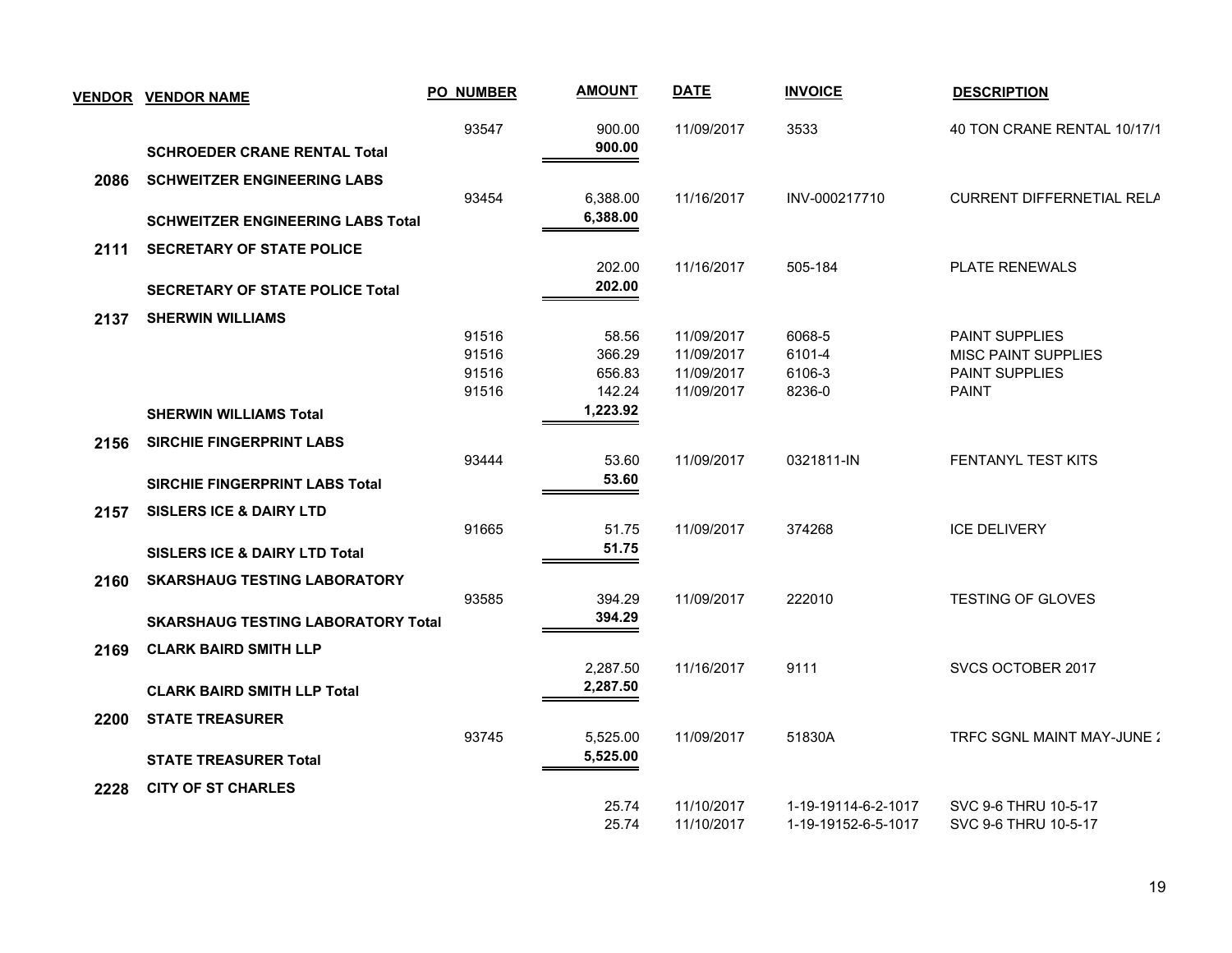| <b>VENDOR</b> | <b>VENDOR NAME</b>                          | <b>PO_NUMBER</b> | <b>AMOUNT</b> | <b>DATE</b> | <b>INVOICE</b>      | <b>DESCRIPTION</b>         |
|---------------|---------------------------------------------|------------------|---------------|-------------|---------------------|----------------------------|
|               |                                             |                  | 49.12         | 11/10/2017  | 1-19-19164-1-4-1017 | SVC 8-31 THRU 10-5-17      |
|               |                                             |                  | 40.58         | 11/10/2017  | 1-19-19166-6-3-1017 | SVC 9-6 THRU 10-5-17       |
|               |                                             |                  | 30.56         | 11/10/2017  | 1-19-19344-9-6-1017 | SVC 9-6 THRU 10-5-17       |
|               |                                             |                  | 40.58         | 11/10/2017  | 1-22-22022-1-7-1017 | SVC 9-7 THRU 10-12-17      |
|               |                                             |                  | 22.48         | 11/10/2017  | 1-22-22024-7-2-1017 | SVC 9-7 THRU 10-12-17      |
|               |                                             |                  | 32.47         | 11/10/2017  | 2-24-82576-0-4-1017 | SVC 9-6 THRU 10-9-17       |
|               | <b>CITY OF ST CHARLES Total</b>             |                  | 267.27        |             |                     |                            |
| 2235          | <b>STEINER ELECTRIC COMPANY</b>             |                  |               |             |                     |                            |
|               |                                             | 91751            | 372.89        | 11/09/2017  | S005861118.001      | ELECTRIC DEPT PARTS        |
|               |                                             | 93542            | 361.57        | 11/09/2017  | S005864979.001      | <b>INVENTORY ITEMS</b>     |
|               |                                             | 93542            | 225.70        | 11/09/2017  | S005864979.003      | <b>INVENTORY ITEMS</b>     |
|               |                                             | 93541            | 794.00        | 11/09/2017  | S005865588.001      | <b>INVENTORY ITEMS</b>     |
|               |                                             | 93263            | 2,865.07      | 11/16/2017  | S005841378.009      | <b>INVENTORY ITEMS</b>     |
|               |                                             | 93556            | 1,282.48      | 11/16/2017  | S005862296.001      | <b>CONTROL WIRE</b>        |
|               |                                             | 93572            | 427.50        | 11/16/2017  | S005867607.001      | <b>INVENTORY ITEMS</b>     |
|               |                                             | 93875            | 211.20        | 11/16/2017  | S005884966.001      | <b>INVENTORY ITEMS</b>     |
|               |                                             | 92390            | 287.36        | 11/09/2017  | S005844447.003      | <b>INVENTORY ITEMS</b>     |
|               |                                             | 93451            | 414.96        | 11/09/2017  | S005859176.002      | <b>INVENTORY ITEMS</b>     |
|               | <b>STEINER ELECTRIC COMPANY Total</b>       |                  | 7,242.73      |             |                     |                            |
| 2250          | <b>STREICHERS</b>                           |                  |               |             |                     |                            |
|               |                                             | 91822            | 150.00        | 11/16/2017  | 11285992            | <b>UNIFORMS - PD</b>       |
|               | <b>STREICHERS Total</b>                     |                  | 150.00        |             |                     |                            |
| 2297          | <b>JEFF TARRO</b>                           |                  |               |             |                     |                            |
|               |                                             |                  | 58.00         | 11/16/2017  | 1398                | REIMB - ITEM FOR PUBLIC ED |
|               | <b>JEFF TARRO Total</b>                     |                  | 58.00         |             |                     |                            |
| 2301          | <b>GENERAL CHAUFFERS SALES DRIVER</b>       |                  |               |             |                     |                            |
|               |                                             |                  | 159.00        | 11/10/2017  | UNT 171110134852CD  | Union Dues - Teamsters     |
|               |                                             |                  | 128.00        | 11/10/2017  | UNT 171110134852FN  | Union Dues - Teamsters     |
|               |                                             |                  | 2,117.00      | 11/10/2017  | UNT 171110134852PW  | Union Dues - Teamsters     |
|               | <b>GENERAL CHAUFFERS SALES DRIVER Total</b> |                  | 2,404.00      |             |                     |                            |
| 2304          | TEE JAY SERVICE COMPANY INC                 |                  |               |             |                     |                            |
|               |                                             | 93338            | 2,817.00      | 11/09/2017  | 147794              | <b>DOOR OPERATOR</b>       |
|               | TEE JAY SERVICE COMPANY INC Total           |                  | 2,817.00      |             |                     |                            |
|               |                                             |                  |               |             |                     |                            |

 **2314 3M VHS0733**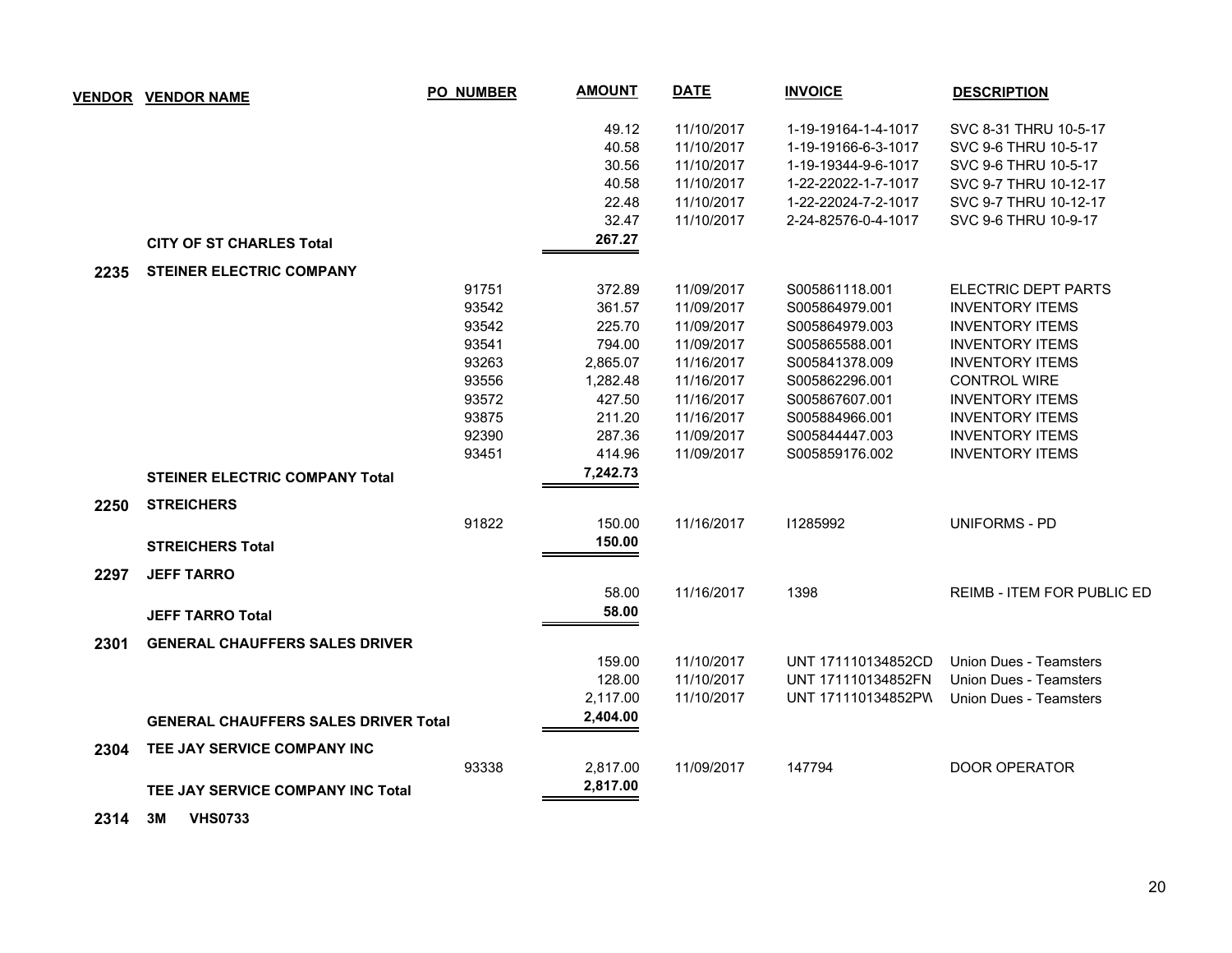|      | <b>VENDOR VENDOR NAME</b>                     | <b>PO_NUMBER</b> | <b>AMOUNT</b>        | <b>DATE</b>              | <b>INVOICE</b> | <b>DESCRIPTION</b>                                       |
|------|-----------------------------------------------|------------------|----------------------|--------------------------|----------------|----------------------------------------------------------|
|      | VHS0733 Total<br>3M                           | 93423            | 1,512.00<br>1,512.00 | 11/09/2017               | TP02502        | <b>INVENTORY ITEMS</b>                                   |
| 2316 | <b>APC STORE</b>                              |                  |                      |                          |                |                                                          |
|      |                                               | 93871            | 349.45               | 11/16/2017               | 478-450705     | <b>INVENTORY ITEMS</b>                                   |
|      |                                               | 93620            | 719.72               | 11/09/2017               | 478-449860     | <b>INVENTORY ITEMS</b>                                   |
|      |                                               | 93697            | 69.57                | 11/09/2017               | 478-450229     | <b>INVENTORY ITEMS</b>                                   |
|      | <b>APC STORE Total</b>                        |                  | 1,138.74             |                          |                |                                                          |
| 2342 | <b>TRAFFIC CONTROL CORPORATION</b>            |                  |                      |                          |                |                                                          |
|      |                                               | 93472            | 225.00               | 11/16/2017               | 102306         | <b>QSEAL GRAY CASE</b>                                   |
|      | <b>TRAFFIC CONTROL CORPORATION Total</b>      |                  | 225.00               |                          |                |                                                          |
| 2344 | <b>TRADEMAN PHOTOGRAPHY</b>                   |                  |                      |                          |                |                                                          |
|      |                                               | 93737            | 275.00               | 11/09/2017               | 110217         | <b>VETERANS GROUP PICS</b>                               |
|      | <b>TRADEMAN PHOTOGRAPHY Total</b>             |                  | 275.00               |                          |                |                                                          |
|      |                                               |                  |                      |                          |                |                                                          |
| 2345 | <b>TRAFFIC CONTROL &amp; PROTECTION</b>       |                  |                      |                          |                |                                                          |
|      |                                               | 93429            | 485.00               | 11/09/2017               | 90791<br>90792 | <b>INVENTORY ITEMS</b><br>18X18 ALUMINUM BLANKS          |
|      |                                               | 93393            | 216.00<br>701.00     | 11/09/2017               |                |                                                          |
|      | <b>TRAFFIC CONTROL &amp; PROTECTION Total</b> |                  |                      |                          |                |                                                          |
| 2363 | <b>TROTTER &amp; ASSOCIATES INC</b>           |                  |                      |                          |                |                                                          |
|      |                                               | 91780            | 9,023.50             | 11/09/2017               | 13910          | PHOSPHORUS REMOVALTHRU                                   |
|      |                                               | 91780            | 6,294.80             | 11/16/2017               | 13770A         | AMOUT OWED SOFTWARE ERF                                  |
|      |                                               | 91780            | 682.69               | 11/16/2017               | 13856A         | REIMBURSABLES-NOT ON ORK                                 |
|      |                                               | 91780            | 31,236.25            | 11/16/2017               | 13929          | PHOSPHORUS REMOVAL                                       |
|      |                                               | 93858<br>93318   | 2,915.50<br>6,750.76 | 11/16/2017<br>11/16/2017 | 13936<br>13968 | WATER UTILITY MASTER PLAN<br>RT 64 & TYLER RD - TRFFC CN |
|      |                                               |                  | 56,903.50            |                          |                |                                                          |
|      | <b>TROTTER &amp; ASSOCIATES INC Total</b>     |                  |                      |                          |                |                                                          |
| 2369 | <b>RITA TUNGARE</b>                           |                  |                      |                          |                |                                                          |
|      |                                               |                  | 25.60                | 11/09/2017               | 100517         | <b>GREENVILLE SC TRIP</b>                                |
|      | <b>RITA TUNGARE Total</b>                     |                  | 25.60                |                          |                |                                                          |
| 2373 | <b>TYLER MEDICAL SERVICES</b>                 |                  |                      |                          |                |                                                          |
|      |                                               | 93630            | 7,440.00             | 11/09/2017               | 391526         | <b>RETAINER - HEALTH FAIR</b>                            |
|      | <b>TYLER MEDICAL SERVICES Total</b>           |                  | 7,440.00             |                          |                |                                                          |
|      |                                               |                  |                      |                          |                |                                                          |
| 2376 | ULTRA STROBE COMMUNICATIONS                   | 93604            | 87.95                | 11/16/2017               | 073172         | <b>LABOR REPAIR SIDE MIRROR</b>                          |
|      |                                               |                  |                      |                          |                |                                                          |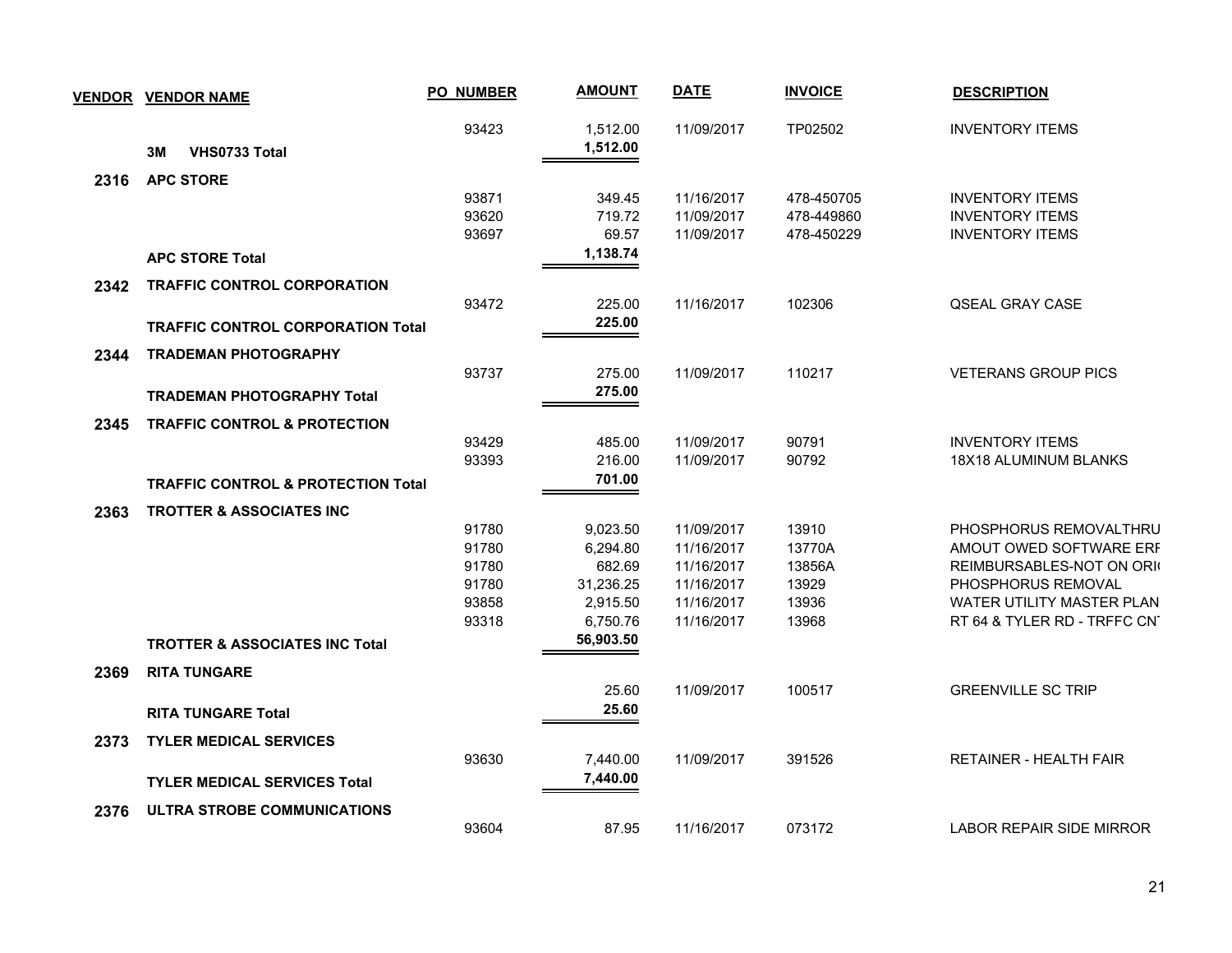| <b>VENDOR</b> | <b>VENDOR NAME</b>                       | <b>PO_NUMBER</b> | <b>AMOUNT</b> | <b>DATE</b> | <b>INVOICE</b>    | <b>DESCRIPTION</b>                 |
|---------------|------------------------------------------|------------------|---------------|-------------|-------------------|------------------------------------|
|               | ULTRA STROBE COMMUNICATIONS Total        |                  | 87.95         |             |                   |                                    |
| 2389          | UNIVERSITY OF ILLINOIS-GAR               |                  |               |             |                   |                                    |
|               |                                          | 93428            | 300.00        | 11/16/2017  | UFINY816          | <b>CLASS - S SULAK</b>             |
|               | UNIVERSITY OF ILLINOIS-GAR Total         |                  | 300.00        |             |                   |                                    |
| 2401          | UNIVERSAL UTILITY SUPPLY INC             |                  |               |             |                   |                                    |
|               |                                          | 93480            | 15,450.00     | 11/09/2017  | 3025527           | <b>INVENTORY ITEMS</b>             |
|               |                                          | 92457            | 1,812.00      | 11/09/2017  | 3025550           | <b>INVENTORY ITEMS</b>             |
|               |                                          | 93336            | 680.00        | 11/09/2017  | 3025551           | <b>INVENTORY ITEMS</b>             |
|               |                                          | 93369            | 1,107.00      | 11/09/2017  | 3025552           | <b>INVENTORY ITEMS</b>             |
|               |                                          | 93528            | 559.96        | 11/09/2017  | 3025562           | <b>LOCKOUT RELAY</b>               |
|               |                                          | 93738            | 3,088.01      | 11/16/2017  | 3025590           | <b>INVENTORY ITEMS</b>             |
|               | UNIVERSAL UTILITY SUPPLY INC Total       |                  | 22,696.97     |             |                   |                                    |
| 2403          | <b>UNITED PARCEL SERVICE</b>             |                  |               |             |                   |                                    |
|               |                                          |                  | 19.42         | 11/16/2017  | 0000650961447     | <b>SHIPPING</b>                    |
|               | <b>UNITED PARCEL SERVICE Total</b>       |                  | 19.42         |             |                   |                                    |
| 2410          | <b>VALLEY LOCK CO</b>                    |                  |               |             |                   |                                    |
|               |                                          | 91512            | 175.00        | 11/16/2017  | 62395             | 5 LFIC CORES RE-KEY = PW           |
|               |                                          |                  | 175.00        |             |                   |                                    |
|               | <b>VALLEY LOCK CO Total</b>              |                  |               |             |                   |                                    |
| 2425          | <b>VEHICLE MAINTENANCE PROGRAM</b>       |                  |               |             |                   |                                    |
|               |                                          | 93503            | 315.50        | 11/09/2017  | <b>INV-281940</b> | <b>INVENTORY ITEMS</b>             |
|               | <b>VEHICLE MAINTENANCE PROGRAM Total</b> |                  | 315.50        |             |                   |                                    |
| 2428          | <b>VERMEER MIDWEST</b>                   |                  |               |             |                   |                                    |
|               |                                          | 93476            | 18.40         | 11/09/2017  | PB6521            | <b>KNIFE GAUGES</b>                |
|               | <b>VERMEER MIDWEST Total</b>             |                  | 18.40         |             |                   |                                    |
| 2429          | <b>VERIZON WIRELESS</b>                  |                  |               |             |                   |                                    |
|               |                                          |                  | 10,382.22     | 11/16/2017  | 9795638727        | <b>MONTHLY BILLING THRU 11/3/1</b> |
|               | <b>VERIZON WIRELESS Total</b>            |                  | 10,382.22     |             |                   |                                    |
|               |                                          |                  |               |             |                   |                                    |
| 2470          | <b>WAREHOUSE DIRECT</b>                  | 91666            | 17.37         | 11/09/2017  | 3662067-0         | <b>COFFEE SUPPLIES - PW</b>        |
|               |                                          | 91495            | 31.98         | 11/09/2017  | 36636964-0        | MISC OFFICE SUPPLIES CITY <b>F</b> |
|               |                                          | 93485            | 26.07         | 11/09/2017  | 3664301-0         | OFFICE SUPPLIES CITY ADMIN         |
|               |                                          | 91540            | 34.75         | 11/16/2017  | 3675176-0         | POLICE DEPT OFFICE SUPPLIE         |
|               |                                          | 93552            | 233.11        | 11/16/2017  | 3668361-0         | WALL CLOCK/ENVELOPES               |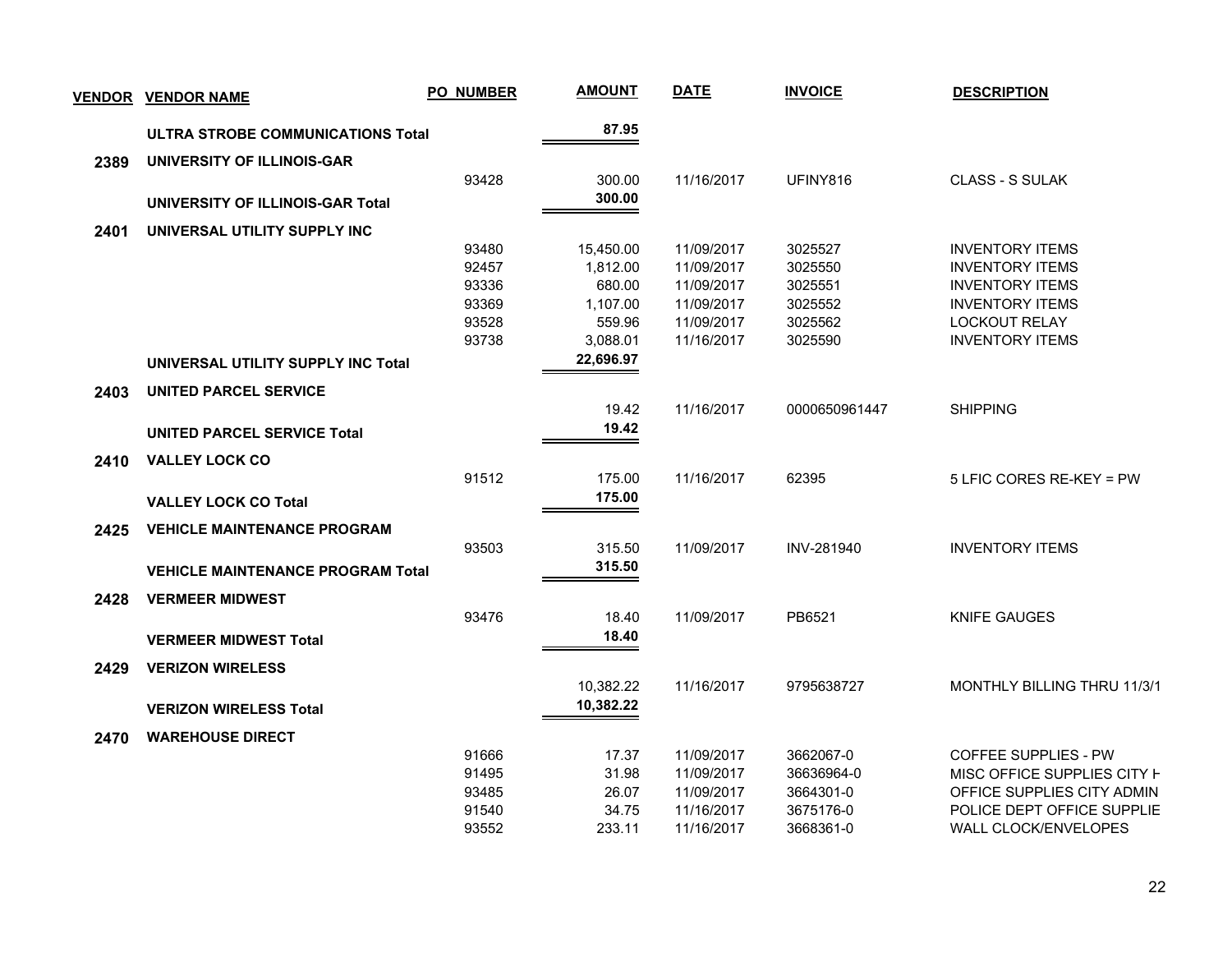|      | <b>VENDOR VENDOR NAME</b>               | <b>PO_NUMBER</b> | <b>AMOUNT</b> | <b>DATE</b> | <b>INVOICE</b> | <b>DESCRIPTION</b>          |
|------|-----------------------------------------|------------------|---------------|-------------|----------------|-----------------------------|
|      |                                         | 91540            | 5.87          | 11/16/2017  | 3669528-0      | COFFEE FILTERS POLICE DEPT  |
|      |                                         | 91747            | 80.43         | 11/16/2017  | 3673222-0      | OFFICE SUPPLIES UB DEPT     |
|      |                                         | 91666            | 208.07        | 11/09/2017  | 3665679-0      | PW OFFICE SUPPLIES          |
|      |                                         | 92029            | 54.72         | 11/09/2017  | 3666386-0      | OFFICE SUPPLIES BC&E        |
|      |                                         | 91540            | 715.62        | 11/09/2017  | 3666499-0      | USB FLASH DRIVES POLICE DE  |
|      |                                         | 91540            | 124.00        | 11/09/2017  | 3667064-0      | OFFICE SUPPLIES POLICE DEP  |
|      |                                         | 93371            | 123.76        | 11/09/2017  | 3659745-0      | OFFICE SUPPLIES FIRE DEPT   |
|      |                                         | 91495            | 143.61        | 11/09/2017  | 3660970-0      | OFFICE SUPPLIES - CH        |
|      |                                         | 91666            | 21.15         | 11/09/2017  | 3661650-0      | <b>COFFEE SUPPLIES - PW</b> |
|      | <b>WAREHOUSE DIRECT Total</b>           |                  | 1,820.51      |             |                |                             |
| 2478 | <b>WATER PRODUCTS AURORA</b>            |                  |               |             |                |                             |
|      |                                         | 92594            | 300.00        | 11/09/2017  | 0277267        | <b>INVENTORY ITEMS</b>      |
|      |                                         | 92969            | 880.00        | 11/16/2017  | 0277078        | <b>INVENTORY ITEMS</b>      |
|      |                                         | 93327            | 1,245.00      | 11/09/2017  | 0276888        | <b>CHECK VALVE</b>          |
|      | <b>WATER PRODUCTS AURORA Total</b>      |                  | 2,425.00      |             |                |                             |
| 2495 | <b>WEST SIDE TRACTOR SALES CO</b>       |                  |               |             |                |                             |
|      |                                         | 93495            | 3,600.00      | 11/16/2017  | 119607         | EXCAVATOR 10-23 TO 11-5-17  |
|      | <b>WEST SIDE TRACTOR SALES CO Total</b> |                  | 3,600.00      |             |                |                             |
| 2506 | <b>EESCO</b>                            |                  |               |             |                |                             |
|      |                                         | 93550            | 584.56        | 11/16/2017  | 464950         | <b>INVENTORY ITEMS</b>      |
|      | <b>EESCO Total</b>                      |                  | 584.56        |             |                |                             |
| 2545 | <b>GRAINGER INC</b>                     |                  |               |             |                |                             |
|      |                                         | 93468            | 813.48        | 11/09/2017  | 9589192468     | <b>SWEATSHIRTS</b>          |
|      |                                         | 93482            | 89.10         | 11/09/2017  | 9589192476     | SOAP DISPENSER              |
|      |                                         | 93490            | 57.40         | 11/09/2017  | 9590856358     | SNAP BOLT INTERLOCKING      |
|      |                                         | 93555            | 68.34         | 11/09/2017  | 9594641293     | <b>INVENTORY ITEMS</b>      |
|      |                                         | 93559            | 73.46         | 11/16/2017  | 9595116808     | <b>BLANK TAGS</b>           |
|      |                                         | 93558            | 87.35         | 11/16/2017  | 9595116816     | <b>IMPACT SOCKET</b>        |
|      |                                         | 93549            | 139.74        | 11/16/2017  | 9597864330     | <b>HIKING SHOES</b>         |
|      | <b>GRAINGER INC Total</b>               |                  | 1,328.87      |             |                |                             |
| 2629 | <b>ZEP MANUFACTURING CO</b>             |                  |               |             |                |                             |
|      |                                         | 93508            | 190.49        | 11/09/2017  | 9003093976     | <b>INVENTORY ITEMS</b>      |
|      | <b>ZEP MANUFACTURING CO Total</b>       |                  | 190.49        |             |                |                             |

 **2635 CLERK OF THE CIRCUIT COURT**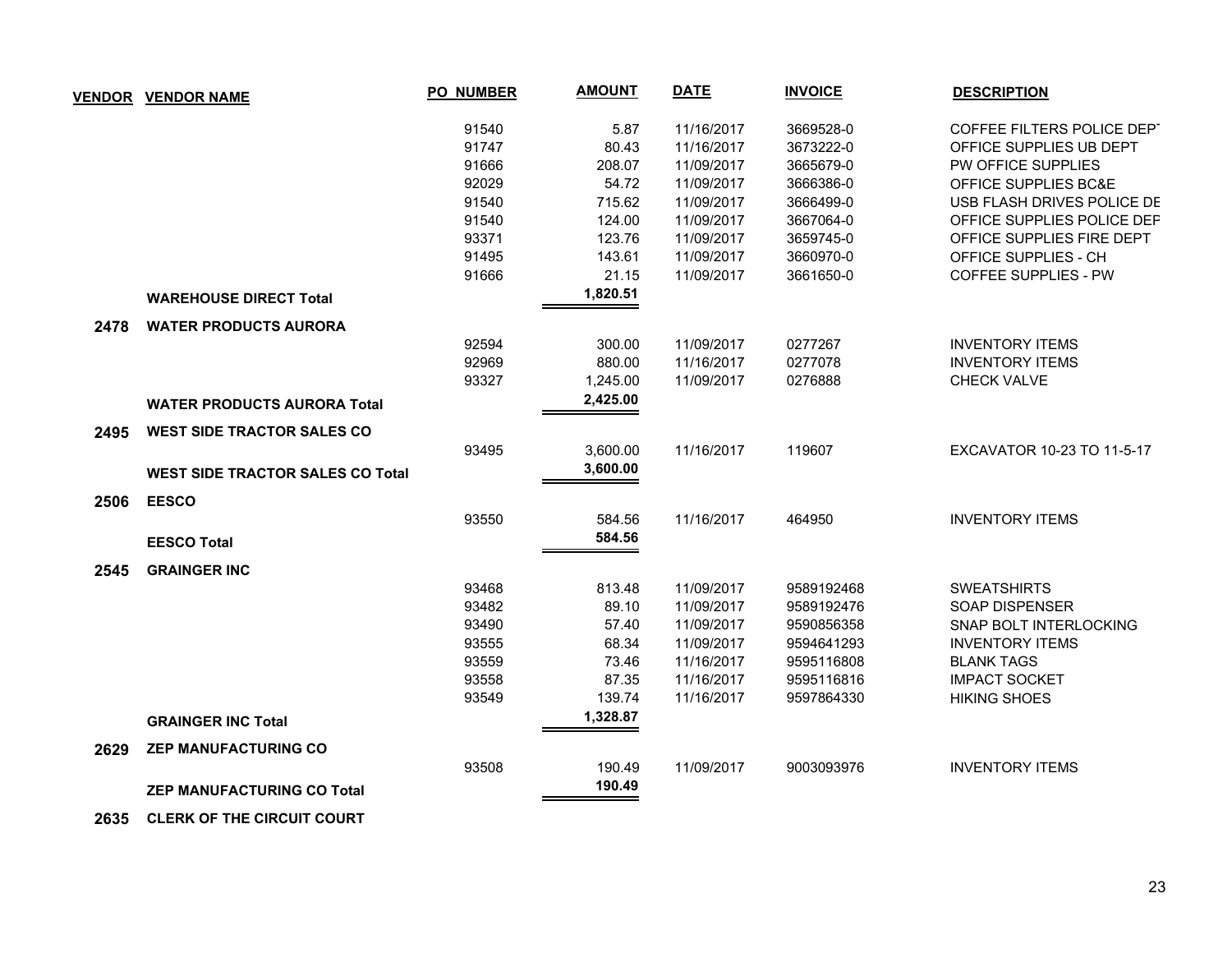|      | <b>VENDOR VENDOR NAME</b>               | PO_NUMBER | <b>AMOUNT</b> | <b>DATE</b> | <b>INVOICE</b>     | <b>DESCRIPTION</b>           |
|------|-----------------------------------------|-----------|---------------|-------------|--------------------|------------------------------|
|      |                                         |           | 36.00         | 11/10/2017  | CFEE171110134852PV | Kane Co Clerk Collection Fee |
|      | <b>CLERK OF THE CIRCUIT COURT Total</b> |           | 36.00         |             |                    |                              |
| 2637 | <b>ILLINOIS DEPT OF REVENUE</b>         |           |               |             |                    |                              |
|      |                                         |           | 742.04        | 11/10/2017  | ILST171110134852CA | Illinois State Tax           |
|      |                                         |           | 1,950.53      | 11/10/2017  | ILST171110134852CD | Illinois State Tax           |
|      |                                         |           | 8,988.06      | 11/10/2017  | ILST171110134852FD | Illinois State Tax           |
|      |                                         |           | 2,270.66      | 11/10/2017  | ILST171110134852FN | Illinois State Tax           |
|      |                                         |           | 940.29        | 11/10/2017  | ILST171110134852HR | Illinois State Tax           |
|      |                                         |           | 1,705.45      | 11/10/2017  | ILST171110134852IS | Illinois State Tax           |
|      |                                         |           | 10,613.27     | 11/10/2017  | ILST171110134852PD | Illinois State Tax           |
|      |                                         |           | 12,305.72     | 11/10/2017  | ILST171110134852PW | <b>Illinois State Tax</b>    |
|      |                                         |           | 143,635.77    | 11/13/2017  | 111317             | ELEC EXCISE TAX OCT 2017     |
|      | <b>ILLINOIS DEPT OF REVENUE Total</b>   |           | 183, 151.79   |             |                    |                              |
| 2638 | <b>INTERNAL REVENUE SERVICE</b>         |           |               |             |                    |                              |
|      |                                         |           | 1,168.18      | 11/10/2017  | FICE171110134852HR | <b>FICA Employer</b>         |
|      |                                         |           | 2,473.54      | 11/10/2017  | FICE171110134852IS | FICA Employer                |
|      |                                         |           | 2,227.85      | 11/10/2017  | FICE171110134852PD | FICA Employer                |
|      |                                         |           | 15,414.68     | 11/10/2017  | FICE171110134852PW | FICA Employer                |
|      |                                         |           | 755.74        | 11/10/2017  | MEDE171110134852FI | Medicare Employee            |
|      |                                         |           | 273.21        | 11/10/2017  | MEDE171110134852H  | Medicare Employee            |
|      |                                         |           | 586.47        | 11/10/2017  | MEDE171110134852IS | Medicare Employee            |
|      |                                         |           | 3,676.49      | 11/10/2017  | MEDE171110134852PI | Medicare Employee            |
|      |                                         |           | 4,007.58      | 11/10/2017  | MEDE171110134852P  | Medicare Employee            |
|      |                                         |           | 268.44        | 11/10/2017  | MEDR171110134852C  | Medicare Employer            |
|      |                                         |           | 586.47        | 11/10/2017  | MEDR171110134852IS | Medicare Employer            |
|      |                                         |           | 3,682.29      | 11/10/2017  | MEDR171110134852P  | Medicare Employer            |
|      |                                         |           | 4,007.58      | 11/10/2017  | MEDR171110134852P  | Medicare Employer            |
|      |                                         |           | 252.44        | 11/10/2017  | MEDE171110134852C. | Medicare Employee            |
|      |                                         |           | 665.57        | 11/10/2017  | MEDE171110134852C  | Medicare Employee            |
|      |                                         |           | 3,037.13      | 11/10/2017  | MEDE171110134852FI | Medicare Employee            |
|      |                                         |           | 2,203.05      | 11/10/2017  | FICA171110134852PD | FICA Employee                |
|      |                                         |           | 15,414.68     | 11/10/2017  | FICA171110134852PW | FICA Employee                |
|      |                                         |           | 649.57        | 11/10/2017  | MEDR171110134852C  | Medicare Employer            |
|      |                                         |           | 3,031.33      | 11/10/2017  | MEDR171110134852FI | Medicare Employer            |
|      |                                         |           | 755.74        | 11/10/2017  | MEDR171110134852FI | Medicare Employer            |
|      |                                         |           | 273.21        | 11/10/2017  | MEDR171110134852H  | Medicare Employer            |
|      |                                         |           | 569.09        | 11/10/2017  | FICA171110134852CA | <b>FICA Employee</b>         |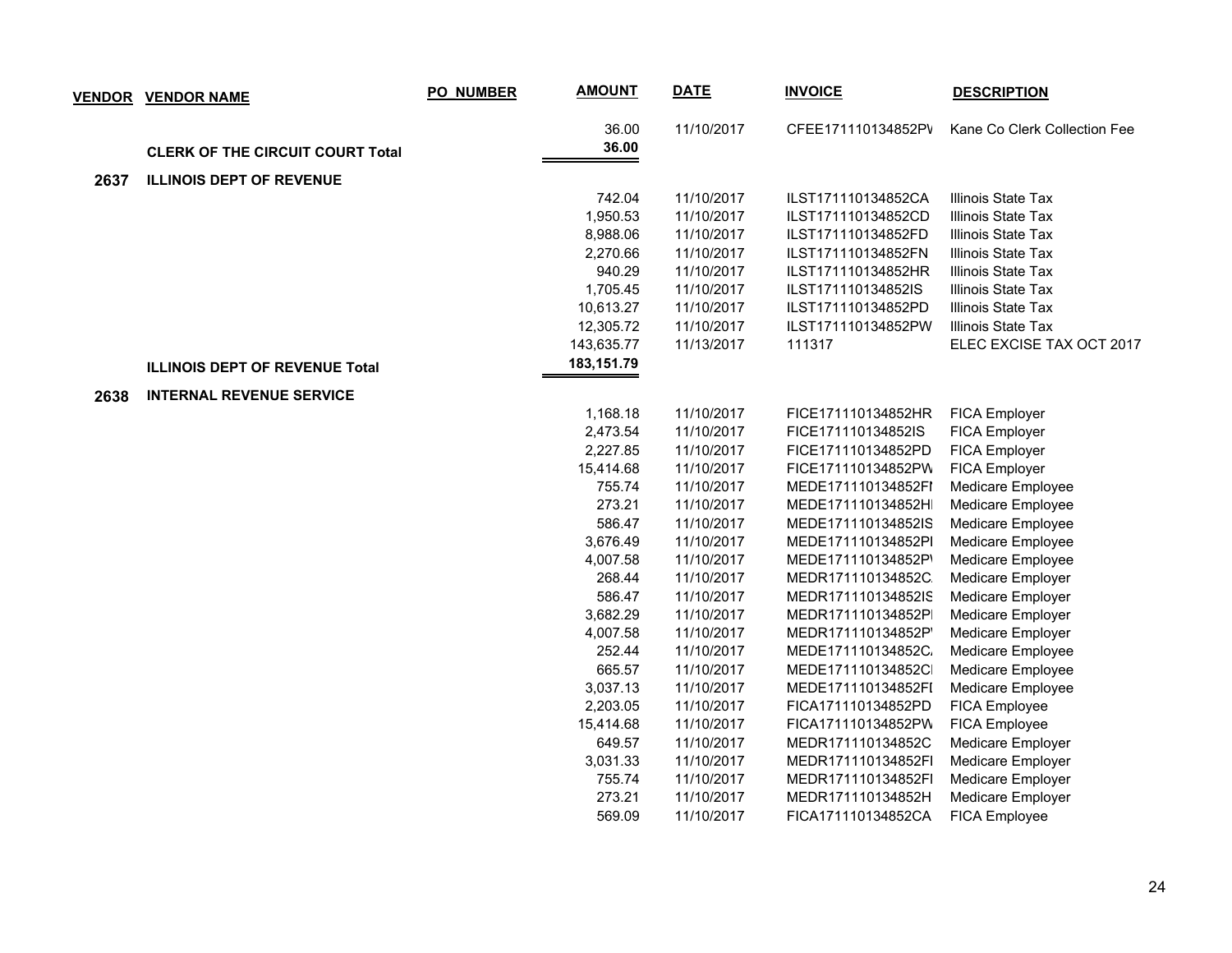|      | <b>VENDOR VENDOR NAME</b>             | PO_NUMBER | <b>AMOUNT</b> | <b>DATE</b> | <b>INVOICE</b>      | <b>DESCRIPTION</b>         |
|------|---------------------------------------|-----------|---------------|-------------|---------------------|----------------------------|
|      |                                       |           | 2,437.31      | 11/10/2017  | FICA171110134852CD  | <b>FICA Employee</b>       |
|      |                                       |           | 394.58        | 11/10/2017  | FICA171110134852FD  | FICA Employee              |
|      |                                       |           | 2,837.34      | 11/10/2017  | FICA171110134852FN  | FICA Employee              |
|      |                                       |           | 1,168.18      | 11/10/2017  | FICA171110134852HR  | FICA Employee              |
|      |                                       |           | 2,473.54      | 11/10/2017  | FICA171110134852IS  | FICA Employee              |
|      |                                       |           | 6,863.66      | 11/10/2017  | FIT 171110134852FN  | Federal Withholding Tax    |
|      |                                       |           | 2,814.73      | 11/10/2017  | FIT 171110134852HR  | Federal Withholding Tax    |
|      |                                       |           | 2,124.67      | 11/10/2017  | FIT 171110134852CA  | Federal Withholding Tax    |
|      |                                       |           | 4,317.76      | 11/10/2017  | FIT 171110134852IS  | Federal Withholding Tax    |
|      |                                       |           | 31,653.57     | 11/10/2017  | FIT 171110134852PD  | Federal Withholding Tax    |
|      |                                       |           | 34,944.65     | 11/10/2017  | FIT 171110134852PW  | Federal Withholding Tax    |
|      |                                       |           | 637.62        | 11/10/2017  | FICE171110134852CA  | FICA Employer              |
|      |                                       |           | 2,368.78      | 11/10/2017  | FICE171110134852CD  | FICA Employer              |
|      |                                       |           | 369.78        | 11/10/2017  | FICE171110134852FD  | FICA Employer              |
|      |                                       |           | 2,837.34      | 11/10/2017  | FICE171110134852FN  | FICA Employer              |
|      |                                       |           | 5,590.04      | 11/10/2017  | FIT 171110134852CD  | Federal Withholding Tax    |
|      |                                       |           | 29,139.36     | 11/10/2017  | FIT 171110134852FD  | Federal Withholding Tax    |
|      | <b>INTERNAL REVENUE SERVICE Total</b> |           | 198,953.24    |             |                     |                            |
| 2639 | <b>STATE DISBURSEMENT UNIT</b>        |           |               |             |                     |                            |
|      |                                       |           | 545.00        | 11/10/2017  | 0000002061711101348 | IL Child Support Amount 1  |
|      |                                       |           | 700.15        | 11/10/2017  | 0000012251711101348 | IL Child Support Amount 1  |
|      |                                       |           | 180.00        | 11/10/2017  | 0000012671711101348 | IL Child Support Amount 1  |
|      |                                       |           | 440.93        | 11/10/2017  | 0000000371711101348 | IL Child Support Amount 1  |
|      |                                       |           | 465.36        | 11/10/2017  | 0000000641711101348 | IL Child Support Amount 2  |
|      |                                       |           | 795.70        | 11/10/2017  | 0000001351711101348 | IL Child Support Amount 1  |
|      |                                       |           | 471.13        | 11/10/2017  | 0000001911711101348 | IL Child Support Amount 1  |
|      |                                       |           | 817.98        | 11/10/2017  | 0000001971711101348 | IL CS Maintenance 1        |
|      |                                       |           | 1,661.54      | 11/10/2017  | 0000002021711101348 | IL CS Maintenance 1        |
|      |                                       |           | 391.78        | 11/10/2017  | 0000002921711101348 | IL Child Support Amount 1  |
|      |                                       |           | 369.23        | 11/10/2017  | 0000004861711101348 | IL Child Support Amount 1  |
|      | <b>STATE DISBURSEMENT UNIT Total</b>  |           | 6,838.80      |             |                     |                            |
| 2643 | <b>DELTA DENTAL</b>                   |           |               |             |                     |                            |
|      |                                       |           | 5,661.88      | 11/06/2017  | 110617              | DELTA DENTAL CLAIMS        |
|      |                                       |           | 7,062.40      | 11/14/2017  | 111417              | DELTA DENTAL CLAIMS        |
|      | <b>DELTA DENTAL Total</b>             |           | 12,724.28     |             |                     |                            |
| 2644 | <b>IMRF</b>                           |           |               |             |                     |                            |
|      |                                       |           | 185,190.35    | 11/10/2017  | 111017              | IMRF PAYROLL WIRE OCT 2017 |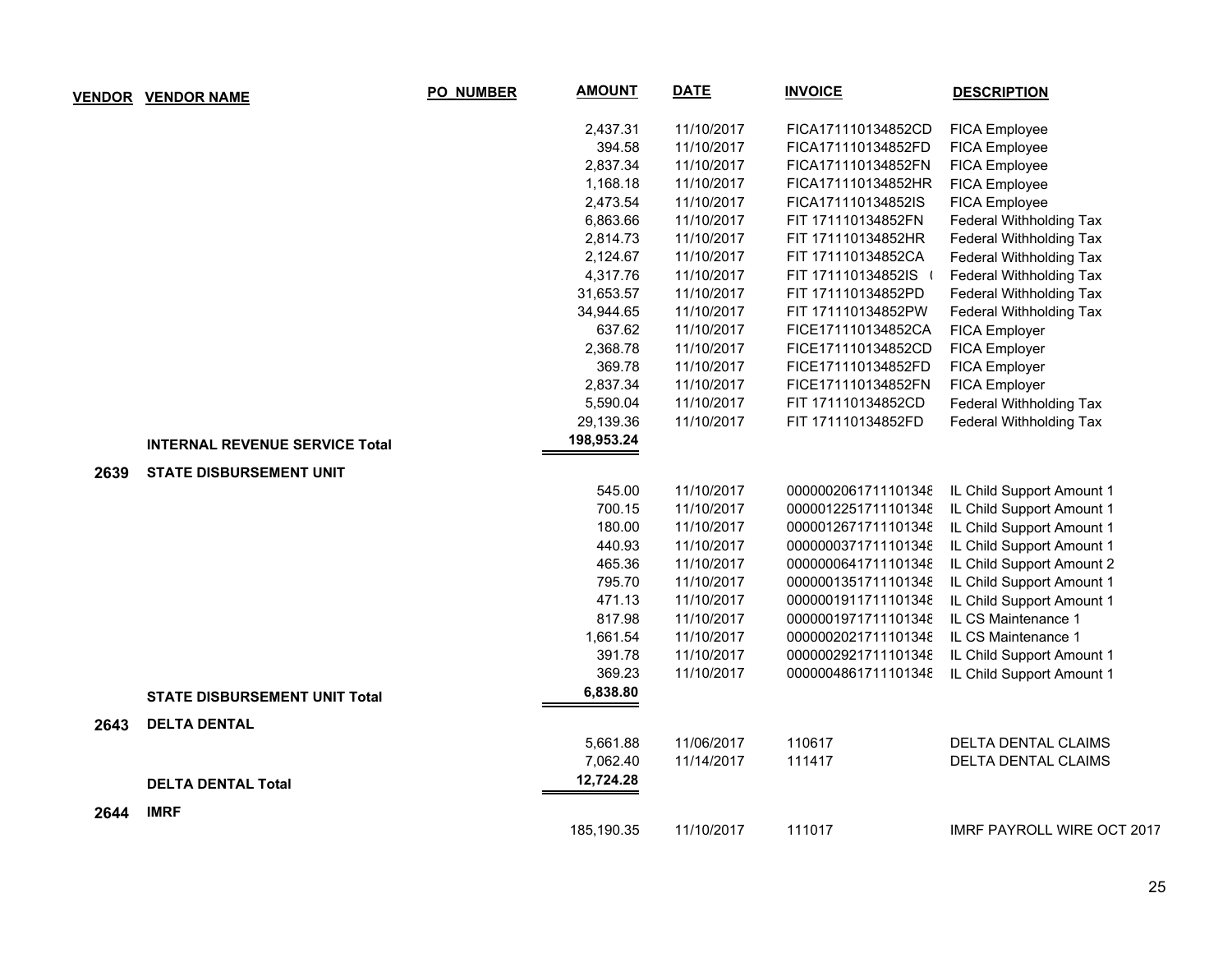|      | <b>VENDOR VENDOR NAME</b>                   | <b>PO_NUMBER</b> | <b>AMOUNT</b> | <b>DATE</b> | <b>INVOICE</b>     | <b>DESCRIPTION</b>          |
|------|---------------------------------------------|------------------|---------------|-------------|--------------------|-----------------------------|
|      | <b>IMRF Total</b>                           |                  | 185,190.35    |             |                    |                             |
| 2648 | <b>HEALTH CARE SERVICE CORP</b>             |                  |               |             |                    |                             |
|      |                                             |                  | 164,924.49    | 11/06/2017  | 110617             | <b>MEDICAL CLAIMS</b>       |
|      |                                             |                  | 164,924.49    |             |                    |                             |
|      | <b>HEALTH CARE SERVICE CORP Total</b>       |                  |               |             |                    |                             |
| 2652 | <b>JPMORGAN CHASE BANK NA</b>               |                  |               |             |                    |                             |
|      |                                             |                  | 125.43        | 11/08/2017  | 102717TB           | CC CHARGES FOR OCTOBER 2    |
|      |                                             |                  | 193.88        | 11/08/2017  | 102417TC           | CC CHARGES FOR OCTOBER 2    |
|      |                                             |                  | 782.68        | 11/08/2017  | 102417SS           | CC CHARGES FOR OCTOBER 2    |
|      |                                             |                  | 395.00        | 11/08/2017  | 102417RT           | CC CHARGES FOR OCTOBER 2    |
|      |                                             |                  | 1,788.42      | 11/08/2017  | 102417DK           | CC CHARGES FOR OCTOBER 2    |
|      |                                             |                  | 260.80        | 11/08/2017  | 102417DB           | CC CHARGES FOR OCTOBER 2    |
|      |                                             |                  | 35.00         | 11/08/2017  | 102417CM           | CC CHARGES FOR OCTOBER 2    |
|      |                                             |                  | 40.00         | 11/08/2017  | 102417CA           | CC CHARGES FOR OCTOBER 2    |
|      |                                             |                  | 1,969.56      | 11/08/2017  | 102417MK           | CC CHARGES FOR OCTOBER 2    |
|      |                                             |                  | 1,089.28      | 11/08/2017  | 102417LG           | CC CHARGES FOR OCTOBER 2    |
|      |                                             |                  | 407,664.21    | 11/08/2017  | 102417KD           | CC CHARGES FOR OCTOBER 2    |
|      |                                             |                  | 807.67        | 11/08/2017  | 102417KC           | CC CHARGES FOR OCTOBER 2    |
|      |                                             |                  | 0.00          | 11/08/2017  | 102417JS           | CC CHARGES FOR OCTOBER 2    |
|      |                                             |                  | 302.33        | 11/08/2017  | 102417JM           | CC CHARGES FOR OCTOBER 2    |
|      | JPMORGAN CHASE BANK NA Total                |                  | 415,454.26    |             |                    |                             |
| 2656 | <b>DISH DBS CORP</b>                        |                  |               |             |                    |                             |
|      |                                             | 91845            | 92.02         | 11/16/2017  | 110517             | MONTHLY BILLING THRU 12/19/ |
|      | <b>DISH DBS CORP Total</b>                  |                  | 92.02         |             |                    |                             |
|      |                                             |                  |               |             |                    |                             |
| 2674 | <b>VIKING CHEMICAL CO</b>                   |                  |               |             |                    |                             |
|      |                                             | 64               | 5,427.33      | 11/16/2017  | 54401              | <b>CHEMICALS</b>            |
|      | <b>VIKING CHEMICAL CO Total</b>             |                  | 5,427.33      |             |                    |                             |
| 2683 | <b>CONTINENTAL AMERICAN INSURANCE</b>       |                  |               |             |                    |                             |
|      |                                             |                  | 59.89         | 11/10/2017  | ACCG171110134852FI | <b>AFLAC Accident Plan</b>  |
|      |                                             |                  | 17.47         | 11/10/2017  | ACCG171110134852FI | <b>AFLAC Accident Plan</b>  |
|      |                                             |                  | 17.48         | 11/10/2017  | ACCG171110134852IS | <b>AFLAC Accident Plan</b>  |
|      |                                             |                  | 113.00        | 11/10/2017  | ACCG171110134852PI | <b>AFLAC Accident Plan</b>  |
|      |                                             |                  | 68.07         | 11/10/2017  | ACCG171110134852P' | <b>AFLAC Accident Plan</b>  |
|      | <b>CONTINENTAL AMERICAN INSURANCE Total</b> |                  | 275.91        |             |                    |                             |
|      |                                             |                  |               |             |                    |                             |

 **2730 SLATE ROCK SAFETY LLC**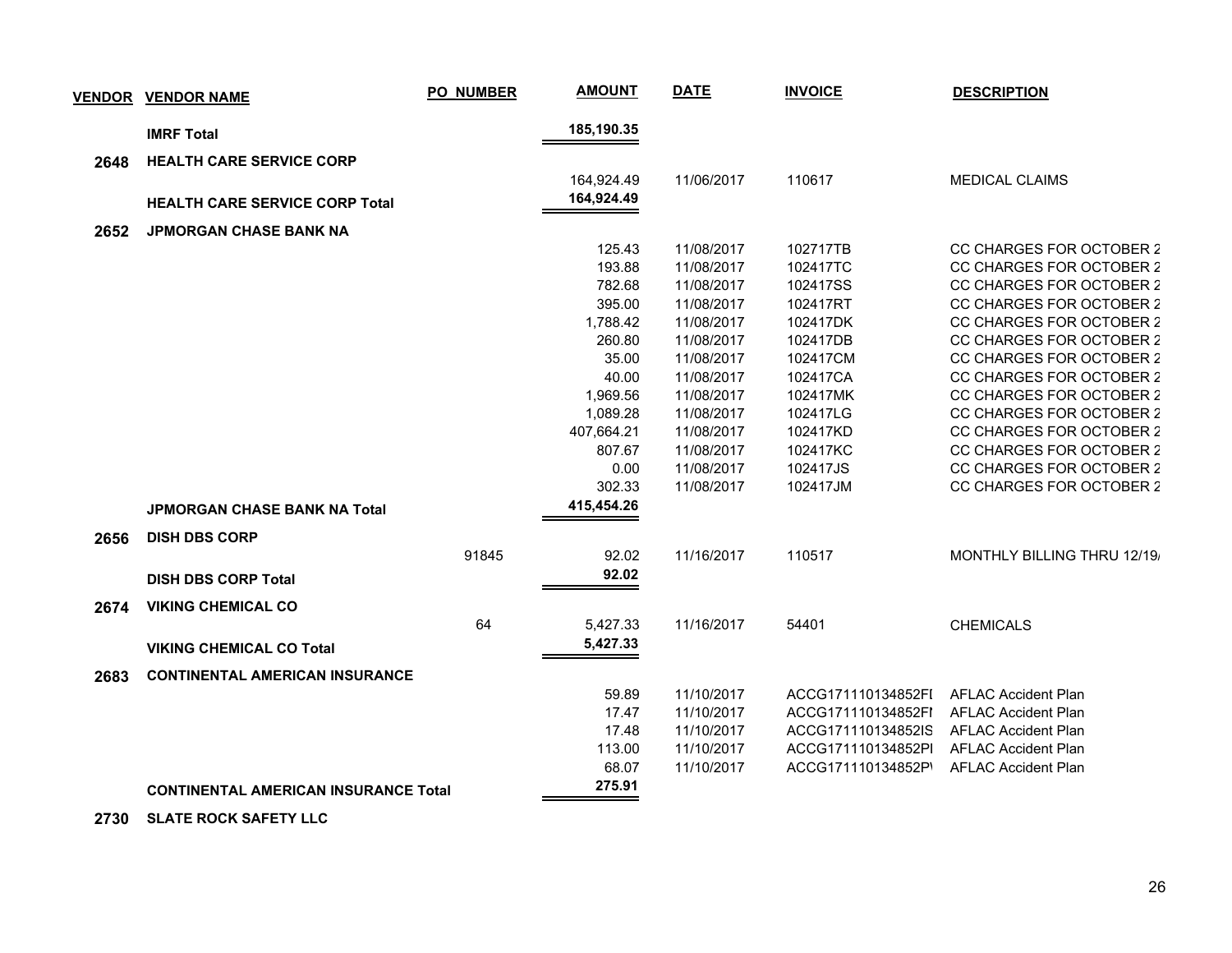|      | <b>VENDOR VENDOR NAME</b>                  | <b>PO_NUMBER</b> | <b>AMOUNT</b> | <b>DATE</b> | <b>INVOICE</b> | <b>DESCRIPTION</b>              |
|------|--------------------------------------------|------------------|---------------|-------------|----------------|---------------------------------|
|      |                                            | 93260            | 130.00        | 11/09/2017  | 17432          | <b>DICKIES SWEATSHIRT</b>       |
|      |                                            | 93240            | 1,533.40      | 11/16/2017  | 17576          | ELECTRIC DEPT UNIFORMS          |
|      |                                            | 93240            | 3,521.18      | 11/16/2017  | 17577          | <b>SHIRTS</b>                   |
|      |                                            | 93260            | 122.49        | 11/16/2017  | 17625          | <b>WORK SHIRT</b>               |
|      |                                            |                  | $-260.00$     | 11/16/2017  | 17848          | <b>CRED IN#17577</b>            |
|      | <b>SLATE ROCK SAFETY LLC Total</b>         |                  | 5,047.07      |             |                |                                 |
| 2756 | <b>RXBENEFITS INC.</b>                     |                  |               |             |                |                                 |
|      |                                            |                  | 13,728.09     | 11/06/2017  | 70850          | PRESCRIPTION CLAIM/FEES/RI      |
|      |                                            |                  | 20.20         | 11/15/2017  | 71471          | <b>TRANSACTION FEES</b>         |
|      | <b>RXBENEFITS INC. Total</b>               |                  | 13,748.29     |             |                |                                 |
|      |                                            |                  |               |             |                |                                 |
| 2778 | <b>CLIENT FIRST CONSULTING GROUP</b>       | 93411            | 1,012.50      | 11/16/2017  | 8216           | SVCS 10-5-17                    |
|      |                                            |                  |               |             |                |                                 |
|      | <b>CLIENT FIRST CONSULTING GROUP Total</b> |                  | 1,012.50      |             |                |                                 |
| 2840 | <b>ST CHARLES ARTS COUNCIL</b>             |                  |               |             |                |                                 |
|      |                                            | 93566            | 2,500.00      | 11/09/2017  | ART9817        | ARTSFEST 2017                   |
|      | <b>ST CHARLES ARTS COUNCIL Total</b>       |                  | 2,500.00      |             |                |                                 |
| 2852 | <b>AIRWATCH LLC</b>                        |                  |               |             |                |                                 |
|      |                                            | 93447            | 1,460.00      | 11/09/2017  | AWUS-81269     | <b>ANNUAL SUPPORT</b>           |
|      |                                            | 93447            | 1,460.00      | 11/09/2017  | AWUS-81269     | ANNUAL SUPPORT                  |
|      |                                            | 93447            | $-1,460.00$   | 11/09/2017  | AWUS-81269     | ANNUAL SUPPORT                  |
|      |                                            | 93447            | $-1,460.00$   | 11/09/2017  | AWUS-81269     | ANNUAL SUPPORT                  |
|      |                                            | 93447            | 1,460.00      | 11/09/2017  | AWUS-81269A    | ANNUAL RENEWAL                  |
|      | <b>AIRWATCH LLC Total</b>                  |                  | 1,460.00      |             |                |                                 |
| 2873 | <b>CAROLYN SHANNON</b>                     |                  |               |             |                |                                 |
|      |                                            |                  | 79.19         | 11/09/2017  | 110217         | <b>FRUITY FRIDAY APPLES</b>     |
|      | <b>CAROLYN SHANNON Total</b>               |                  | 79.19         |             |                |                                 |
| 2883 | <b>ADVANCED DISPOSAL SERVICES</b>          |                  |               |             |                |                                 |
|      |                                            | 93272            | 2,252.50      | 11/09/2017  | T00001599078   | <b>BAGS AND STICKERS FOR UB</b> |
|      | <b>ADVANCED DISPOSAL SERVICES Total</b>    |                  | 2,252.50      |             |                |                                 |
| 2894 | <b>HAVLICEK ACE HARDWARE LLC</b>           |                  |               |             |                |                                 |
|      |                                            | 91509            | 35.08         | 11/16/2017  | 58603/1        | MISC HARDWARE/SUPPLIES          |
|      |                                            | 93501            | 249.12        | 11/09/2017  | 58344/1        | <b>INVENTORY ITEMS</b>          |
|      | HAVLICEK ACE HARDWARE LLC Total            |                  | 284.20        |             |                |                                 |
|      |                                            |                  |               |             |                |                                 |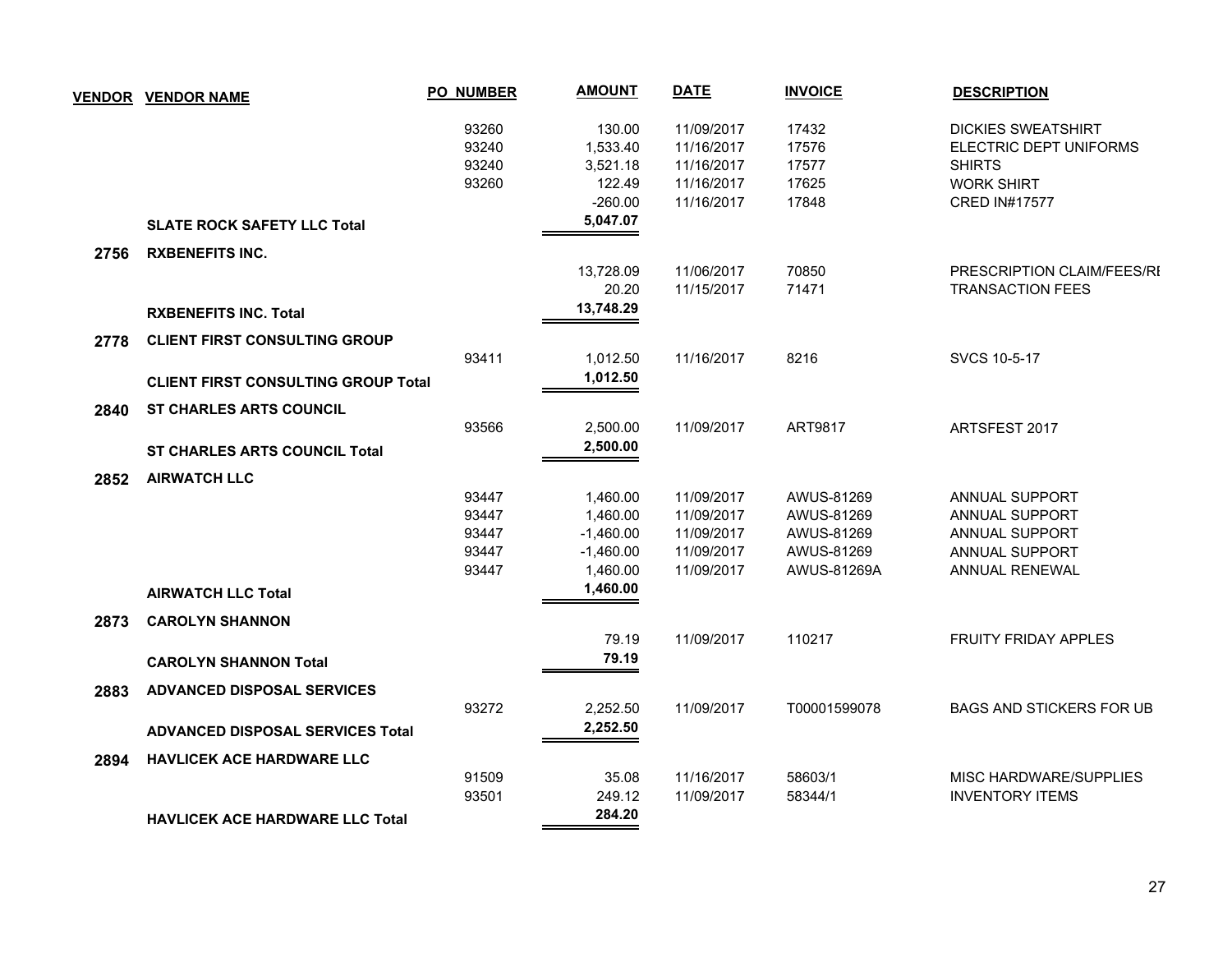| <b>VENDOR</b> | <b>VENDOR NAME</b>                          | <b>PO_NUMBER</b> | <b>AMOUNT</b>      | <b>DATE</b>              | <b>INVOICE</b>           | <b>DESCRIPTION</b>                                  |
|---------------|---------------------------------------------|------------------|--------------------|--------------------------|--------------------------|-----------------------------------------------------|
| 2950          | <b>MARY PORTER</b>                          |                  |                    |                          |                          |                                                     |
|               |                                             | 93492            | 117.75             | 11/16/2017               | 1902639045               | <b>MIMI BACKPACK</b>                                |
|               |                                             | 93489            | 594.55             | 11/16/2017               | 1902638608               | <b>INVENTORY ITEMS</b>                              |
|               |                                             | 93145            | 194.90             | 11/09/2017               | 1902636140               | <b>INVENTORY ITEMS</b>                              |
|               | <b>MARY PORTER Total</b>                    |                  | 907.20             |                          |                          |                                                     |
| 2963          | <b>RAYNOR DOOR AUTHORITY</b>                |                  |                    |                          |                          |                                                     |
|               |                                             | 93383            | 186.00             | 11/16/2017               | 126662                   | SVC @ PW DOOR L                                     |
|               |                                             | 93635            | 666.00             | 11/16/2017               | 126974                   | SVC @ PW DOOR E                                     |
|               | <b>RAYNOR DOOR AUTHORITY Total</b>          |                  | 852.00             |                          |                          |                                                     |
| 2967          | <b>TIM OCASEK</b>                           |                  |                    |                          |                          |                                                     |
|               |                                             |                  | 825.00             | 11/16/2017               | 111517                   | ASSIGNMENT TO DETECTIVE                             |
|               | <b>TIM OCASEK Total</b>                     |                  | 825.00             |                          |                          |                                                     |
|               |                                             |                  |                    |                          |                          |                                                     |
| 2968          | <b>ROB VICICONDI</b>                        |                  |                    |                          |                          |                                                     |
|               |                                             |                  | 15.00              | 11/09/2017               | 112017                   | PER DIEM 11-20-17                                   |
|               | <b>ROB VICICONDI Total</b>                  |                  | 15.00              |                          |                          |                                                     |
| 3102          | <b>RUSH PARTS CENTERS OF ILLINOIS</b>       |                  |                    |                          |                          |                                                     |
|               |                                             | 93596            | 452.08             | 11/16/2017               | 3008311310               | <b>INVENTORY ITEMS</b>                              |
|               |                                             | 93683            | 1,150.50           | 11/16/2017               | 3008301110A              | SVC UNIT#1797                                       |
|               |                                             | 91518            | $-1,150.50$        | 11/16/2017               | 3008301110               | SVC/PARTS UNIT 1797                                 |
|               |                                             | 91518            | $-1,150.50$        | 11/16/2017               | 3008301110               | SVC/PARTS UNIT 1797                                 |
|               |                                             | 91518            | 1,150.50           | 11/16/2017               | 3008301110               | SVC/PARTS UNIT 1797                                 |
|               |                                             | 91518            | 1,150.50           | 11/16/2017               | 3008301110               | SVC/PARTS UNIT 1797                                 |
|               |                                             | 91518            | 110.59             | 11/16/2017               | 3008293898               | KT SPRNG KIT AIR SPRING                             |
|               |                                             | 93502            | 266.22             | 11/16/2017               | 30082764661              | <b>INVENTORY ITEMS</b>                              |
|               |                                             | 91518            | $-465.50$<br>42.32 | 11/16/2017<br>11/16/2017 | 3008331064<br>3008311704 | <b>CREDIT CORE RETURN 300818</b><br>V#1741 RO#59230 |
|               |                                             | 91518            | 124.35             | 11/09/2017               | 3008229598               | RO 59061 VEH 1825                                   |
|               |                                             |                  | $-53.20$           | 11/09/2017               | 3008183836               | CREDIT IN#3007632130                                |
|               |                                             |                  | $-798.00$          | 11/09/2017               | 3008183805               | CREDIT IN#3007852407                                |
|               |                                             | 91518            | 3,139.80           | 11/09/2017               | 3008180776               | V#1825 RO#59061                                     |
|               |                                             | 91518            | 745.77             | 11/09/2017               | 3008164926               | BRACKET, VALVE, HGT CNTRL                           |
|               | <b>RUSH PARTS CENTERS OF ILLINOIS Total</b> |                  | 4,714.93           |                          |                          |                                                     |
| 3106          | <b>CIVILTECH ENGINEERING INC</b>            |                  |                    |                          |                          |                                                     |
|               |                                             | 92251            | 2,313.64           | 11/16/2017               | 45934                    | <b>CULVERT INSPECTIONS THRU</b>                     |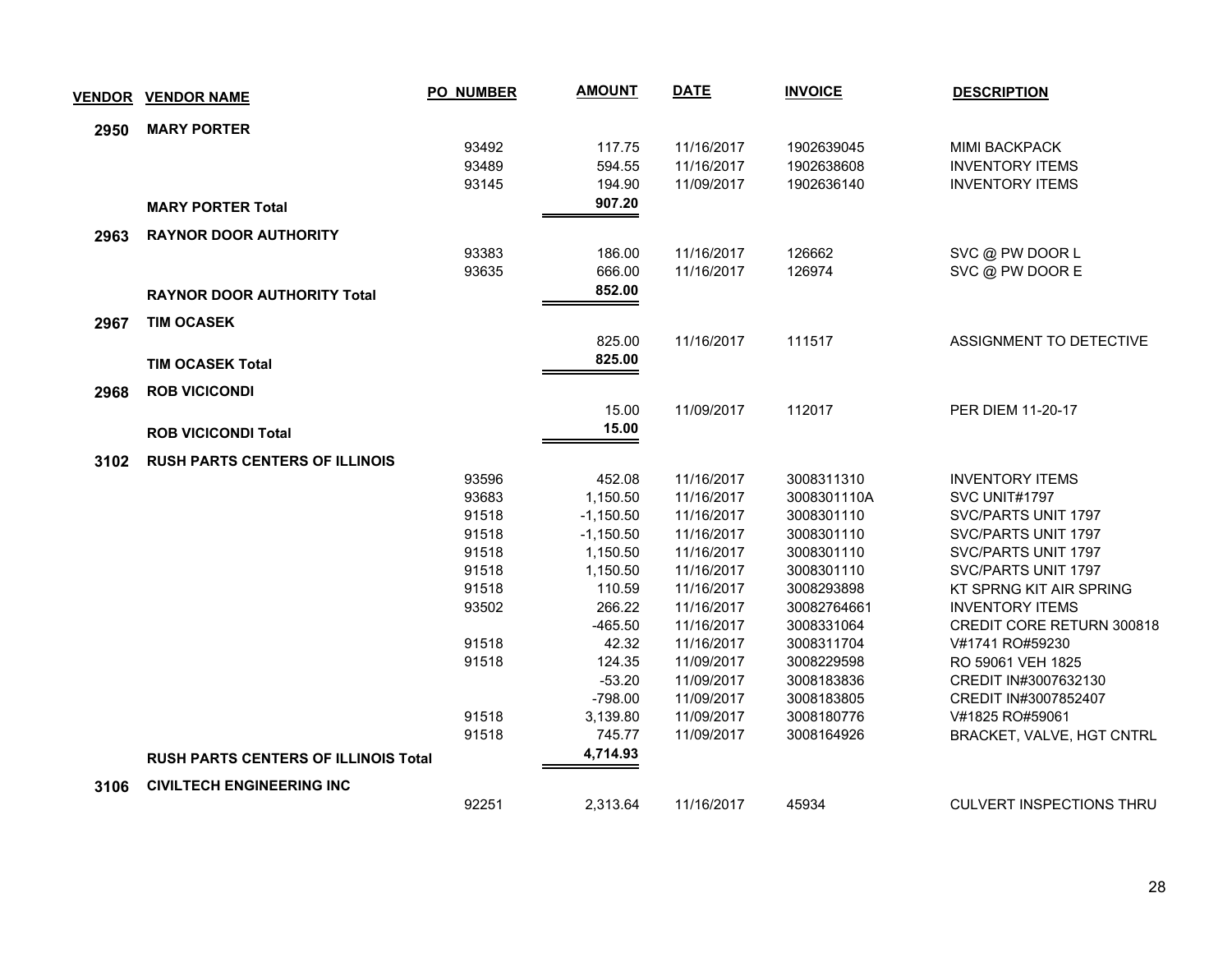| <b>VENDOR</b> | <b>VENDOR NAME</b>                             | <b>PO_NUMBER</b> | <b>AMOUNT</b> | <b>DATE</b> | <b>INVOICE</b> | <b>DESCRIPTION</b>                |  |
|---------------|------------------------------------------------|------------------|---------------|-------------|----------------|-----------------------------------|--|
|               | <b>CIVILTECH ENGINEERING INC Total</b>         |                  | 2,313.64      |             |                |                                   |  |
| 3131          | <b>VCNA PRAIRIE INC</b>                        |                  |               |             |                |                                   |  |
|               |                                                | 63               | 904.00        | 11/09/2017  | 888286284      | <b>READY MIX HAULING</b>          |  |
|               |                                                | 63               | 463.00        | 11/16/2017  | 888294648      | <b>READY MIX</b>                  |  |
|               |                                                | 63               | 148.13        | 11/16/2017  | 888297311      | <b>READY MIX - CALCIUM CHLORI</b> |  |
|               |                                                | 63               | 904.00        | 11/16/2017  | 888302421      | <b>READY MIX</b>                  |  |
|               | <b>VCNA PRAIRIE INC Total</b>                  |                  | 2,419.13      |             |                |                                   |  |
| 3148          | <b>CORNERSTONE PARTNERS</b>                    |                  |               |             |                |                                   |  |
|               |                                                | 91634            | 4,440.15      | 11/16/2017  | CP11115        | 2017 MAINTENANCE 6 OF 7           |  |
|               |                                                | 91714            | 19,756.00     | 11/16/2017  | CP11122        | 2017 Maintenance 6 of 7           |  |
|               | <b>CORNERSTONE PARTNERS Total</b>              |                  | 24,196.15     |             |                |                                   |  |
| 3149          | <b>DAVID L PHYFER</b>                          |                  |               |             |                |                                   |  |
|               |                                                | 93618            | 240.00        | 11/16/2017  | 2017-0018      | <b>ECON DEVE SERVICES</b>         |  |
|               | <b>DAVID L PHYFER Total</b>                    |                  | 240.00        |             |                |                                   |  |
| 3156          | <b>TRANSUNION RISK &amp; ALTERNATIVE</b>       |                  |               |             |                |                                   |  |
|               |                                                | 91539            | 129.60        | 11/09/2017  | 252639-1017    | SVCS FOR SEPT AND OCT 2017        |  |
|               | <b>TRANSUNION RISK &amp; ALTERNATIVE Total</b> |                  | 129.60        |             |                |                                   |  |
| 3182          | <b>OZINGA READY MIX CONCRETE INC</b>           |                  |               |             |                |                                   |  |
|               |                                                | 91756            | 336.25        | 11/09/2017  | 985276         | SVC @ 601 SIDWELL CT              |  |
|               | <b>OZINGA READY MIX CONCRETE INC Total</b>     |                  | 336.25        |             |                |                                   |  |
|               |                                                |                  |               |             |                |                                   |  |
| 3202          | <b>ENGINEERING RESOURCE ASSOCIATE</b>          |                  |               |             |                |                                   |  |
|               |                                                | 92920            | 30.00         | 11/16/2017  | 140905.FD.12   | STUARTS CROSSING BASIN 9-2        |  |
|               | <b>ENGINEERING RESOURCE ASSOCIATE Total</b>    |                  | 30.00         |             |                |                                   |  |
| 3236          | <b>HR GREEN INC</b>                            |                  |               |             |                |                                   |  |
|               |                                                | 88715            | $-21,896.51$  | 11/09/2017  | 112844         | 7TH AVE EPA WATERSHED             |  |
|               |                                                | 88715            | $-21,896.51$  | 11/09/2017  | 112844         | 7TH AVE EPA WATERSHED             |  |
|               |                                                | 88715            | 21,896.51     | 11/09/2017  | 112844-CORR    | INTERNAL CORRECTION OF PC         |  |
|               | <b>HR GREEN INC Total</b>                      |                  | $-21,896.51$  |             |                |                                   |  |
| 3250          | <b>COULTER VENTURES LLC</b>                    |                  |               |             |                |                                   |  |
|               |                                                | 93609            | 2,653.50      | 11/16/2017  | 3699495        | MODEL D ROWERS W/MONITOI          |  |
|               | <b>COULTER VENTURES LLC Total</b>              |                  | 2,653.50      |             |                |                                   |  |
|               |                                                |                  |               |             |                |                                   |  |

 **3263 MCCI LLC**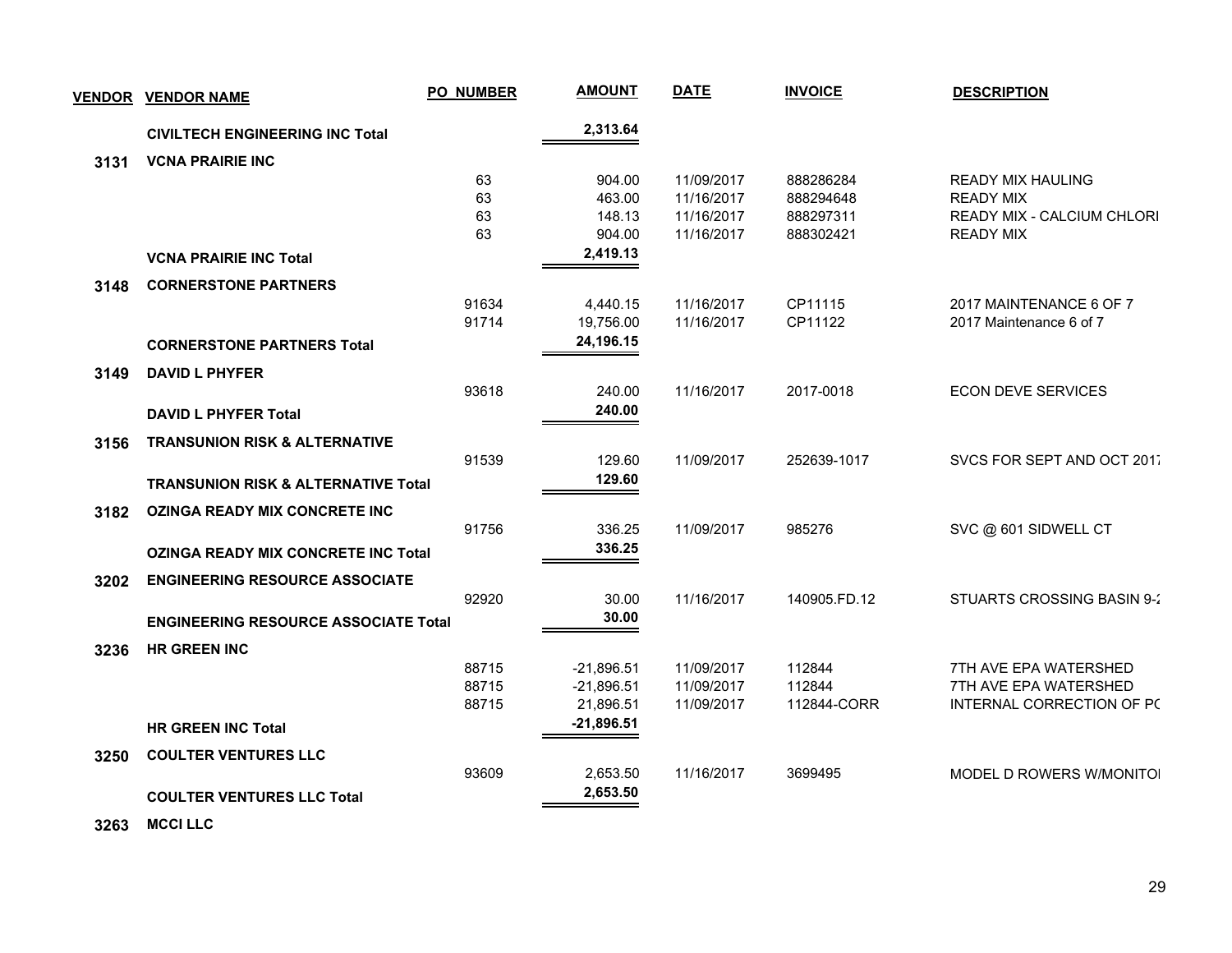| <b>VENDOR</b> | <b>VENDOR NAME</b>                         | <b>PO_NUMBER</b> | <b>AMOUNT</b> | <b>DATE</b> | <b>INVOICE</b>     | <b>DESCRIPTION</b>       |
|---------------|--------------------------------------------|------------------|---------------|-------------|--------------------|--------------------------|
|               |                                            | 93376            | 2,777.07      | 11/16/2017  | 00012619           | LF SOFTWARE ADD/ADD ON   |
|               | <b>MCCI LLC Total</b>                      |                  | 2,777.07      |             |                    |                          |
| 3280          | <b>PLANET DEPOS LLC</b>                    |                  |               |             |                    |                          |
|               |                                            | 91859            | 642.20        | 11/09/2017  | 189513             | SVCS 10-3-17             |
|               |                                            | 91859            | 1,256.60      | 11/16/2017  | 192669             | SVCS 10-17-17            |
|               | <b>PLANET DEPOS LLC Total</b>              |                  | 1,898.80      |             |                    |                          |
| 3289          | <b>VISION SERVICE PLAN OF IL NFP</b>       |                  |               |             |                    |                          |
|               |                                            |                  | 7.57          | 11/10/2017  | VSP 171110134852CA | Vision Plan Pre-tax      |
|               |                                            |                  | 58.25         | 11/10/2017  | VSP 171110134852CD | Vision Plan Pre-tax      |
|               |                                            |                  | 309.20        | 11/10/2017  | VSP 171110134852PW | Vision Plan Pre-tax      |
|               |                                            |                  | 198.53        | 11/10/2017  | VSP 171110134852FD | Vision Plan Pre-tax      |
|               |                                            |                  | 35.24         | 11/10/2017  | VSP 171110134852FN | Vision Plan Pre-tax      |
|               |                                            |                  | 4.76          | 11/10/2017  | VSP 171110134852HR | Vision Plan Pre-tax      |
|               |                                            |                  | 52.63         | 11/10/2017  | VSP 171110134852IS | Vision Plan Pre-tax      |
|               |                                            |                  | 222.59        | 11/10/2017  | VSP 171110134852PD | Vision Plan Pre-tax      |
|               | <b>VISION SERVICE PLAN OF IL NFP Total</b> |                  | 888.77        |             |                    |                          |
| 3315          | <b>IRON MOUNTAIN INC</b>                   |                  |               |             |                    |                          |
|               |                                            | 92137            | 629.49        | 11/16/2017  | 201444036          | <b>SVC OCT 2017</b>      |
|               | <b>IRON MOUNTAIN INC Total</b>             |                  | 629.49        |             |                    |                          |
| 3327          | <b>HUB INTERNATIONAL MIDWEST LTD</b>       |                  |               |             |                    |                          |
|               |                                            | 91599            | 3,667.00      | 11/09/2017  | 854941             | NOVEMBER 2017 FEE        |
|               | <b>HUB INTERNATIONAL MIDWEST LTD Total</b> |                  | 3,667.00      |             |                    |                          |
| 3336          | <b>NETWORKFLEET INC</b>                    |                  |               |             |                    |                          |
|               |                                            | 91636            | 833.11        | 11/09/2017  | OSV000001215647    | MONTHLY BILLING OCT 2017 |
|               |                                            | 91578            | 131.46        | 11/09/2017  | OSV000001220000    | MONTHLY BILLING OCT 2017 |
|               |                                            | 91652            | 94.75         | 11/09/2017  | OSV000001224365    | MONTHLY BILLING OCT 2017 |
|               | <b>NETWORKFLEET INC Total</b>              |                  | 1,059.32      |             |                    |                          |
| 3408          | <b>ULINE INC</b>                           |                  |               |             |                    |                          |
|               |                                            | 93330            | 1,835.36      | 11/16/2017  | 91823666           | 11 STEP LADDER           |
|               | <b>ULINE INC Total</b>                     |                  | 1,835.36      |             |                    |                          |
| 3433          | <b>INTERSTATE POWER SYSTEMS INC</b>        |                  |               |             |                    |                          |
|               |                                            | 91501            | 1,440.76      | 11/09/2017  | C042020656:01      | <b>MISC PARTS</b>        |
|               |                                            | 93504            | 1,536.07      | 11/09/2017  | C042020739:01      | <b>INVENTORY ITEMS</b>   |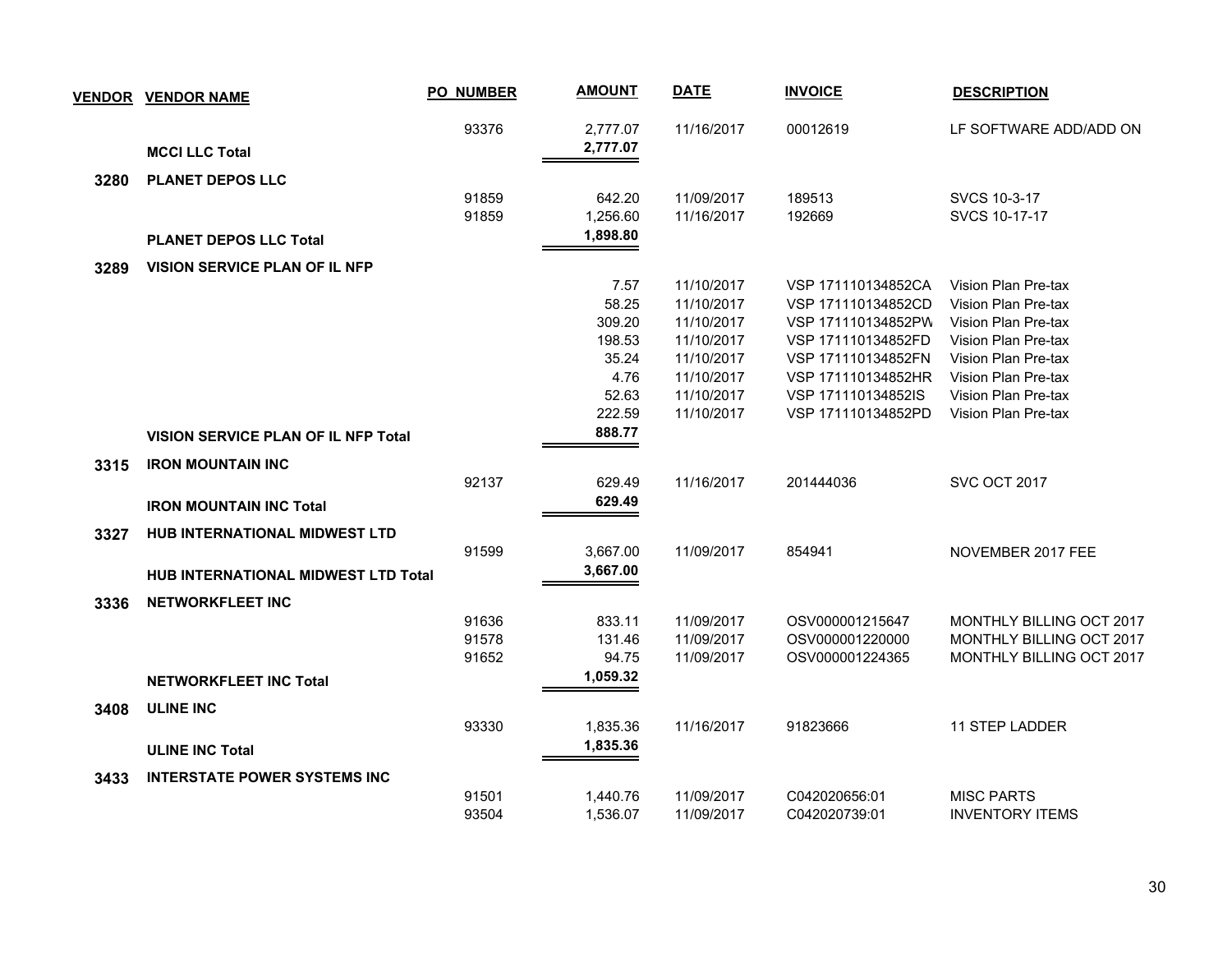| <b>VENDOR</b> | <b>VENDOR NAME</b>                         | <b>PO_NUMBER</b> | <b>AMOUNT</b>        | <b>DATE</b>              | <b>INVOICE</b>       | <b>DESCRIPTION</b>                             |  |
|---------------|--------------------------------------------|------------------|----------------------|--------------------------|----------------------|------------------------------------------------|--|
|               | <b>INTERSTATE POWER SYSTEMS INC Total</b>  |                  | 2,976.83             |                          |                      |                                                |  |
| 3448          | <b>Rebecca Paul</b>                        |                  |                      |                          |                      |                                                |  |
|               | <b>Rebecca Paul Total</b>                  |                  | 103.50<br>103.50     | 11/09/2017               | 110617               | <b>PETTY CASH</b>                              |  |
| 3450          | <b>IAFCI - INTERNATIONAL ASSOC</b>         |                  |                      |                          |                      |                                                |  |
|               |                                            |                  | 80.00                | 11/09/2017               | 33443-18             | MEMBERSHIP - KETELSEN                          |  |
|               | IAFCI - INTERNATIONAL ASSOC Total          |                  | 80.00                |                          |                      |                                                |  |
| 3474          | <b>TRAVELERS INDEMNITY</b>                 |                  |                      |                          |                      |                                                |  |
|               |                                            |                  | 5,100.99             | 11/09/2017               | 1987223              | RE: MESSNER & DEVEREAUX                        |  |
|               | <b>TRAVELERS INDEMNITY Total</b>           |                  | 5,100.99             |                          |                      |                                                |  |
| 3490          | HI-LINE UTILITY SUPPLY CO LLC              |                  |                      |                          |                      |                                                |  |
|               |                                            | 93366<br>93344   | 2,557.15<br>1,115.57 | 11/16/2017<br>11/16/2017 | 10065498<br>10066217 | <b>MISC SUPPLIES</b><br><b>INVENTORY ITEMS</b> |  |
|               | <b>HI-LINE UTILITY SUPPLY CO LLC Total</b> |                  | 3,672.72             |                          |                      |                                                |  |
|               |                                            |                  |                      |                          |                      |                                                |  |
| 3519          | <b>DAY ROBERT &amp; MORRISON PC</b>        |                  | 100.00               | 11/16/2017               | 29757                | SVCS OCT 2017                                  |  |
|               | DAY ROBERT & MORRISON PC Total             |                  | 100.00               |                          |                      |                                                |  |
| 3563          | <b>OMAR SOLANO</b>                         |                  |                      |                          |                      |                                                |  |
|               |                                            | 92676            | 220.00               | 11/09/2017               | 17085                | SVC @ MOSEDALE/GENEVA/M(                       |  |
|               | <b>OMAR SOLANO Total</b>                   |                  | 220.00               |                          |                      |                                                |  |
| 3570          | <b>SWEET BABY RAY'S BARBECUE</b>           |                  |                      |                          |                      |                                                |  |
|               |                                            | 93324            | 1,138.72             | 11/09/2017               | E37859-A             | RETAINER = 30% OF BALANCE                      |  |
|               | <b>SWEET BABY RAY'S BARBECUE Total</b>     |                  | 1,138.72             |                          |                      |                                                |  |
| 3597          | <b>GEOSTAR MECHANICAL INC</b>              |                  |                      |                          |                      |                                                |  |
|               |                                            | 93694            | 190.00               | 11/09/2017               | 13726                | REPAIR WATER HEATER CENT                       |  |
|               |                                            | 92690            | 7,800.00             | 11/16/2017               | 13779                | PREVENTATIVE MAINTENANCE                       |  |
|               |                                            | 93694            | 142.50               | 11/16/2017               | 13780                | <b>LABOR POLICE DEPT BOILER</b>                |  |
|               |                                            | 93694            | 190.00<br>8,322.50   | 11/16/2017               | 13781                | REPAIR BOILER CENTURY STA                      |  |
|               | <b>GEOSTAR MECHANICAL INC Total</b>        |                  |                      |                          |                      |                                                |  |
| 3623          | <b>SARAH ELBERT</b>                        |                  |                      |                          |                      |                                                |  |
|               |                                            | 92158            | 300.00               | 11/16/2017               | 138                  | NOVEMBER NEWSLETTER LAY                        |  |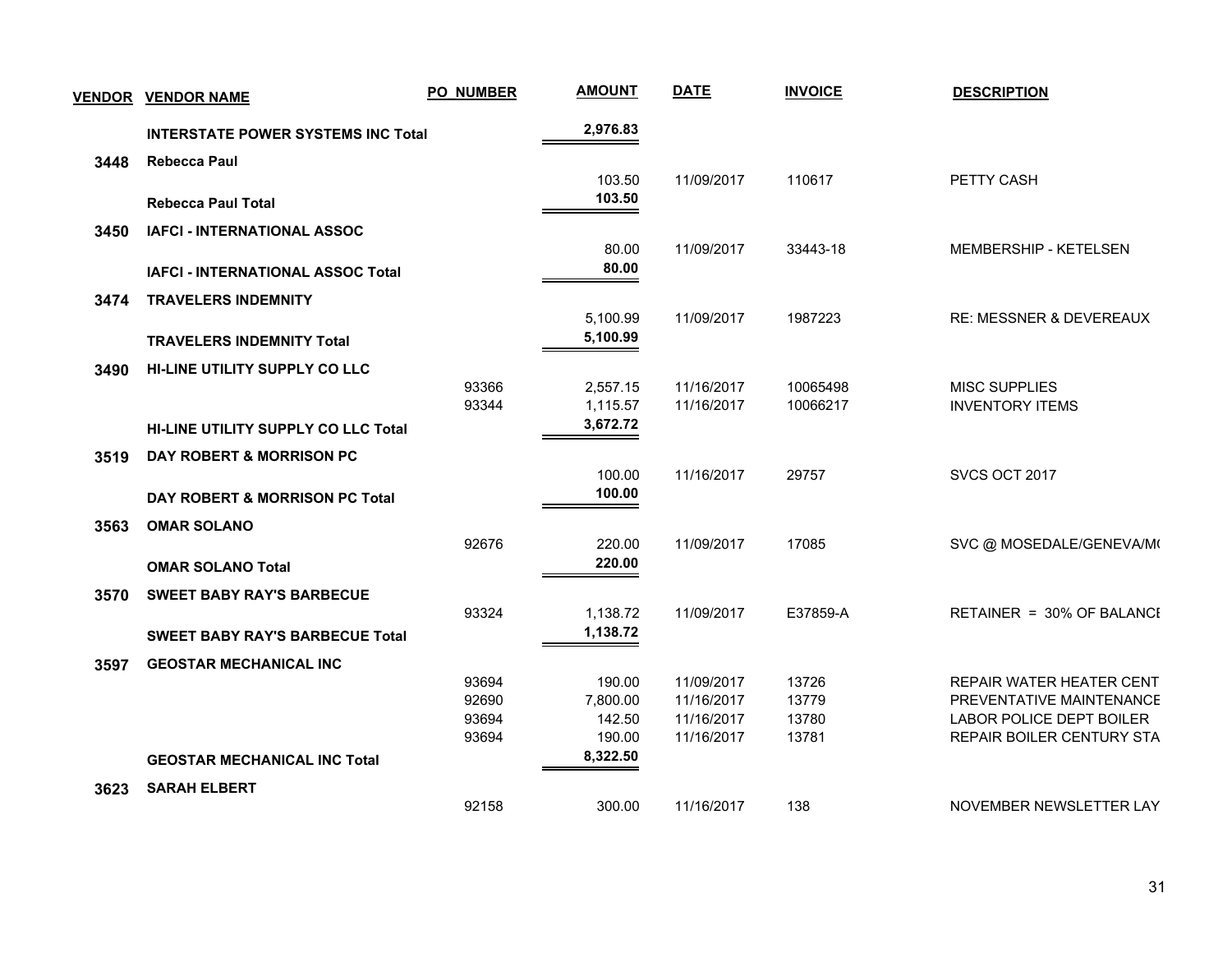|      | <b>VENDOR VENDOR NAME</b>                  | PO_NUMBER      | <b>AMOUNT</b>          | <b>DATE</b>              | <b>INVOICE</b> | <b>DESCRIPTION</b>                                 |
|------|--------------------------------------------|----------------|------------------------|--------------------------|----------------|----------------------------------------------------|
|      | <b>SARAH ELBERT Total</b>                  |                | 300.00                 |                          |                |                                                    |
| 3658 | <b>LUTZCO INC</b>                          |                |                        |                          |                |                                                    |
|      |                                            | 93548          | 85.14                  | 11/16/2017               | 0036837-IN     | <b>BIB OVERALLS</b>                                |
|      |                                            | 93458          | 192.35<br>277.49       | 11/16/2017               | 0036866-IN     | <b>JACKETS</b>                                     |
|      | <b>LUTZCO INC Total</b>                    |                |                        |                          |                |                                                    |
| 3668 | <b>RONALD COOK</b>                         |                |                        |                          |                |                                                    |
|      |                                            | 93453          | 400.00<br>400.00       | 11/09/2017               | 17-1020        | POLE TOP RESCUE TRAINING                           |
|      | <b>RONALD COOK Total</b>                   |                |                        |                          |                |                                                    |
| 3715 | <b>GAS DEPOT INC</b>                       |                |                        |                          |                |                                                    |
|      |                                            | 93520          | 15,828.33<br>15,828.33 | 11/09/2017               | 49087          | <b>GASOLINE</b>                                    |
|      | <b>GAS DEPOT INC Total</b>                 |                |                        |                          |                |                                                    |
| 3730 | <b>ICE MILLER LLP</b>                      |                |                        |                          |                |                                                    |
|      |                                            |                | 477.00<br>477.00       | 11/16/2017               | 1489642        | SVCS THRU OCT 15 2017                              |
|      | <b>ICE MILLER LLP Total</b>                |                |                        |                          |                |                                                    |
| 3764 | <b>GREENFIELD CONTRACTORS LLC</b>          |                |                        |                          |                |                                                    |
|      |                                            | 91296<br>91296 | 41,762.61<br>3,625.00  | 11/16/2017<br>11/16/2017 | 10033<br>10034 | <b>GRAVEL BIN COVER</b><br><b>GRAVEL BIN COVER</b> |
|      | <b>GREENFIELD CONTRACTORS LLC Total</b>    |                | 45,387.61              |                          |                |                                                    |
|      |                                            |                |                        |                          |                |                                                    |
| 3766 | <b>PROVEN BUSINESS SYSTEMS</b>             | 91960          | 194.50                 | 11/09/2017               | 432762         | MONTHLY BILLING COPIER                             |
|      | <b>PROVEN BUSINESS SYSTEMS Total</b>       |                | 194.50                 |                          |                |                                                    |
|      | <b>EMPLOYEE BENEFITS CORPORATION</b>       |                |                        |                          |                |                                                    |
| 3786 |                                            | 92049          | 403.20                 | 11/16/2017               | 2016224        | <b>ADMIN FEE 11-1-17</b>                           |
|      | <b>EMPLOYEE BENEFITS CORPORATION Total</b> |                | 403.20                 |                          |                |                                                    |
| 3787 | <b>VIKING BROS INC</b>                     |                |                        |                          |                |                                                    |
|      |                                            | 56             | 4,013.00               | 11/09/2017               | INV_2017-570   | <b>LIMESTONE</b>                                   |
|      |                                            | 56             | 1,313.70               | 11/16/2017               | INV 2017-601   | <b>LIMESTONE</b>                                   |
|      | <b>VIKING BROS INC Total</b>               |                | 5,326.70               |                          |                |                                                    |
| 3799 | <b>LRS HOLDINGS LLC</b>                    |                |                        |                          |                |                                                    |
|      |                                            | 92750          | 10,492.59              | 11/09/2017               | 14395          | <b>STREET SWEEPING SERVICES</b>                    |
|      |                                            | 92722          | 130.00                 | 11/16/2017               | 178208         | WEELY BILLING THRU 10/26/17                        |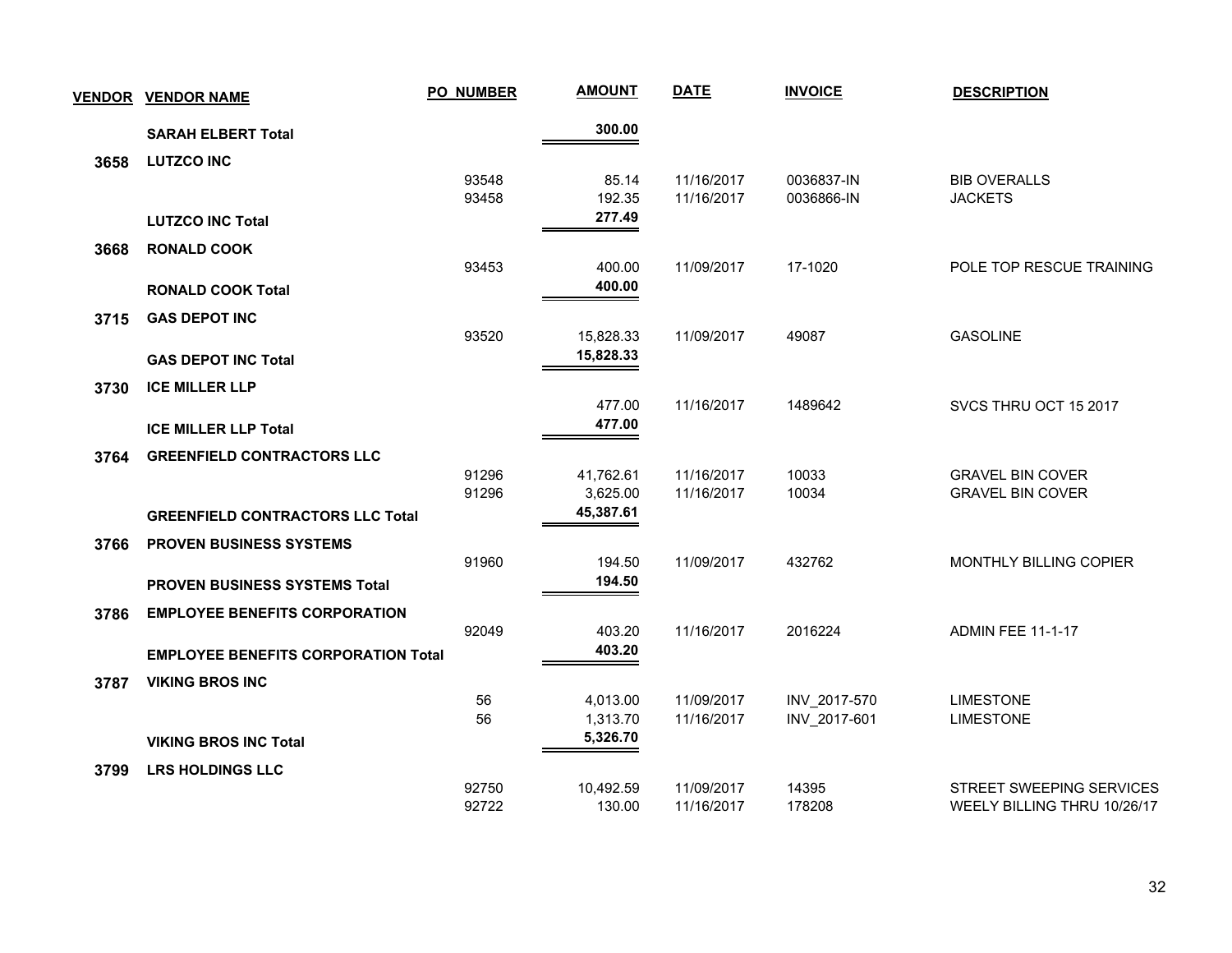| <b>VENDOR</b> | <b>VENDOR NAME</b>                           | <b>PO_NUMBER</b> | <b>AMOUNT</b>        | <b>DATE</b> | <b>INVOICE</b>  | <b>DESCRIPTION</b>                |
|---------------|----------------------------------------------|------------------|----------------------|-------------|-----------------|-----------------------------------|
|               | <b>LRS HOLDINGS LLC Total</b>                |                  | 10,622.59            |             |                 |                                   |
| 3837          | <b>GERALD L HEINZ &amp; ASSOCIATES</b>       |                  |                      |             |                 |                                   |
|               | <b>GERALD L HEINZ &amp; ASSOCIATES Total</b> | 92280            | 1,624.00<br>1,624.00 | 11/09/2017  | 18348           | WILD ROSE SAN-SEWR REHAB          |
| 3840          | <b>MATTHEW FATTES</b>                        |                  |                      |             |                 |                                   |
|               |                                              | 93279            | 125.00               | 11/16/2017  | 237             | SEALCOAT AND REPAIR DRIVE         |
|               | <b>MATTHEW FATTES Total</b>                  |                  | 125.00               |             |                 |                                   |
| 3847          | <b>CONDUENT INCORPORATED</b>                 |                  |                      |             |                 |                                   |
|               |                                              | 93165            | 1,000.00             | 11/09/2017  | 1415593         | <b>INTERNATIONAL FIRE CODES</b>   |
|               | <b>CONDUENT INCORPORATED Total</b>           |                  | 1,000.00             |             |                 |                                   |
| 3872          | <b>LANGTON SNOW SOLUTIONS INC</b>            |                  |                      |             |                 |                                   |
|               |                                              | 93206            | 860.00<br>860.00     | 11/16/2017  | 32423           | LABOR BRICK AND VEGETATIC         |
|               | <b>LANGTON SNOW SOLUTIONS INC Total</b>      |                  |                      |             |                 |                                   |
| 3877          | <b>TODD FINK</b>                             | 93056            |                      | 11/16/2017  | 201708          | <b>WELLNESS SEMINAR - GRATITI</b> |
|               | <b>TODD FINK Total</b>                       |                  | 400.00<br>400.00     |             |                 |                                   |
|               |                                              |                  |                      |             |                 |                                   |
| 3882          | <b>CORE &amp; MAIN LP</b>                    | 93457            | 78.00                | 11/09/2017  | H974036         | <b>INVENTORY ITEMS</b>            |
|               | <b>CORE &amp; MAIN LP Total</b>              |                  | 78.00                |             |                 |                                   |
| 3885          | <b>KIMBERLY G ABATANGELO</b>                 |                  |                      |             |                 |                                   |
|               |                                              | 93184            | 150.00               | 11/09/2017  | 101917STC       | MHB MINUTES 10/19/17              |
|               | <b>KIMBERLY G ABATANGELO Total</b>           |                  | 150.00               |             |                 |                                   |
| 3886          | <b>VIA CARLITA LLC</b>                       |                  |                      |             |                 |                                   |
|               |                                              | 93772            | 706.62               | 11/16/2017  | 18345           | <b>INVENTORY ITEMS</b>            |
|               |                                              | 93760            | 150.59               | 11/16/2017  | 52630           | V#1756 RO#59273                   |
|               |                                              | 93750            | 225.00               | 11/16/2017  | 52726           | V#1984 RO#59269                   |
|               |                                              | 93196            | 1,070.34             | 11/16/2017  | S43-1017        | MONTHLY BILLING OCT 2017          |
|               | <b>VIA CARLITA LLC Total</b>                 |                  | 2,152.55             |             |                 |                                   |
| 3890          | <b>GOVERNMENTJOBS.COM, INC</b>               |                  |                      |             |                 |                                   |
|               |                                              | 93602            | 24,957.00            | 11/16/2017  | <b>INV22530</b> | INSIGHT ENTERPRISE SOFTWA         |
|               | <b>GOVERNMENTJOBS.COM, INC Total</b>         |                  | 24,957.00            |             |                 |                                   |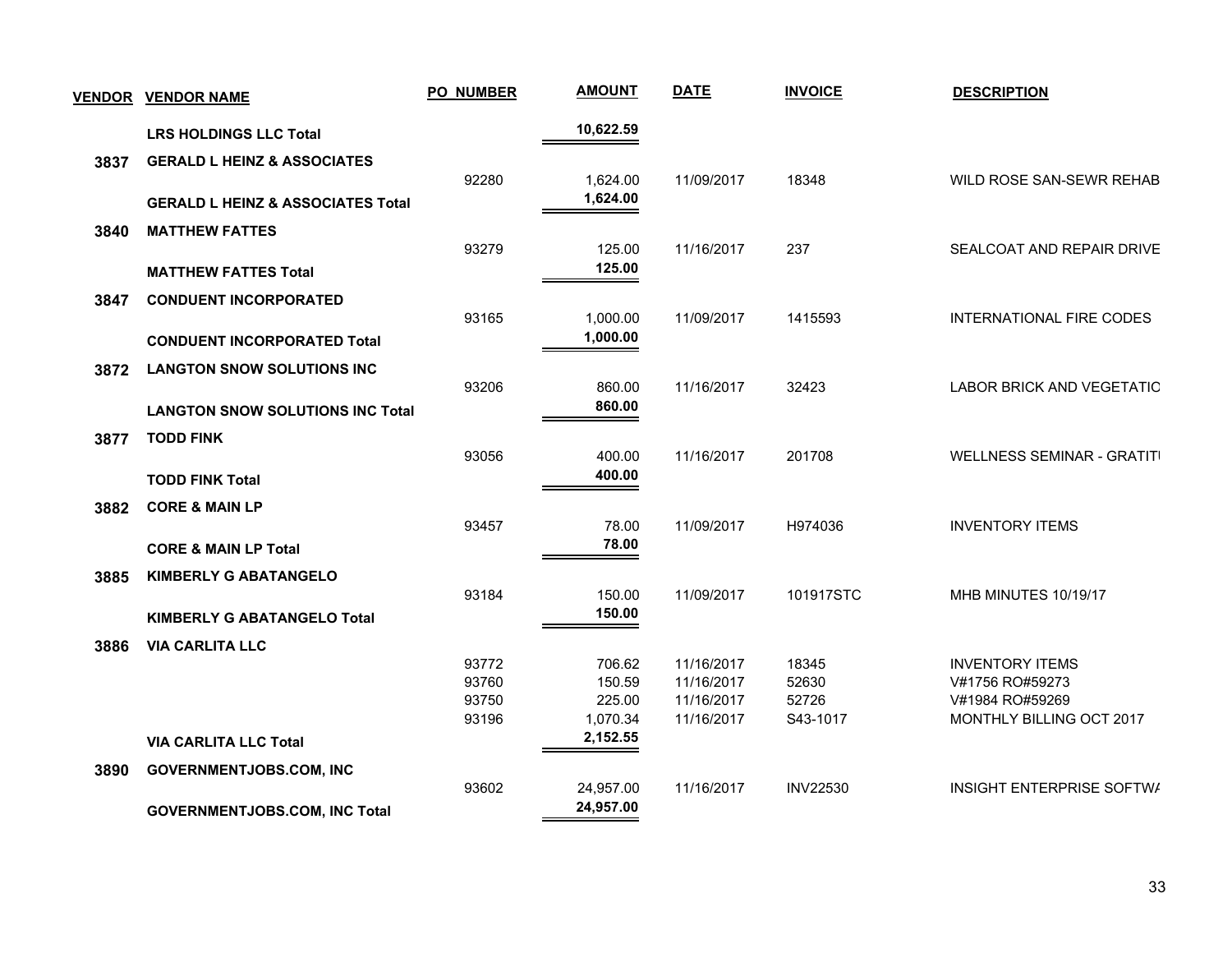| <u>VENDOR</u> | <b>VENDOR NAME</b>                         | <b>PO NUMBER</b> | <b>AMOUNT</b> | <b>DATE</b> | <b>INVOICE</b>     | <b>DESCRIPTION</b>               |
|---------------|--------------------------------------------|------------------|---------------|-------------|--------------------|----------------------------------|
| 3901          | <b>SUPERIOR PLUMBING CORP</b>              | 93545            | 860.00        | 11/16/2017  | 7311A              | EXTEND PRESSURE BOOST PL         |
|               | <b>SUPERIOR PLUMBING CORP Total</b>        |                  | 860.00        |             |                    |                                  |
| 3902          | AFC INTERNATIONAL INC                      | 93507            | 8,038.56      | 11/16/2017  | 51021              | MISC SUPPLIES - FD               |
|               | AFC INTERNATIONAL INC Total                |                  | 8,038.56      |             |                    |                                  |
| 3906          | <b>CARTERSON PUBLIC SAFETY GROUP</b>       | 93560            | 375.00        | 11/09/2017  | TRPKAM-102017-1233 | EXAM CHRISTIAN THOMAS            |
|               | <b>CARTERSON PUBLIC SAFETY GROUP Total</b> |                  | 375.00        |             |                    |                                  |
| 3907          | LIFE ELEMENTS INC                          | 93600            | 78.00         | 11/16/2017  | 6466-8             | <b>ACTION WIPES</b>              |
|               | LIFE ELEMENTS INC Total                    |                  | 78.00         |             |                    |                                  |
| 3910          | <b>Brant Corwin</b>                        |                  | 204.23        | 11/16/2017  | 111417             | <b>BOOTS - RED WING 11-14-17</b> |
|               | <b>Brant Corwin Total</b>                  |                  | 204.23        |             |                    |                                  |
| 9990007       | <b>LYNNE WILLIAMS</b>                      |                  | 9.84          | 11/09/2017  | 20171102           | AFLAC PREMIUM REFUND             |
|               | <b>LYNNE WILLIAMS Total</b>                |                  | 9.84          |             |                    |                                  |